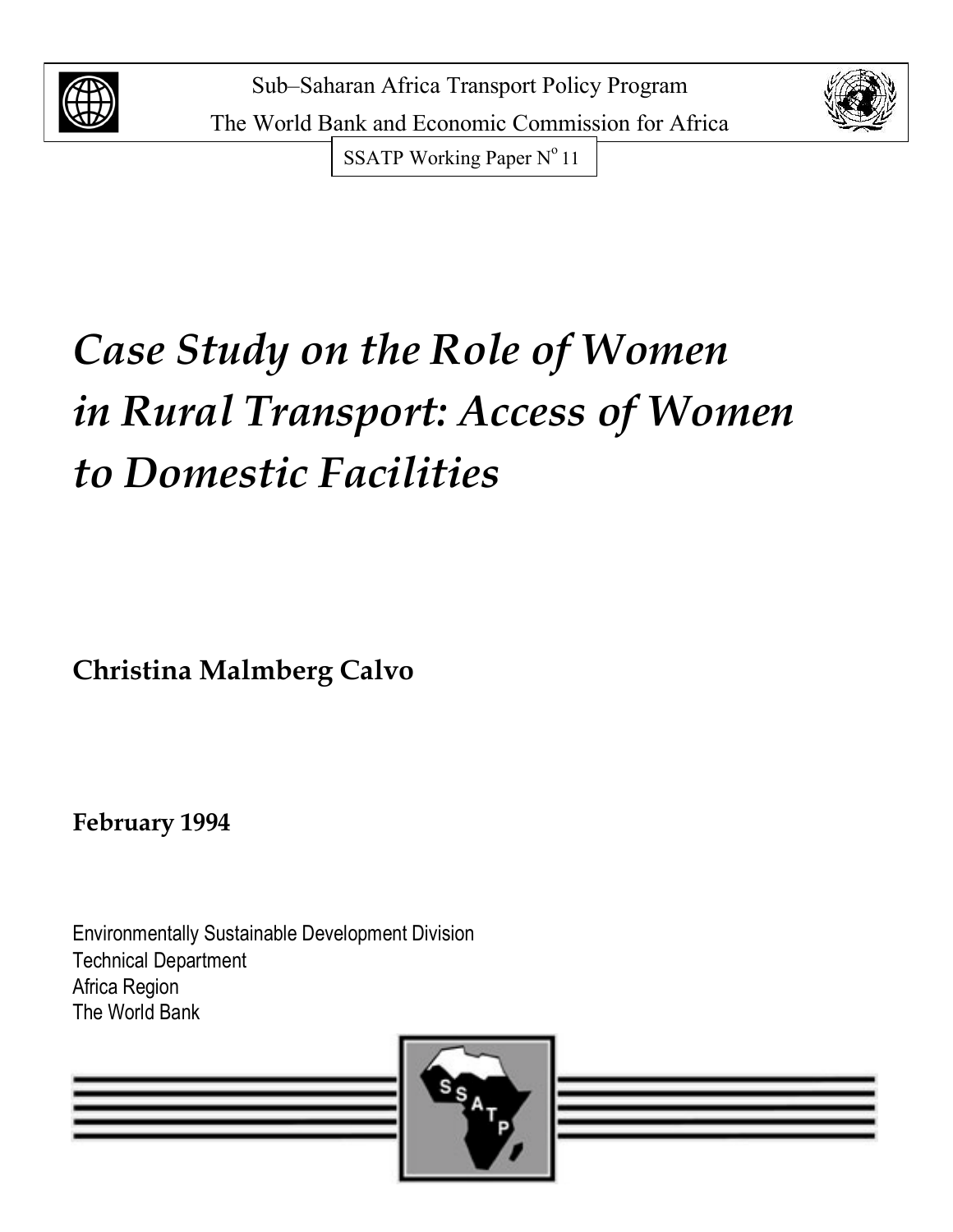# *Foreword*

In rural Africa it is women who bear the greater part of the transport burden. Understanding their transport patterns is a first step in aiming to reduce their onerous task. Comprehensive village-level travel and transport surveys (VLTTS) and associated case studies have been carried out under the Rural Travel and Transport Project (RTTP) to gain insights into the travel patterns of rural people and assess the potential for, and constraints to, sustainable improvements in the level of access of rural populations in SSA to economic (particularly agricultural) and social services. The case studies focus on the role of intermediate means of transport in improving mobility and the role of transport in women's daily lives. This case study assesses the link between transport and the provision of water supply, woodlots, and grinding mills - referred to as domestic facilities.

In general, the transport efficiency of rural households can be enhanced in two ways: by increasing mobility through improvements in the rural transport system (better roads and footpaths and the use of intermediate means of transport); and by locating facilities and services closer to people to reduce the distance that they need to travel. Recognizing that in many of the poorest areas of rural Africa, domestic travel (for water, firewood and food processing needs) accounts for the major share of women's transport burden, this study explores the impact of provision of such facilities as water supply, woodlots, fuel efficient stoves and grinding mills on women. The author asserts that in order for these interventions to have a long-term positive impact on women, women have to be involved in all stages of planning, from the selection of priority interventions to planning for implementation and subsequent maintenance.

The RTTP is a component of the Sub-Saharan Africa Transport Policy Program (SSATP). The general objective of the SSATP is to help governments improve transport policies so as to enhance the efficiency of transport services, and to ensure that they are sustainable. Due to the lack of an existing policy framework for rural transport, the RTTP combines research with dissemination through country policy and strategy development, and lends support to pilot projects aiming at raising awareness of the transport needs of rural households and to devise effective ways to alleviate their transport burden. The lessons that are learned will be shared with policy makers, planners and administrators in and outside the region.

The RTTP has supported the development of country strategies (Madagascar, Ghana, Ethiopia, Uganda, Tanzania), and has produced a comparative review of rural transport policies<sup>1</sup> as well as thematic and policy papers dealing with rural road strategies<sup>2</sup> and intermediate means of transport<sup>3</sup>. The country specific work as well as the above-mentioned surveys will provide the basis to prepare guidance papers on key aspects of rural transport strategies. This will support the drive to address the transport needs of rural households and, more generally, to develop rural infrastructure services in Africa.

> Jean. H. Doyen, Chief Environmentally Sustainable Development Division Technical Department Africa Region

<sup>1</sup> Gaviria, Juan. 1991. Rural Transport and Agricultural Performance in SSA: 6 Country Case Studies. Washington, D.C.: The World Bank (AFTIN).

<sup>2</sup> Riverson, John et al. 1991. Rural Roads in Sub-Saharan Africa Lessons from World Bank Experience. Washington, D.C.: The World Bank (AFTIN).

<sup>3</sup> Riverson, John and Steve Carapetis. 1991. *Intermediate Means of Transport in Sub-Saharan Africa: Its Potential for Improving Rural Travel and Transport*. Washington, D.C. The World Bank (AFTIN).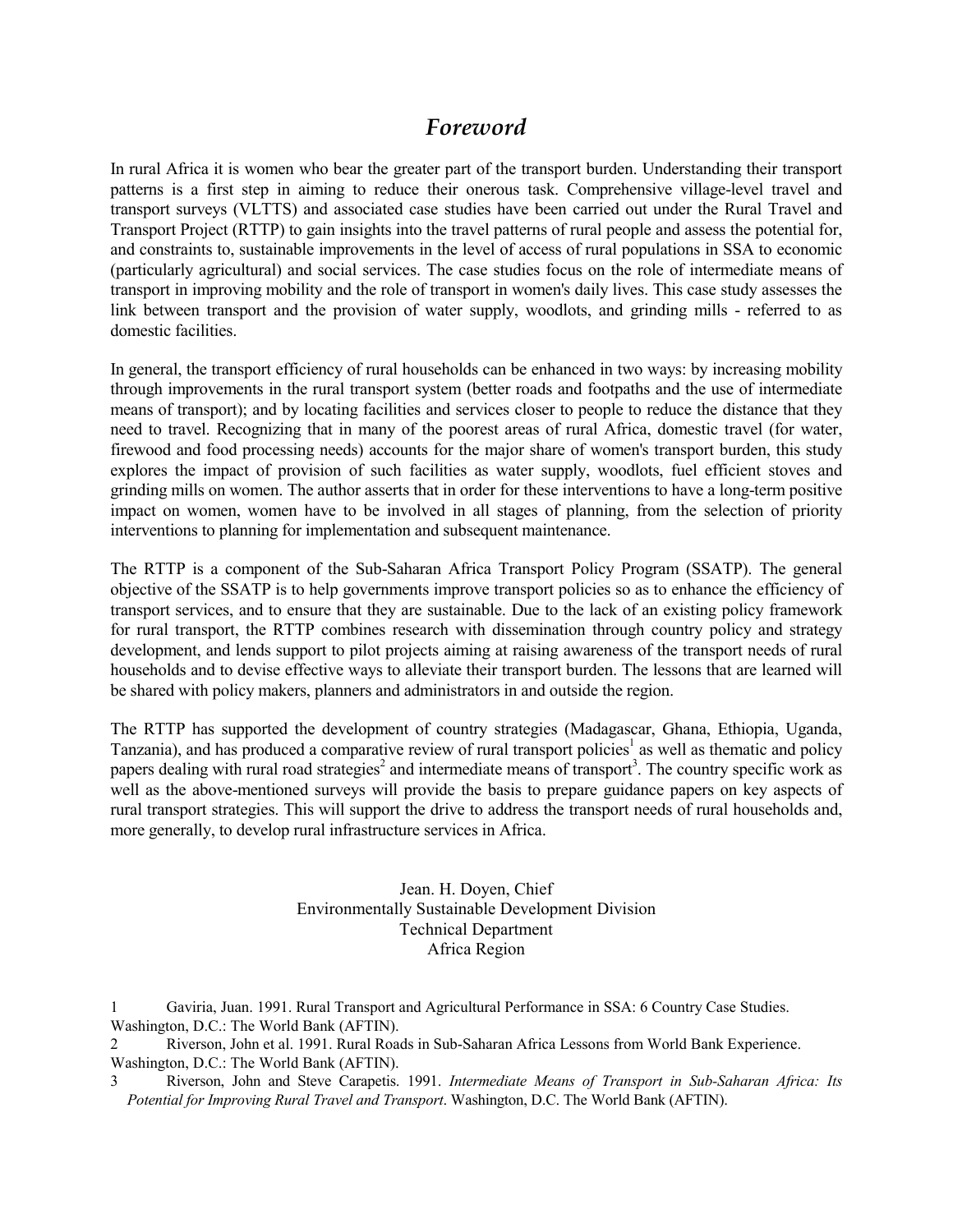# *Acknowledgements*

This desk study has been prepared as part of the Rural Travel and Transport Project of the Sub-Saharan Africa Transport Policy Program (SSATP) managed by the Environmentally Sustainable Development Division (AFTES), Technical Department, Africa Region, Division Chief Jean Doyen. Financial support was provided by the Norwegian Government, Swiss Development Cooperation (SDC), Swedish International Development Authority (SIDA), and the World Bank. The report was prepared by Christina Malmberg Calvo, Consultant. The study was desktopped by Leita Jones, Senior Staff Assistant, AFTES.

Special thanks is extended to the previous and present Task Managers of the RTTP, John Riverson and Snorri Hallgrimsson, Ian Heggie, and to Geoff Edmonds of the International Labour Organisation (ILO), as well as to Ian Barwell and Anthony Airey of I.T.Transport Ltd. who provided guidance and extensively reviewed the material. The study also benefited from internal review and comment by Alice Galenson and Philip Moeller.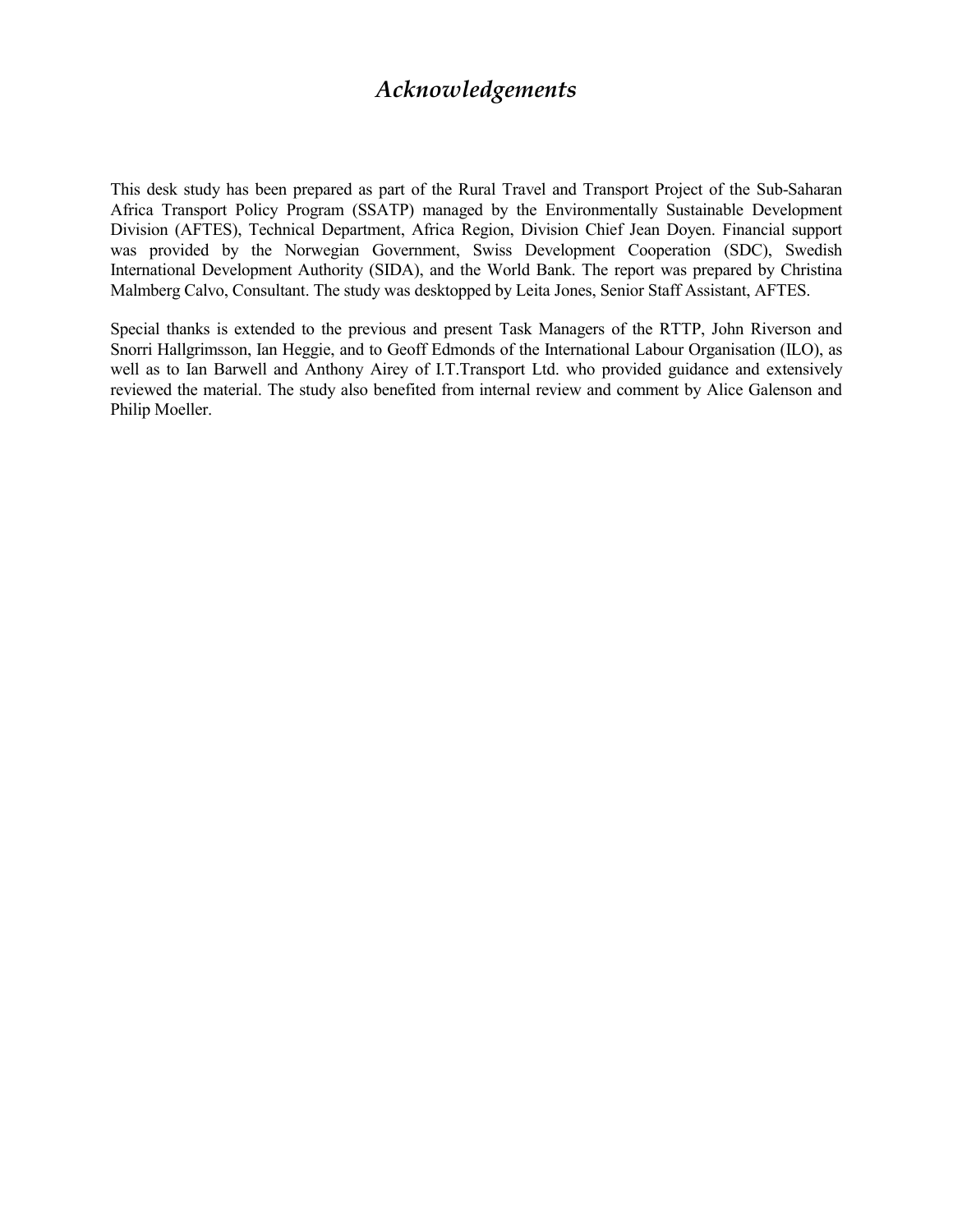# *Acronyms*

| Africa Technical Department, Environmentally Sustainable Development Division |
|-------------------------------------------------------------------------------|
| Bureau of Research and Land Use Planning                                      |
| Canadian International Development Agency                                     |
| Deutsche Gesellschaft für Technische Zusammenarbeit                           |
| Institut für Regionalwissenshaft der Universität                              |
| <b>International Labor Organization</b>                                       |
| Intermediate Means of Transport                                               |
| <b>Institute for Resource Assessment</b>                                      |
| Kilograms per capita                                                          |
| Kenyan shilling                                                               |
| Liters per capita per day                                                     |
| Rural Travel and Transport Program                                            |
| <b>Swiss Development Cooperation</b>                                          |
| Swedish International Development Authority                                   |
| Sub-Saharan Africa                                                            |
| Sub-Saharan Africa Transport Program                                          |
| United States Agency for International Development                            |
| Village-level Travel and Transport Surveys                                    |
|                                                                               |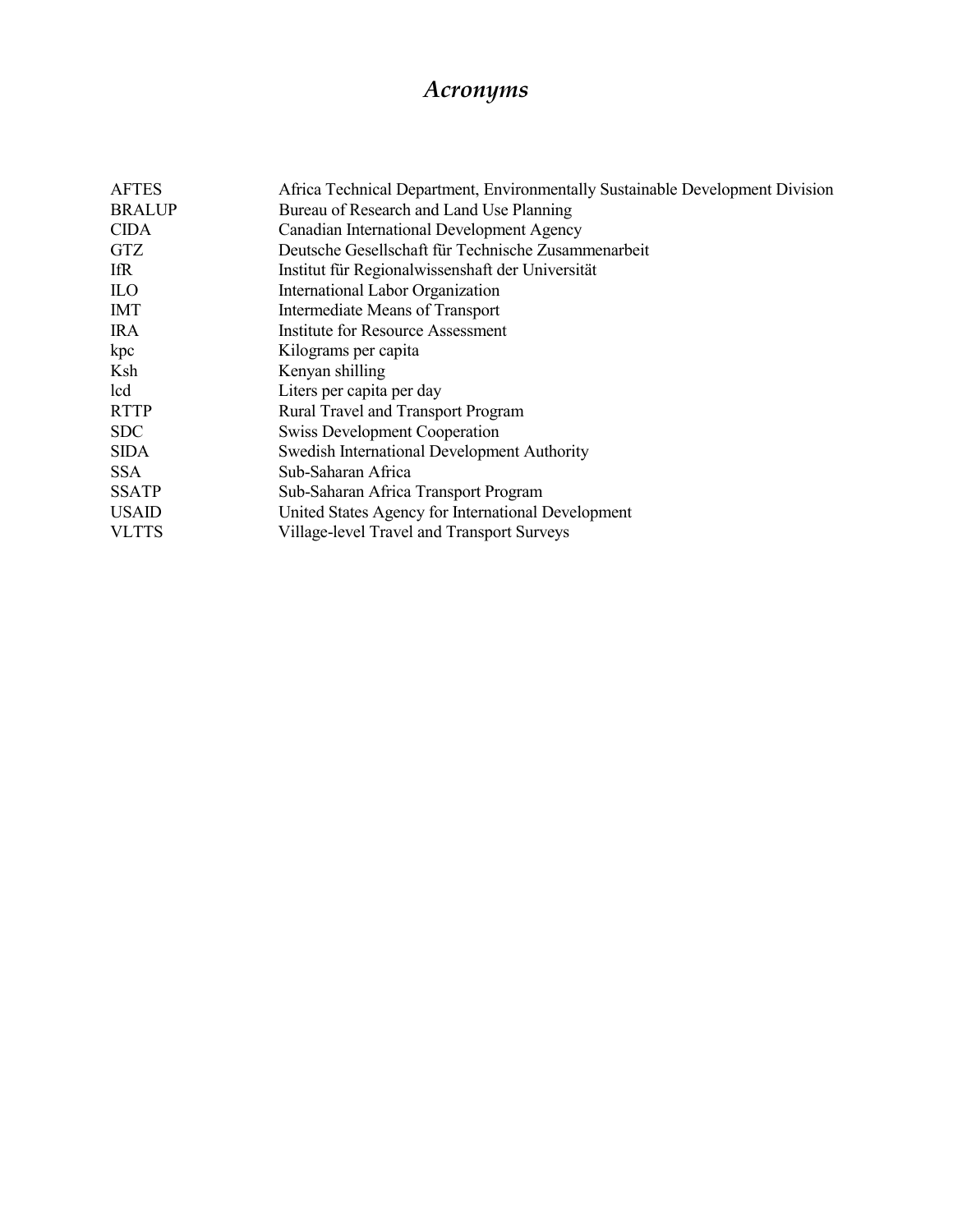# Contents

| 1. |     |  |
|----|-----|--|
|    | 1.1 |  |
|    | 1.2 |  |
|    | 1.3 |  |
|    | 1.4 |  |
|    | 1.5 |  |
| 2. |     |  |
|    | 2.1 |  |
|    | 2.2 |  |
|    |     |  |
|    |     |  |
|    | 2.3 |  |
|    |     |  |
|    |     |  |
|    |     |  |
|    |     |  |
|    | 2.4 |  |
|    |     |  |
|    |     |  |
|    |     |  |
|    |     |  |
|    | 2.5 |  |
|    |     |  |
|    |     |  |
|    |     |  |
|    |     |  |
|    | 2.6 |  |
| 3. |     |  |
|    | 3.1 |  |
|    |     |  |
|    |     |  |
|    |     |  |
|    | 3.2 |  |
|    |     |  |
|    |     |  |
|    |     |  |
|    | 3.3 |  |
|    | 3.4 |  |
|    | 3.5 |  |
|    |     |  |
|    | 41  |  |
|    | 4.2 |  |
|    | 4.3 |  |
|    |     |  |
|    |     |  |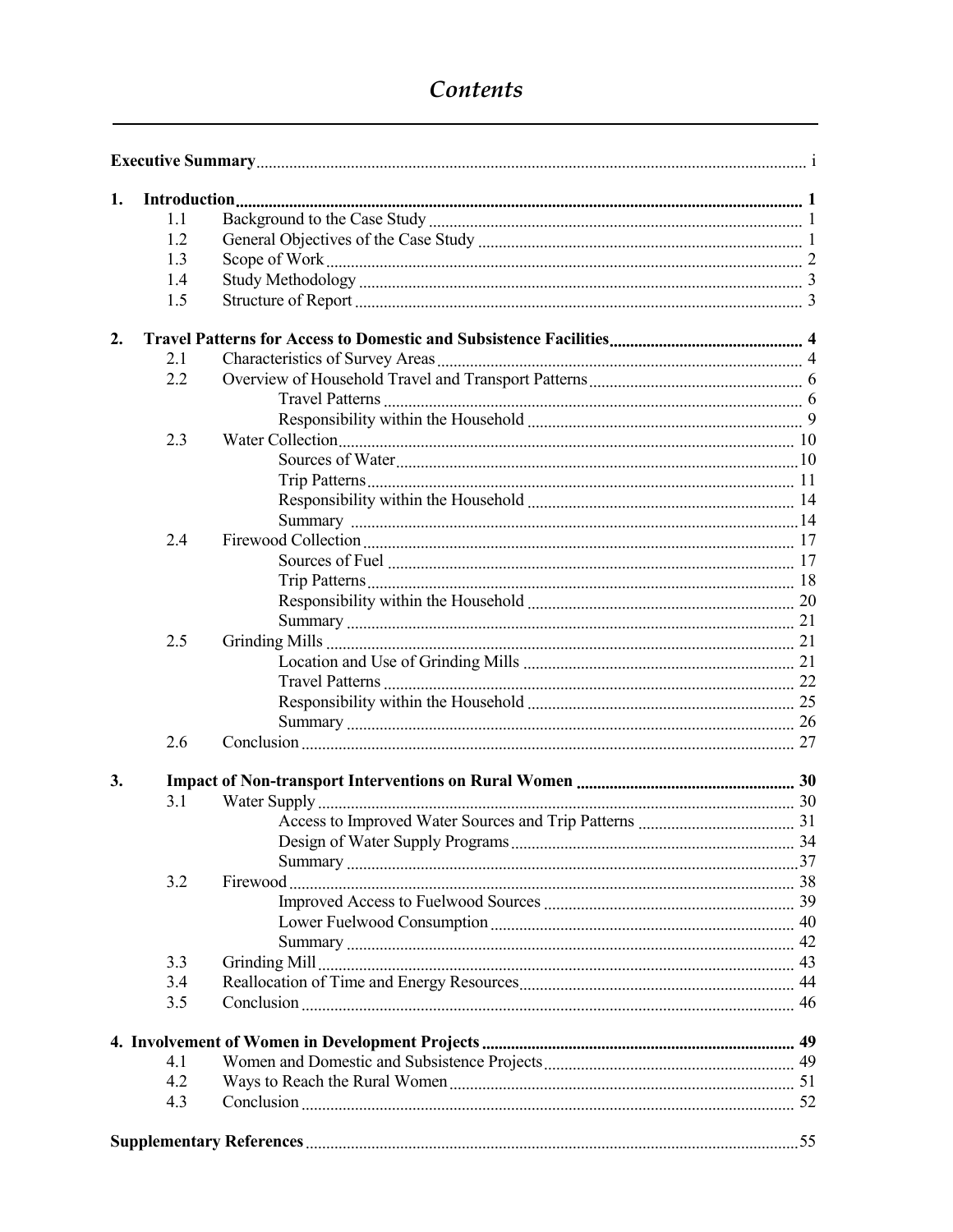# *Executive Summary*

Reducing the transport burdens of rural women, in Sub-Saharan Africa (SSA), would release time and energy for productive and socially beneficial activities. This case study investigates the magnitude of the transport burden incurred in order to obtain access to domestic facilities - collection of water and firewood, and carrying of crops to the grinding mill. The objective of the paper is to assess the impact of "nontransport interventions" to improve access to these facilities on the utilization of time and energy by rural women. "Non-transport interventions" include the installation of improved water supplies, the development of community woodlots, the promotion of more efficient wood-burning stoves, and the establishment of crop-grinding mills.

The study confirms that in SSA it is the women, assisted by their daughters, who are responsible for water and firewood collection and for travel to the grinding mill. By examining data from four household surveys in Ghana, Tanzania and Zambia, the study shows that these domestic transport activities are both timeconsuming and burdensome. Water, firewood and crops for grinding are transported predominantly by women on foot, the load normally being carried on the head.

The time spent by an average household on domestic transport activities ranges from 1,150 to 1,490 hours per annum, the latter figure being close to the effective hours that a full-time employee in the industrial world would expect to work. These figures equate to a time input for an average adult female ranging from just under 1 hour to just over 2 hours 20 minutes every day. The transport effort for an average household ranges from about 46 to 82 ton-km per annum. This equates to an average adult female carrying a load of 20 kg over a distance of 2.5-6.8 km every day. In three of the four areas, domestic demands account for 47-63 percent of the time, and 89-92 percent of the human energy, dedicated to transport.

Water and firewood collection account for the major part of the domestic transport burden, although the distribution of the burden depends on the level of access to the different facilities. The larger the number of adult females per household, the smaller the amount of time and effort dedicated to domestic travel (and other household work) per woman.

The evidence suggests that, up to a walking distance of about 15 minutes or 1 km, the consumption of water per household member does not vary with level of access. However for poorer levels of access, when collection of water becomes a real problem, consumption decreases with increasing distance to the water source. Thus, the time and effort spent on water collection depends on the distance to the source and the size and composition of the household, but for longer distances there is a degree of compensation for the greater time and effort involved by reduction in the level of consumption.

Households within the same study area, but with varying levels of access to firewood and grinding mills, did not display in most cases any variation in trip frequency or level of consumption per capita. However, in Zambia, there was some evidence that the use of a grinding mill related to the level of access.

The transport burden of firewood collection depends on:

- (i) Where the firewood is collected if it is collected from, or close to the cultivated fields, firewood collection can be combined with trips for agricultural activities.
- (ii) The agro-ecological zone which influences rainfall, tree species available and agricultural practices, and, together with population density and settlement pattern, is the main determinant of how far people have to travel to a source of firewood.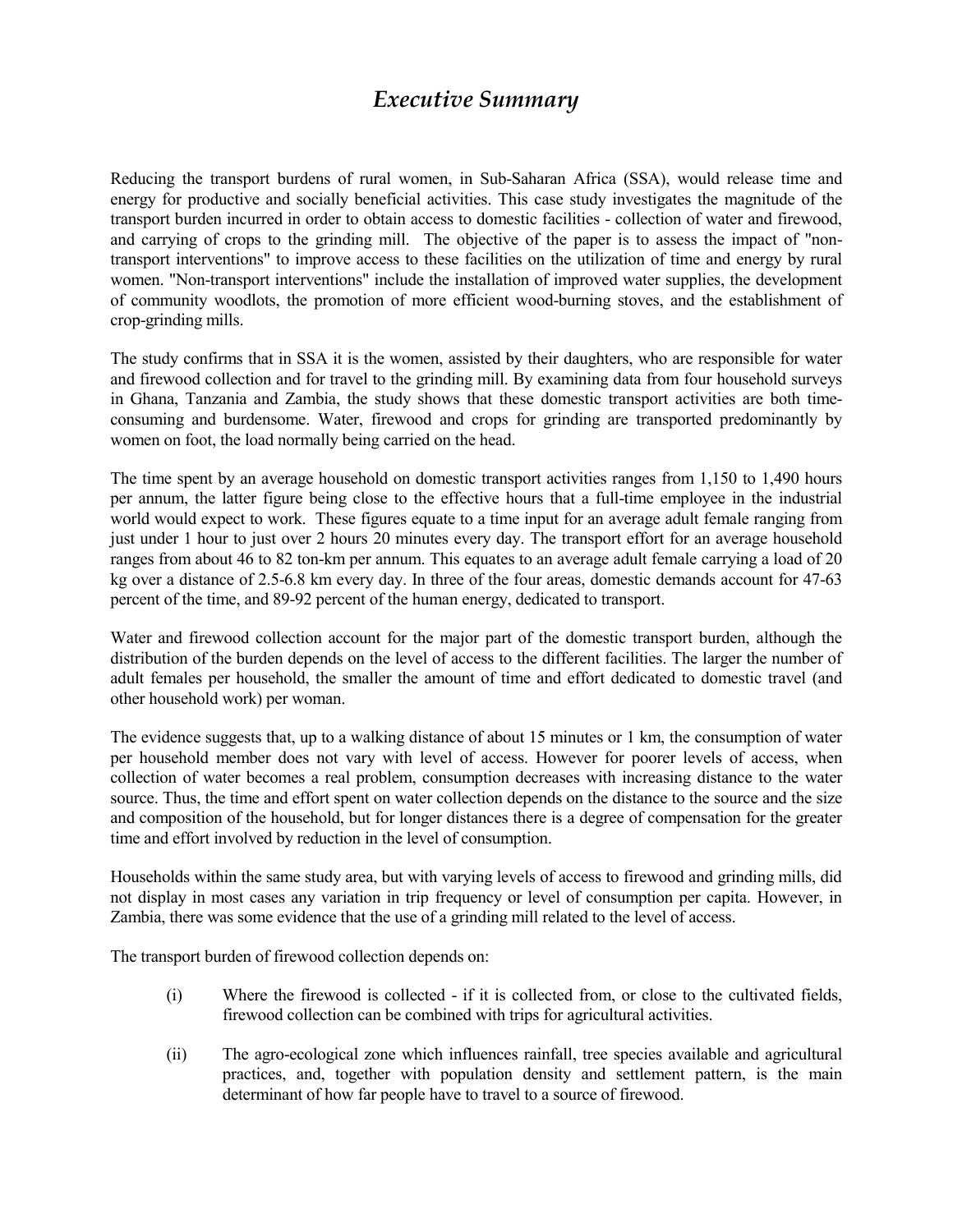(iii) The cooking techniques and food culture of an area. Firewood consumption for cooking does not vary significantly with household size, but firewood used to heat water is likely to be higher for a larger household.

Almost all households travel to a grinding mill. The time and effort involved is directly proportional to the distance to the mill, but depends also on household size and food culture.

It is clear from this analysis that domestic transport needs to focus seriously on the issue of women's time and effort, and that improved access could potentially free up considerable resources for other more productive and welfare-enhancing activities, and/or allow for increased utilization of a facility which is conducive to household welfare. However, it is clear from an analysis of the experience of projects concerned with "non-transport interventions" that this potential is often not realized. The evidence indicates that:

- (i) Well-designed rural water projects which provide reliable, all-year-round supply of potable water closer to home than the natural source, reduce the time and effort spent per household per day on water collection. The saving can be up to 2 hours per day, depending on the relative locations of the old and new sources and the size of the household.
- (ii) Similarly, well-designed woodlot schemes can reduce the time and effort spent on firewood collection, although this is a long-term benefit since woodlots take several years to mature and produce cooking fuel.
- (iii) The introduction of improved wood-burning stoves can reduce firewood consumption by 30 percent, with an equivalent reduction in the time and effort spent on collection.
- (iv) The provision of grinding mills closer to the home reduces the transport burden related to this activity when households are using a more distant mill. If households switch from traditional pounding to use of the mill, there is an increase in the transport task, but an overall reduction in the burden of the activity, particularly in terms of energy usage.

However, in many cases, projects have had limited impact on the transport burdens of rural women. Specific examples include:

- (i) Water supply projects where the improved source is no more accessible than the traditional source.
- (ii) Woodlot projects which focus on the production of timber for commercial use rather than domestic use.
- (iii) "Improved" stoves which are inappropriate to the local food preparation culture.

A common theme which underlies many of the projects which have had only a limited impact is the lack of involvement of women in their design and implementation. There is very strong evidence that, if such projects are to have an impact, their design must be based on an understanding of the local situation of women; must incorporate the expertise, knowledge and perceptions of women on the water and firewood collection, cooking and crop processing tasks; and must substantially involve women in their implementation. A series of measures have been defined to ensure the full and effective participation of women in all aspects of project design and implementation.

The review of project experience also highlights the need to:

(i) Define clearly in the design of water supply projects the extent to which the aim is: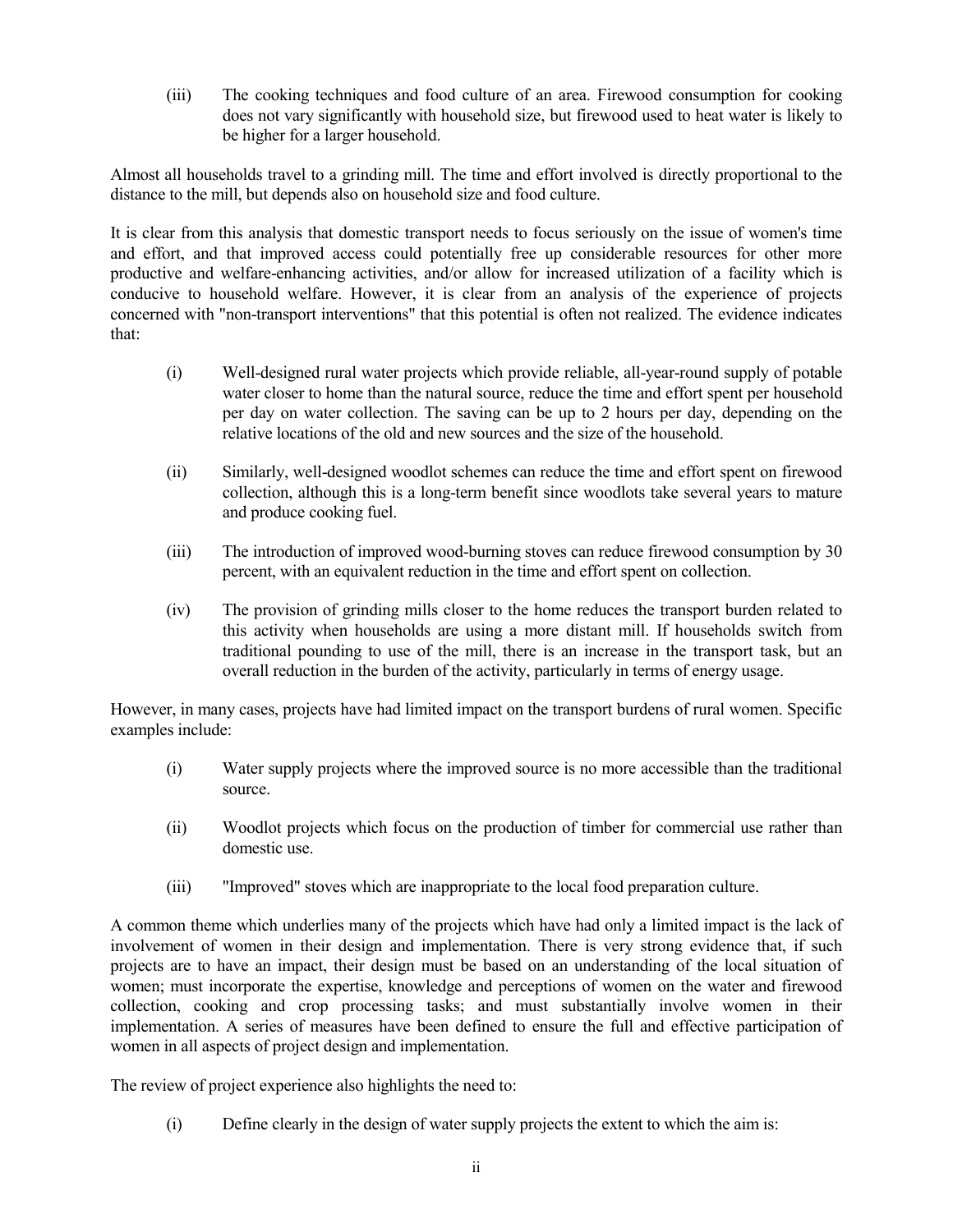- (a) to provide better quality water; and/or
- (b) to improve the access to water;
- (ii) Define in the design of "non-transport intervention" projects the intended effect on the time and effort spent by women on the task, including the transport component of that time and effort.
- (iii) Develop a better understanding of the actual impact on time and effort spent on the task; and how the freed-up time and energy resources are used, leading to the more discriminating monitoring and evaluation of such interventions.

The available evidence on the reallocation of time and energy resources freed-up as a result of interventions which reduce the transport burden of rural women in SSA is complex. It suggests that, because of their many and complex responsibilities, women will devote their freed-up time and energy to social reproduction tasks, with their attendant social and welfare benefits, and to productive activities such as agriculture and incomegeneration. Increasing their leisure time appears to be a low priority for rural women in SSA. However, the choice as to whether to devote time and energy to productive or reproductive activities depends on a range of factors which relate to the perceived state of well-being of the household, control over income within the household, and the extent to which there are other constraints on productive activities.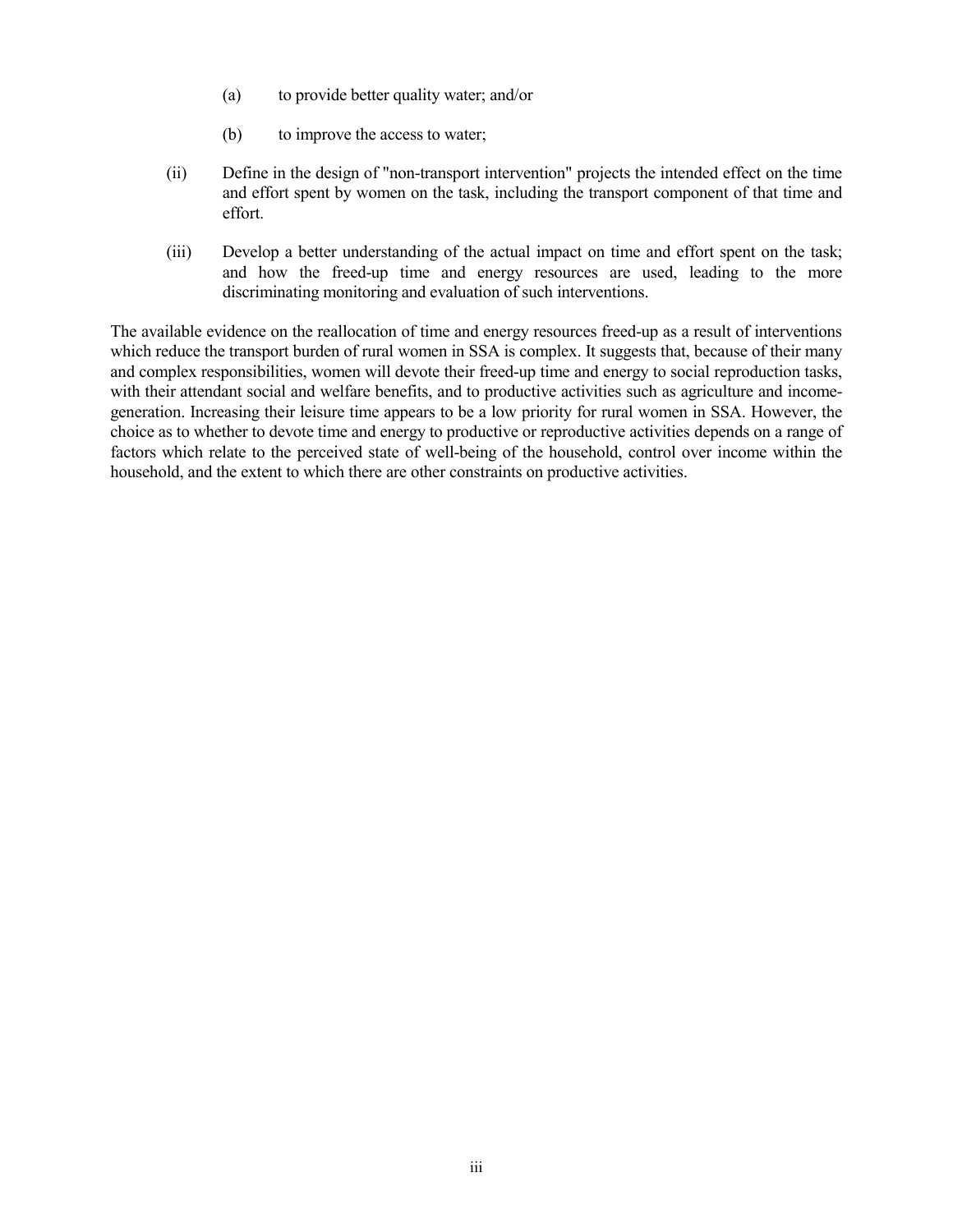# *1. Introduction*

# *1.1 Background to the Case Study*

In Sub-Saharan Africa (SSA), reducing the transport burden for rural women would release time and energy for productive and socially beneficial activities. This case study investigates the magnitude of the transport burden incurred in order to obtain access to domestic facilities, and the ways in which improvements in access to these facilities can alleviate this burden. It is specifically focused on the transport elements related to water and firewood collection, and to the use of grinding mills for food processing.

The case study forms part of the Rural Travel and Transport Project (RTTP) of the World Bank-financed Sub-Saharan Africa Transport Policy Program (SSATP). The SSATP is a major research program covering transport in SSA. One aspect of this research program is the RTTP, which is designed to focus on transport at the local level where it has the most direct influence on economic (particularly agricultural) and social development in the rural areas of SSA. One of the key aims of the RTTP is to recommend approaches for the improvement of rural transport services and for the adoption of intermediate means of transport to increase personal mobility and agricultural production.

This research was conducted using Village-Level Transport and Travel Surveys (VLTTS) and related case studies. The World Bank has commissioned the International Labor Organization (ILO), in collaboration with I.T. Transport, U.K., to execute the VLTTS and the related case studies under the RTTP.

# *1.2 General Objectives of the Case Study*

The objective of the case studies is to investigate two key aspects of rural mobility and accessibility focusing on:

- (i) The role of intermediate means of transport (IMT) in improving mobility, and the institutional and implementation policy requirements necessary to develop the use of IMT.
- (ii) The role of transport in women's daily lives given that a major part of the transport burden falls on women in addition to their substantial agricultural and domestic responsibilities and the impact upon women of improvements in mobility and accessibility.

This case study investigates in detail travel patterns in SSA for access to domestic facilities, with a special focus on the transport of water, firewood and of crops to grinding mills. The main objective of the report is to assess the impact of interventions to improve access to these facilities on the utilization of time and energy by rural women.

Studies already carried out in SSA indicate that women are primarily responsible for the collection of water and firewood, and for the processing of food crops for domestic consumption. The studies also show that the transport elements of these tasks are time-consuming and involve considerable physical effort. The principal means of transport for rural women and children performing these activities is walking, with loads carried on the head.

There are two approaches which have potential to substantially reduce the transport burden (in terms of time and effort) on rural women in SSA in relation to these domestic tasks.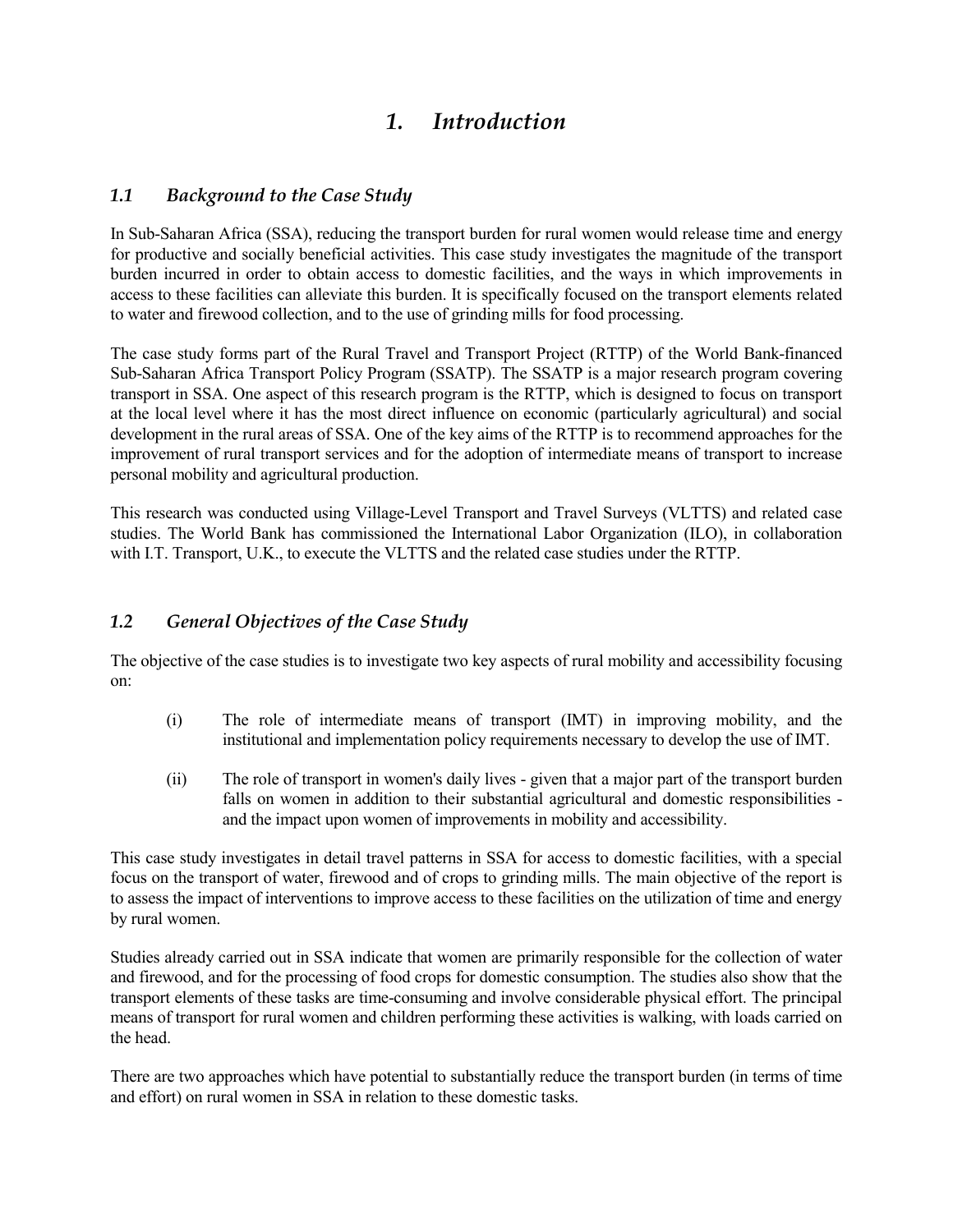- (i) To utilize more efficient means of transport, and in particular intermediate means of transport (IMT) which can:
	- (a) reduce travel time per trip;
	- (b) enable a person to increase the load per trip, thus reducing the number of trips to be made; and
	- (c) transfer the load-carrying effort to a vehicle, thus reducing the human energy input.
- (ii) To develop the network of facilities in order to reduce travel distances, and hence to reduce trip time and effort. Such interventions, which are collectively known as 'non-transport interventions', include:
	- (a) installation of improved water supply systems which provide reliable, all-yearround access to potable water;
	- (b) development of community woodlots (and also the promotion of improved cooking stoves which reduce the demand for firewood); and
	- (c) establishment of crop grinding mills at village level.

Other components of the VLTTS and related case studies examine in more detail the role of IMT. This case study focuses on non-transport interventions.

## *1.3 Scope of Work*

The main purpose of the study is to review available documentation on projects in SSA concerned with the provision of domestic facilities in order to derive findings on their impact on the time and energy utilization of rural women.

The report has been structured to assess:

- (i) Travel patterns of rural households for access to:
- · water;
- firewood; and
- · grinding mills.
- (ii) Impact of non-transport interventions in terms of:
- · travel patterns for the activity; and
- · reallocation of time and energy saved.
- (iii) Key considerations in project design to achieve:
	- positive impacts on reducing the transport burden of rural women; and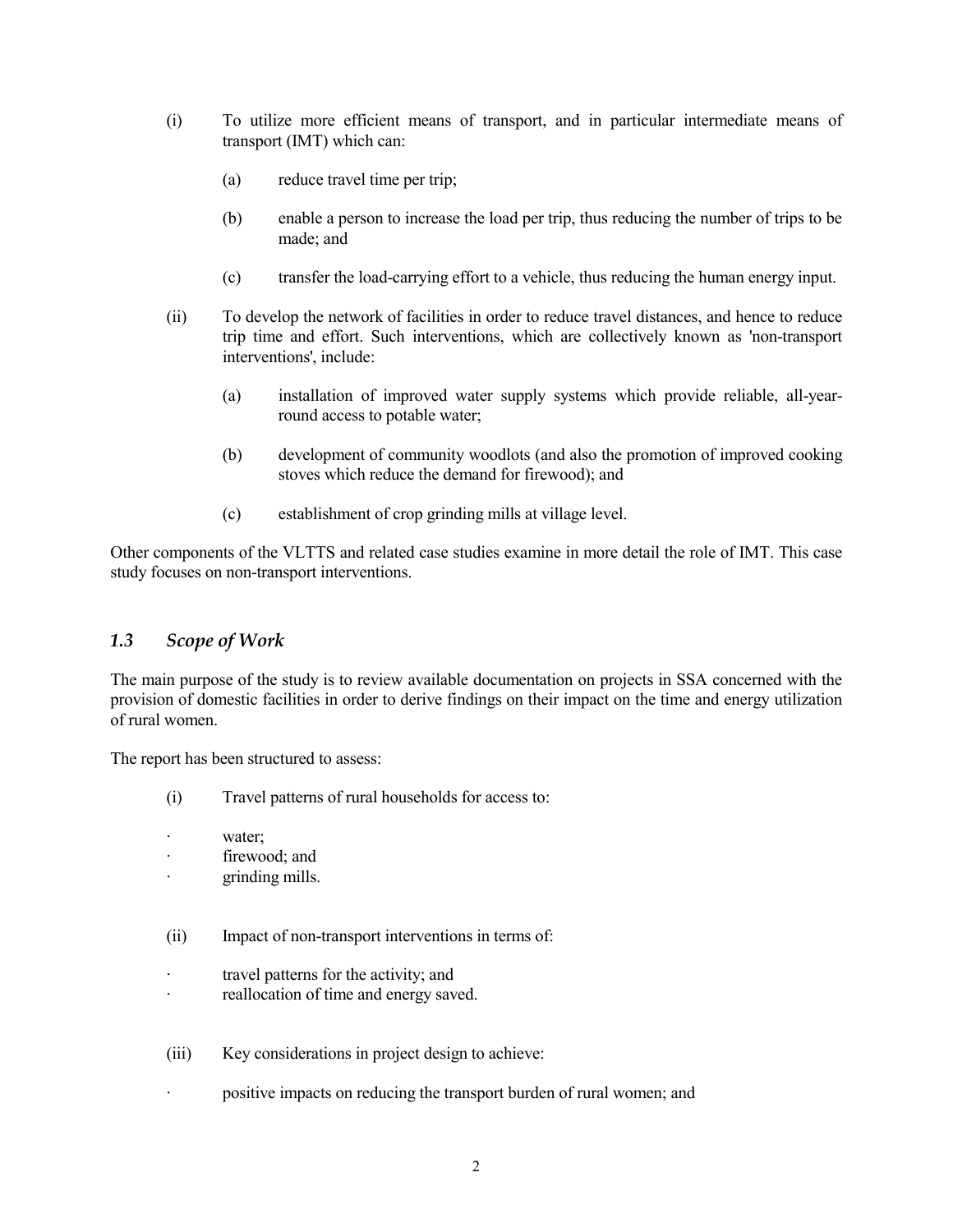productive, or socially beneficial, utilization of savings in time and effort spent by women on the activity.

# *1.4 Study Methodology*

This case study has been carried out through desk research reviewing the available documentation on access of women to domestic facilities.

The first part of the report is based primarily on four surveys on transport and travel patterns carried out by GTZ, ILO, and World Bank in conjunction with I.T. Transport in Ghana, Tanzania (Makete and Tanga), and Zambia. The advantage of using these four surveys is that the study methodology was very similar in each case, allowing for a close comparison of findings and for the derivation of general conclusions on transport demands and patterns for the SSA-region. Complementary findings from other surveys are included as well.

The remaining parts of the report draw upon the findings of studies and project documents on the impact on rural women of water supply, forestry, stove, and grinding mill programs.

# *1.5 Structure of Report*

The chapters of the report are organized as follows:

Chapter 2 analyzes the existing travel patterns of rural households in the four study areas, and quantifies the time and effort spent on transport by activity and gender. The main focus is on travel patterns relative to water and firewood collection and the use of grinding mills.

Chapter 3 studies the experiences from projects concerned with the provision of domestic and subsistence facilities on the utilization of time and effort by rural women. It involves a review of available documentation on water supply, woodlot, cooking stove, and grinding mill projects.

Chapter 4 focuses on ways to stimulate rural women's participation in programs to alleviate their domestic burden.

Conclusions on the three subjects examined are drawn at the end of the relevant chapters.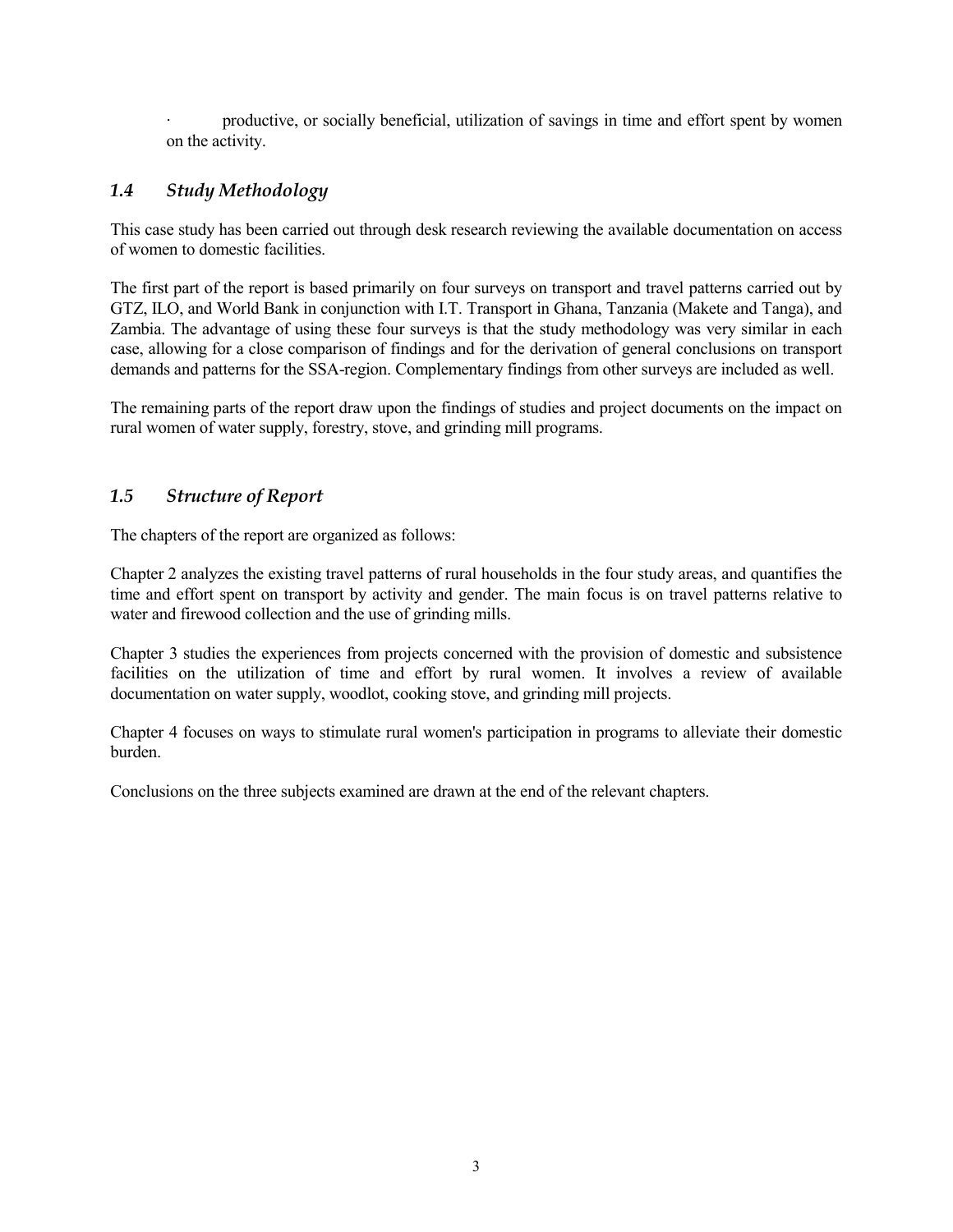# *2. Travel Patterns for Access to Domestic and Subsistence Facilities*

Four surveys on transport demand have been chosen to serve as a sample of rural travel patterns in SSA:

Ghana covering Volta, Ashanti and Northern regions.<sup>1</sup>

Makete district in the Iringa region of Tanzania.<sup>1</sup>

Tanga region of Tanzania, covering Muheza and Handeni districts.2

Zambia Kasama district of Northern province.<sup>3</sup>

Although there were some differences in the survey details and the data compilation, the survey methodology was essentially the same for the four studies, allowing for close comparison of the results.

The selection of survey villages in all study areas was made so as to obtain a representative cross-section in terms of population, access to facilities and distance from the villages to local centers and to the main roads.

## *2.1 Characteristics of Survey Areas*

 $\overline{a}$ 

Table 2.1 summarizes the characteristics of the survey sample in each survey. In Ghana, the survey was carried out in three different regions, each representing a separate study area. The three study areas covered the three main environmental and terrain conditions in Ghana - the coastal zone in the South, the forest zone, and the northern savannah zone. Three villages, in the Volta region, three villages in the Ashanti region, and two villages in the Nanumba district of the Northern region were surveyed. A total of 51 households were interviewed.

<sup>&</sup>lt;sup>1</sup> Barwell, Ian and Christina Malmberg Calvo. 1989. *The Transport Demands of Rural Households in Makete: Findings from a* 

*Village-level Travel Survey*. Geneva: ILO. 2 Barwell, Ian and Ian Leggett. 1986. *Study on Promotion of Rural Transport in Tanga Region*. Two volumes: Main report and

Airey, Anthony and Ian Barwell. 1991. *Village-level Transport and Travel Surveys and Related Case Studies. Report on Interim Analysis of First Village-level Survey in Zambia*. Geneva: ILO.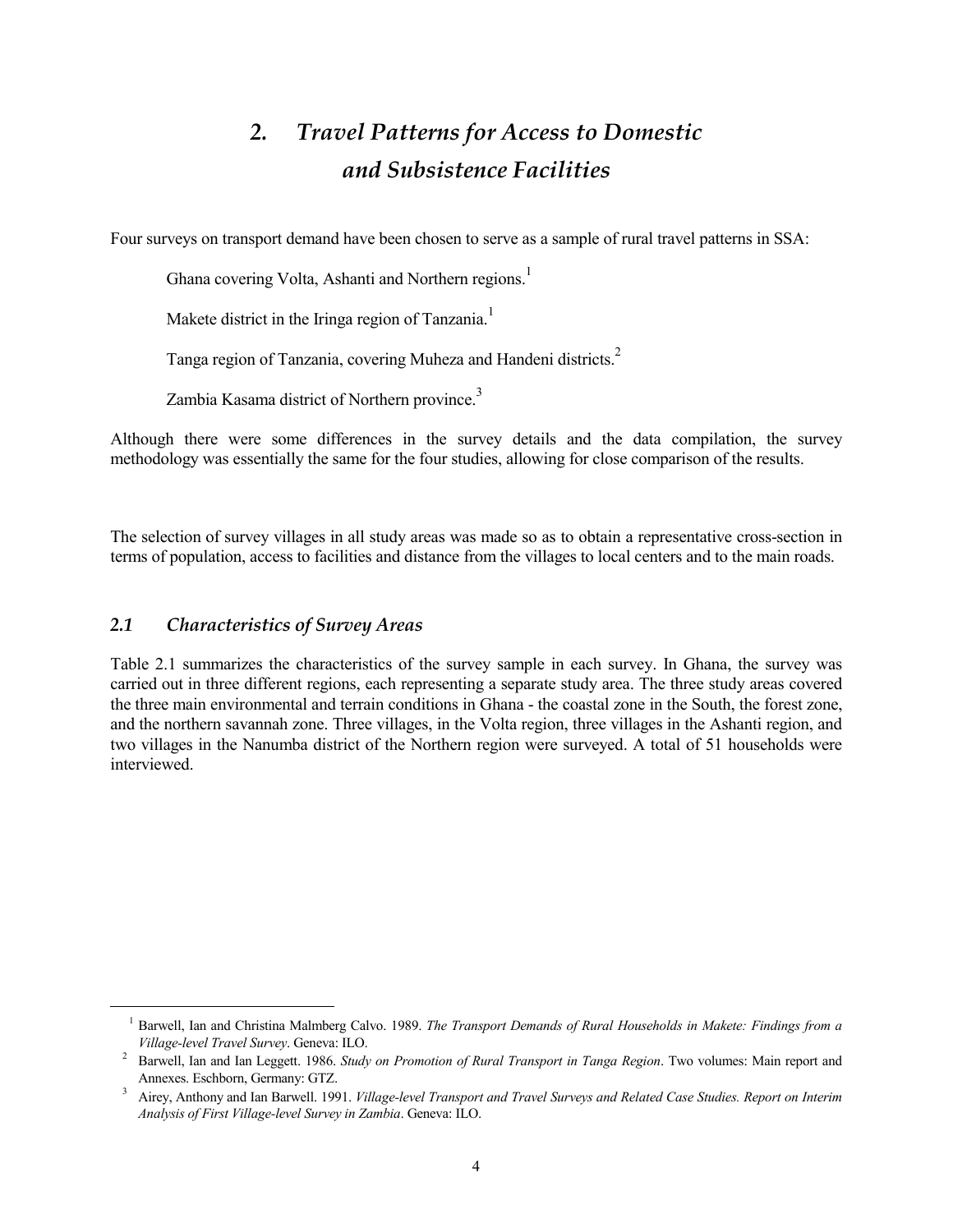|                      | Ghana     | <b>Makete</b> | Tanga       | Zambia     | <b>Total</b> |
|----------------------|-----------|---------------|-------------|------------|--------------|
| Type of survey area  | country   | district      | region      | province   |              |
| Type and number of   | 3 regions | 4 local       | 2 districts | 1 district |              |
| study areas          |           | centers       |             |            |              |
| Number of villages   |           | 19            |             |            | 37           |
| surveyed             |           |               |             |            |              |
| Number of households |           | 431           | 118         | 169        | 769          |
| interviewed          |           |               |             |            |              |

*Table 2.1: Survey Sample Characteristics by Survey Area.*

Makete district is located in south-western Tanzania in mountainous and undulating terrain. On its western side, it is bordered by a steep escarpment dropping down to Lake Nyasa. The climate is temperate with high rainfall. It is an agricultural area which can be characterized as quite inaccessible and poor. The survey was carried out in 19 villages in four different study areas of the district. A total of 431 households were interviewed.

Tanga region is situated along the coast in north-eastern Tanzania. It is a heterogeneous region with variations in physiography, climate, agriculture, and population, all of which influence transport patterns. The survey was carried out in two study areas in Muheza and Handeni districts. Muheza encompasses flat and mountainous terrain and receives high annual rainfall, while Handeni is relatively flat and dry. One hundred and eighteen households were interviewed in 6 villages.

The survey in Zambia was carried out in the Northern province, in the north-eastern part of Kasama district, in the watershed of the Chambeshi river. The Tazara railway runs through the district and services the area. One hundred and sixty-nine households were interviewed in four different villages. The settlements in the villages are scattered and spread out over large areas.

The surveys adopt different area approaches - Ghana is an amalgam of three different regions, Makete is an intensive study limited to one district, Tanga is a survey of a region represented by two districts, and Zambia is a study of a district in the Northern province - and the survey samples vary in size, from 51 households interviewed in Ghana to 431 in Makete. The decision was made therefore not to accumulate the data to produce weighted averages in the analysis, but rather to compare the results of the surveys.

There are significant variations in household size in the four survey areas influencing travel patterns. Table 2.2 shows that the average household size in Ghana was 11.4, twice the size in Tanga (5.7), and more than double the number of people per household in Makete (5.0) and Zambia (4.6). Large households make more trips, spend more total time on travel and carry higher total loads than smaller households. Direct comparisons between total figures therefore become less meaningful. However the proportion of time dedicated to the various transport activities, the division of the transport burden within the household, and the benefit from travel and transport efficiency, can be gainfully compared and analyzed.

Finally, it should be noted that the data presented and the comparisons made should not be considered as providing precise data on travel patterns either in the specific surveys or regarding SSA as a region, but rather as indicating the significance and general characteristics of different transport activities.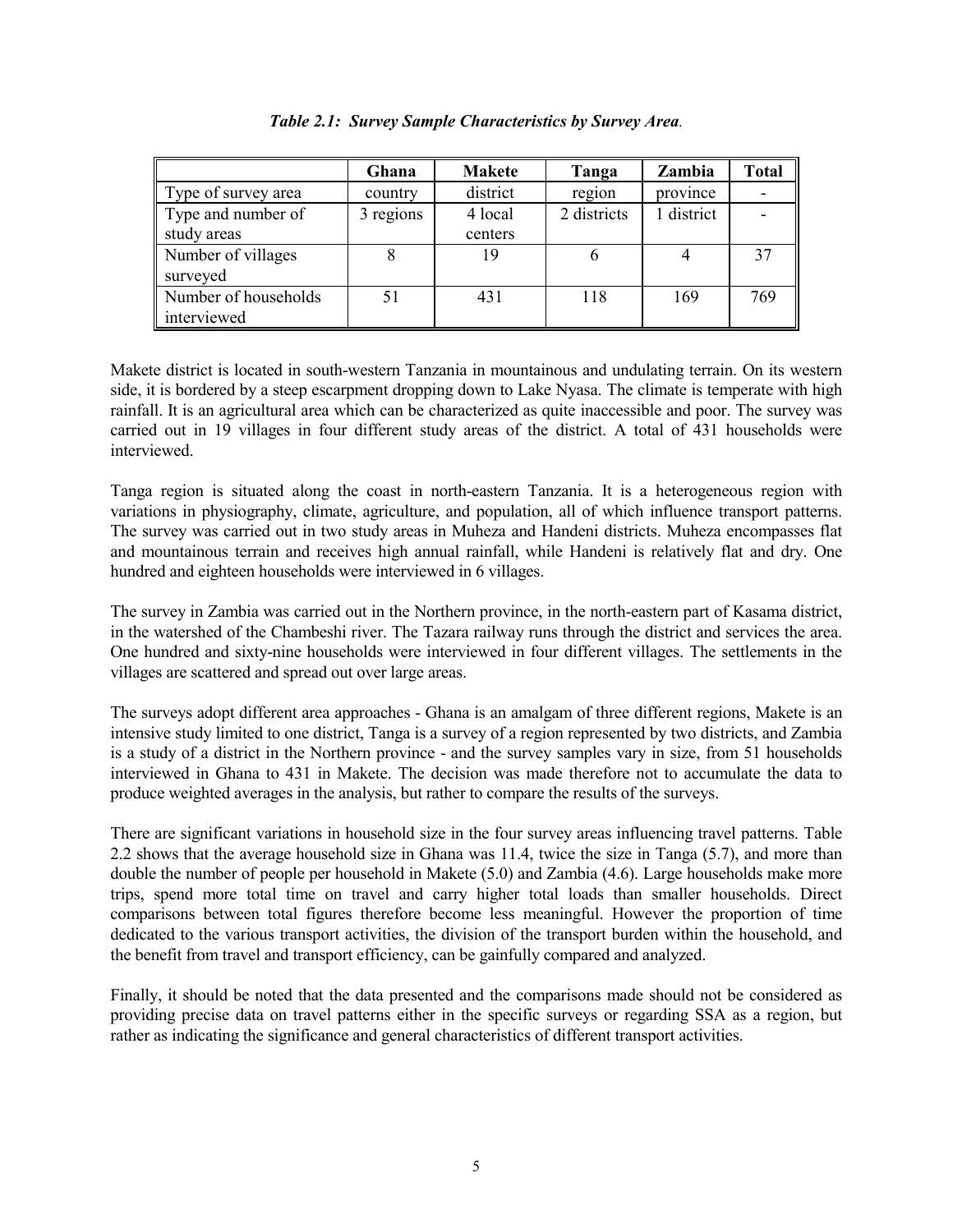|                                          | Ghana | <b>Makete</b> | Tanga | Zambia |
|------------------------------------------|-------|---------------|-------|--------|
| Average household size                   | 11.4  | 5.0           |       |        |
| Average no. adults per<br>household      | 6.5   | 2.5           | 2.7   |        |
| Average no. adult women<br>per household | 3.1   |               | 1.4   |        |

*Table 2.2: Demographic Characteristics of Average Survey Household by Survey Area*

# *2.2 Overview of Household Travel and Transport Patterns*

# *Travel Patterns*

In order to assess the relative transport burden for access to domestic facilities, travel patterns in the study areas have been separated into three main categories:

- (i) Domestic travel: This travel category is associated with the daily reproduction needs of the rural household. The three main domestic travel purposes are to collect water and firewood, and to process food at a grinding mill. All these activities are frequent and involve significant load carrying.
- (ii) Agricultural travel: This category is associated with the productive (cash and subsistence) activities of the rural household. It includes travel for crop cultivation (clearing, preparing, planting, weeding, crop protecting), and movement for the supply of farm inputs, crop harvesting, and crop marketing. Travel for agricultural production is conditioned by the existing farming systems and varies with the agricultural calendar. The main load-carrying task stems from crop harvesting.
- (iii) Travel for access to services and social purposes: the main service facilities used are for health purposes and for the purchase of household items at shops and public markets. Social travel includes attendance at village and church meetings, and visits to relatives and friends inside and outside the village. The four surveys differ somewhat in data collection on travel for social purposes. However, this does not significantly influence the results.

Table 2.3 presents a summary of travel characteristics of the average household in each survey area. It details:

- (i) The number of trips per household per annum by travel category trips for domestic purposes are carried out regularly throughout the year with some variation for dry and wet seasons, while agricultural travel is concentrated at certain periods of peak activity.
- (ii) Time spent per household per annum by travel category the data includes only the travel element of the activities, e.g. in the case of grinding (domestic travel) only the time it takes to travel to and from the mill has been included. Time spent queuing, grinding or in social conversation at the mill has been excluded.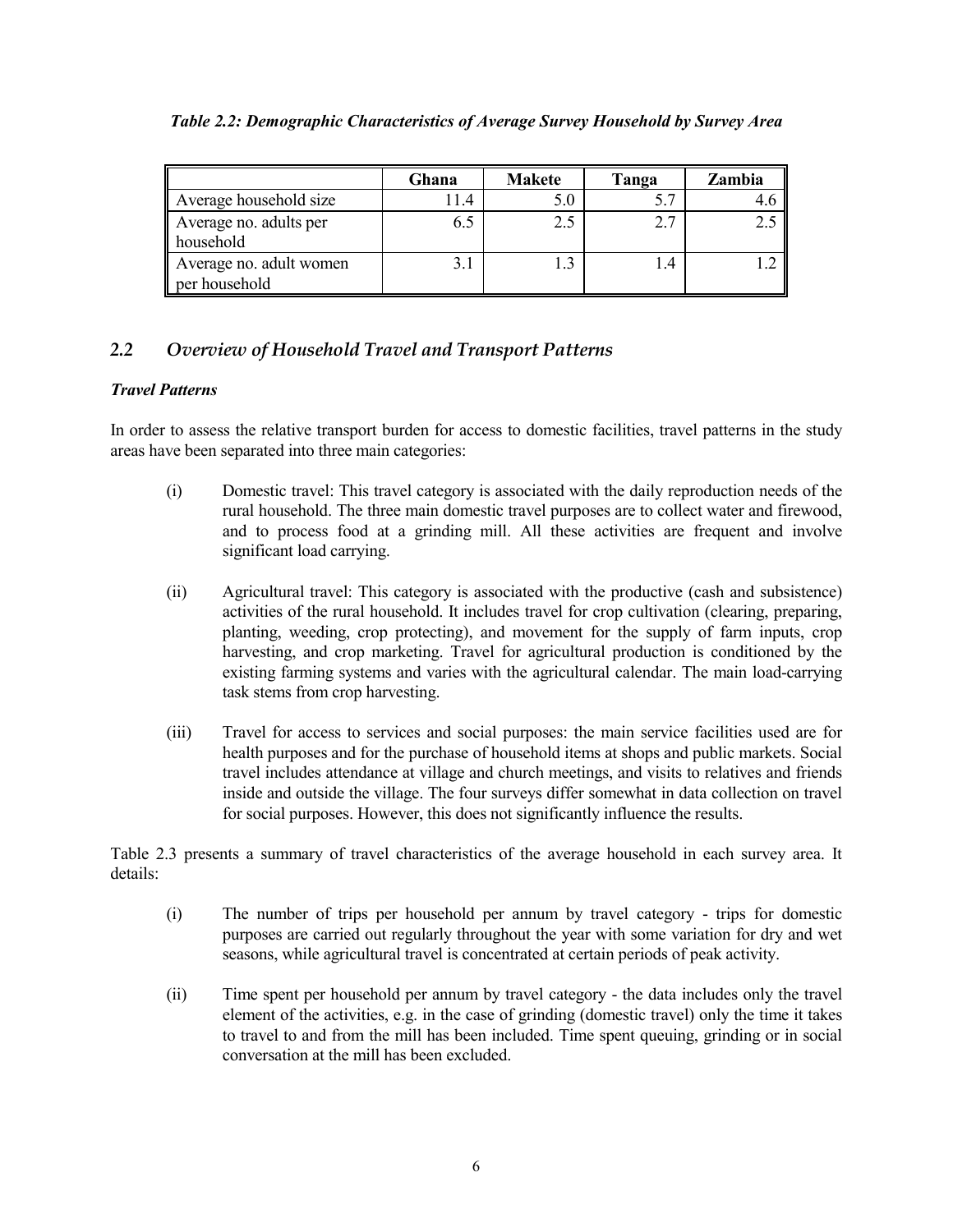(iii) The effort devoted to transport per annum by travel category - the load-carrying effort is calculated in tonne-km. (One tonne-km is the effort involved in moving a 1 tonne load over a distance of 1 km. Thus, the movement of a 20 kg load over a 3 km distance 900 times in a year corresponds to an effort of 54 tonne-km.) For trips made on foot, which include almost all domestic travel, distance is derived from trip time data assuming a walking pace of 5 km per hour. The speed is clearly influenced by the age and general condition of the person as well as the condition of the road or footpath, the terrain, and the weight of the load. An average speed of 5 km per hour is considered reasonable and has been applied.

The data in the table underestimates, to a certain extent, the total number of trips, and the total time and effort that rural households dedicate to transport, as some of the surveys exclude travel for school, church, building materials, etc. Further, the load-carrying effort has not been included in the travel for access to the services and social purposes category as it is relatively small compared to the other categories. The surveys were designed to focus on key transport purposes so as to permit an assessment of the general transport patterns of rural households.

The figures in the table should be treated with a degree of caution. Since the figures are based on averages for each study area, they conceal significant variations in the transport burden for households and villages with different levels of access within the areas. Again, the main purpose of the table is not to serve as a precise quantitative analysis of household transport activities, but rather to illustrate the relative magnitude of household resources in terms of time and energy that are devoted to domestic transport.

The survey results suggest that:

(i) Domestic travel accounts for the highest frequency of trips in all of the areas. Trips for domestic purposes range from 59 percent of all trips in Ghana to 77 percent in Zambia. Daily, in Ghana an average 6.8 trips are for domestic purposes. In Makete, Tanga, and Zambia, on average, 3 to 3.9 trips per day are for domestic purposes. This difference in the number of trips is a reflection of the larger household size in Ghana.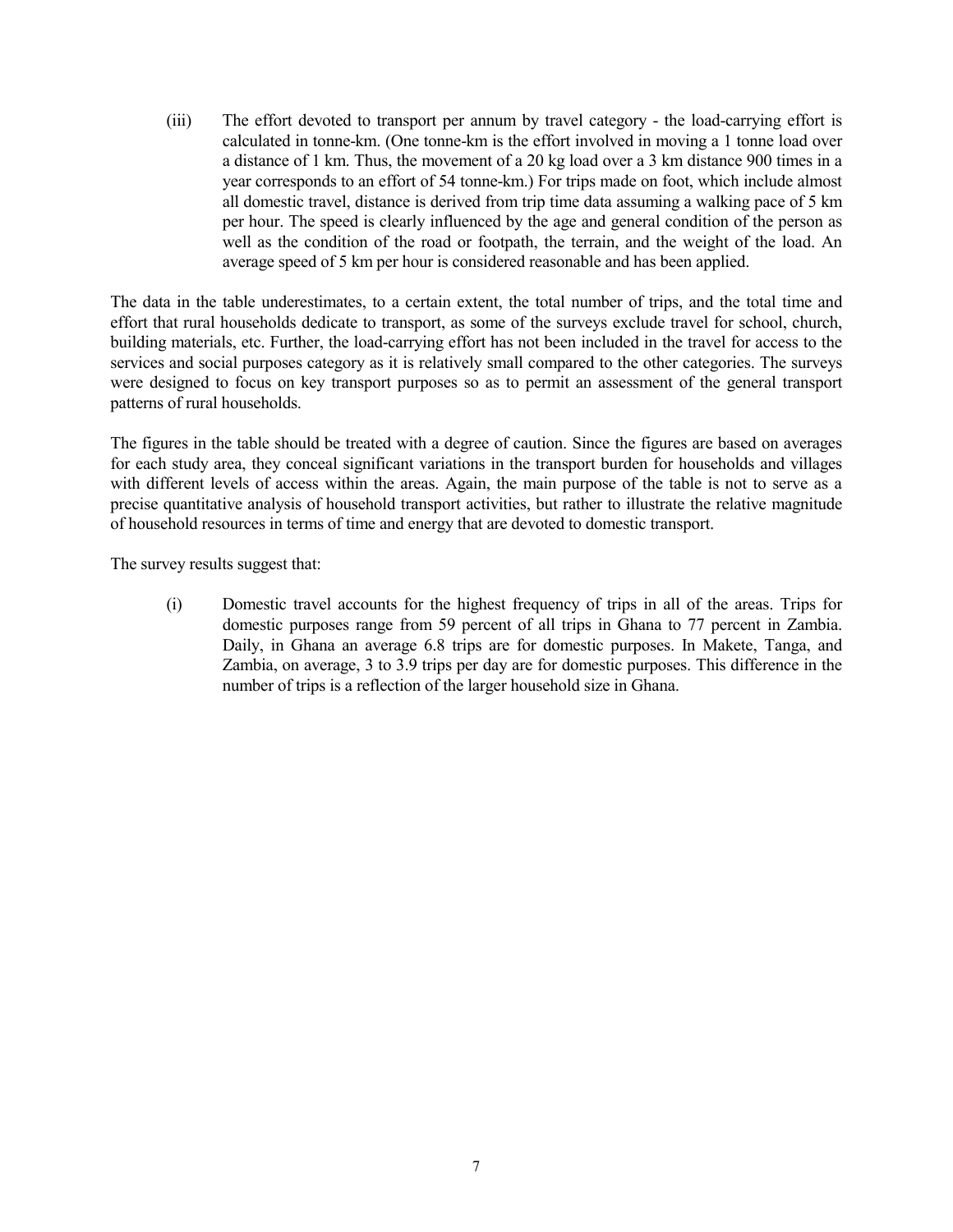|     |                                           | Ghana               | <b>Makete</b>  | Tanga               | Zambia         |
|-----|-------------------------------------------|---------------------|----------------|---------------------|----------------|
|     |                                           |                     | (Tanzania)     | (Tanzania)          |                |
|     | No. of household/villages surveyed        | 51/8                | 431/19         | 118/6               | 169/4          |
| 1.  | Trips per household by activity (no. p    |                     |                |                     |                |
|     |                                           |                     |                |                     |                |
| 1.1 | Domestic travel <sup>b</sup>              | 2,487 (59%)         | 1,121(63%)     | 1,103               | 1,447(77%)     |
| 1.2 | Agricultural travel <sup>c</sup>          | 1,604(38%)          | 415 (23%)      | NC <sup>h</sup>     | $208(11\%)$    |
| 1.3 | Travel for access to services and socia   | 153 $(4%)$          | 237(13%)       | NC <sup>h</sup>     | 220(12%)       |
| 1.4 | Total household trips                     | $4,244(100\%)$      | $1,773(100\%)$ | NC <sup>h</sup>     | $1,875(100\%)$ |
|     |                                           |                     |                |                     |                |
| 2.  | Time per Household by activity (hrs $\mu$ |                     |                |                     |                |
|     |                                           |                     |                |                     |                |
| 2.1 | Domestic travel                           | $1,490(31\%)$       | 1,155(47%)     | 1,338(67%)          | 1,120(63%)     |
| 2.2 | Agricultural travel                       | $2,884(60\%)$       | 866 (35%)      | $663^{f}(33\%)$     | 330 (19%)      |
| 2.3 | Travel for access to services and social  | $432^{\circ} (9\%)$ | 454 (18%)      | NC <sup>h</sup>     | 318(18%)       |
| 2.4 | Total household time spent on tra         | $4,806(100\%)$      | $2,475(100\%)$ | 2,001               | 1,768 (100%)   |
|     |                                           |                     |                |                     |                |
| 3.  | Effort per household by activ             |                     |                |                     |                |
|     | (tonne-km per annum)                      |                     |                |                     |                |
|     |                                           |                     |                |                     |                |
| 3.1 | Domestic travel                           | 82 (38%)            | 76.7 (89%)     | 76.9 (89%)          | 45.6 (92%)     |
| 3.2 | Agricultural travel                       | 134(62%)            | $9.8(11\%)$    | $7.7^{\circ}$ (11%) | $3.9(8\%)$     |
| 3.3 | Total household effort spent of tra       | 216 (100%)          | 86.5 (100%)    | 84.6 (100%)         | 49.5 (100%)    |

*Table 2.3: Summary of Household Travel Characteristics (for average household in each survey area)*

a. Only the travel components of the activities have been considered, not the time at the water source, in the field or at the market.

b. Domestic travel activities - water, firewood, grinding mill.

c. Agricultural travel activities - crop cultivation, movement of farm inputs, crop harvesting, crop marketing.

d. Travel for access to services for social purposes - health, market, social trips (inside and outside village).

e. Excludes social travel.

f. Only travel for crop production and harvest.

g. Only transport of harvest from field to home.

h. Not recorded category.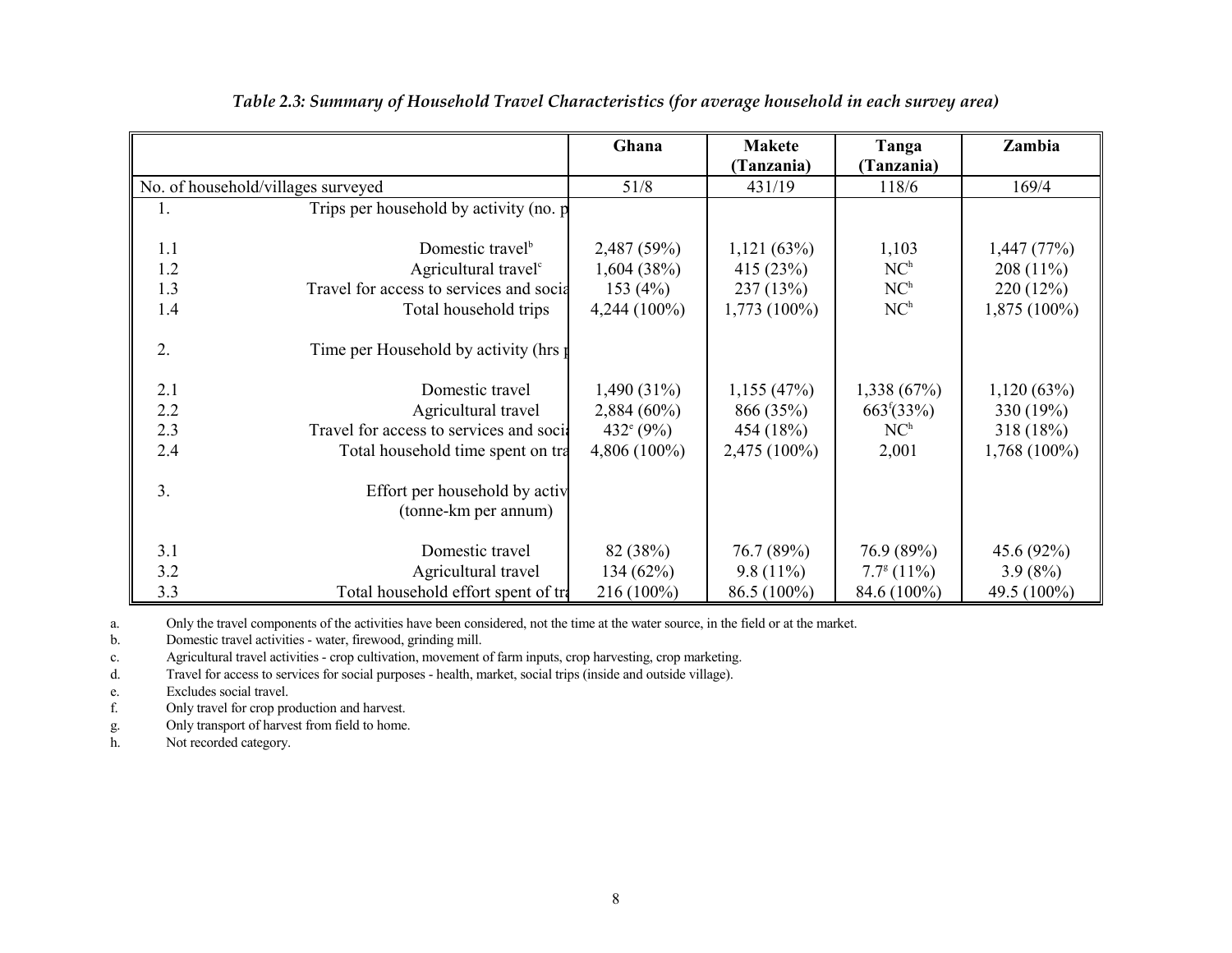- (ii) Domestic travel is also the most time-consuming category in three of the four survey areas. It ranges from 31 percent in Ghana to 63 percent in Zambia. (Tanga has been excluded from this comparison as it did not measure. "Travel for Access to Services and Social Purposes.") In Ghana, 60 percent of all travel time is for agricultural purposes while agricultural travel only accounts for 19 percent of the total time dedicated to travel in Zambia;
- (iii) The total time spent per day on travel per household varied greatly with household size, relative access to social and economic facilities, and agricultural seasons. In Ghana, the typical household had 11.4 members and spent 13.2 hours on transport daily. In Zambia, where the households had on average 4.6 members, travel accounted for 4.8 hours, in Makete 6.6 hours and in Tanga 5.5 hours.
- (iv) Domestic travel accounts for an overwhelming proportion of the effort dedicated to transport in three of the four study areas. Approximately 90 percent of all energy spent on load carrying in Makete, Tanga and Zambia involves the movement of water, firewood or food for grinding. In Ghana, on the other hand, domestic travel "only" accounts for 38 percent.

#### *Responsibility within the Household*

In many countries in SSA there is a traditional division of responsibilities within the households with regard to transport. Men are responsible primarily for trips requiring travel outside the village and with the exception of marketing, travel which does not include the movement of a load. In fact, all the surveys indicate that the transport task is performed by a woman in most cases when a load is to be moved. The transport tasks in and around the village related to domestic and subsistence activities fall mainly on women, and to a certain extent, on children. During periods of peak agricultural activities, children frequently increase their participation in domestic transport activities. This enables women to spend more time on agricultural activities.

Small boys and girls both assist in the various transport activities. However, it is predominantly the older girls who assist their mothers in the domestic transport chores. Older boys are reluctant to fetch water or go to the grinding mill as these are considered women's tasks. Moreover, headloading, which is the predominant means of transport, is perceived to be women's work.

Table 2.4 shows how the responsibility for travel is shared between household members.

- (i) Measured in time, women account for about 65 percent of all transport activities of the rural household.
- (ii) Measured in effort, women's role in rural transport is even greater, accounting for 66-84 percent of all energy expended on transport.
- (iii) The responsibility for domestic travel activities in all four study areas falls largely on women. The participation rate of women for domestic carrying purposes ranges from 96 percent in Zambia to 71 percent in Ghana.
- (iv) In Ghana, children account for a relatively higher proportion of domestic travel than in the other areas - 24 percent as compared to 3 percent in Zambia and 14 percent in Makete.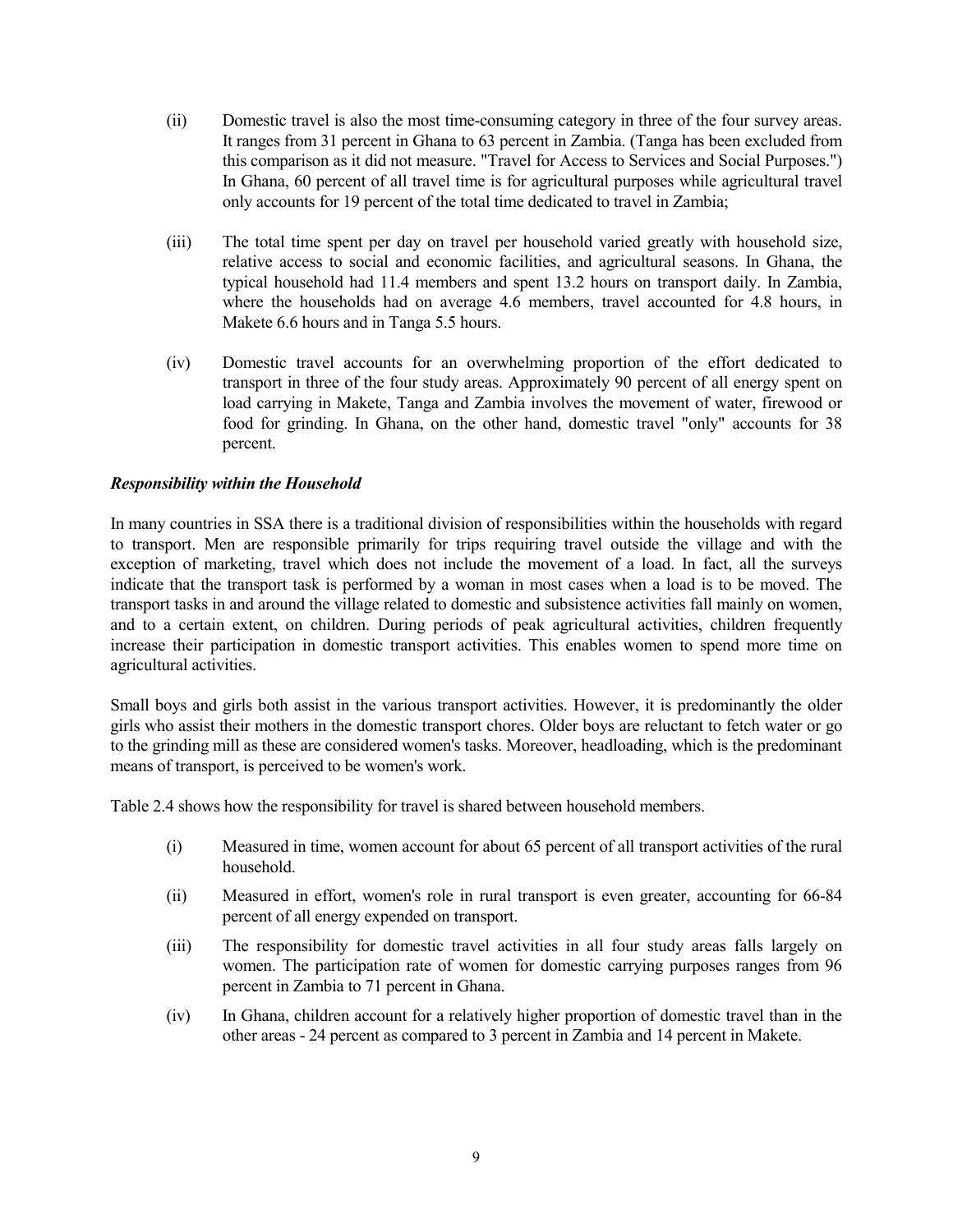|                               |                           | Ghana  |                | <b>Makete</b> |        |         | Tanga <sup>b</sup> |                | Zambia   |          |    |            |
|-------------------------------|---------------------------|--------|----------------|---------------|--------|---------|--------------------|----------------|----------|----------|----|------------|
|                               | $\mathrm{F}^{\mathrm{a}}$ | $M^a$  | O <sup>a</sup> | F             | M      | O       | F                  | Μ              | O        | F        | М  | $\Omega$   |
| Domestic<br>1.<br>transport   |                           |        |                |               |        |         |                    |                |          |          |    |            |
| 1.1 Time<br>1.2 Effort        | 70<br>71                  | 6<br>6 | 24<br>23       | 80<br>87      | 6<br>7 | 14<br>6 | 86<br>86           | 13<br>13       | NC<br>NC | 96<br>96 |    | 3<br>3     |
| Total<br>$2_{-}$<br>transport |                           |        |                |               |        |         |                    |                |          |          |    |            |
| 2.1 Time                      | 63                        | 24     | 13             | 67            | 22     | 12      | NC                 | N <sub>C</sub> | NC       | 66       | NC | <b>NCN</b> |
| 2.2 Effort                    | 66                        | 19     | 15             | 84            | 10     | 6       | NC                 | NC             | NC       | 72       | NC |            |

*Table 2.4: Division of Transport Responsibilities in a Typical Household (percentage)*

a. The category F is female adult (women). The category M is male adult (man). The category of "other" includes all combinations of women and men, women and children, children alone, men and children or the entire family.

b. Children were not identified as a separate entity in Tanga for all travel categories, but were sometimes coded into their respective gender. As a result the data may be over-estimating the participation rates for women and men in the Tanga study.

Thus women in all the survey areas are responsible for the majority of rural transport. Their participation rate is further increased for activities which involve load carrying, and for domestic travel, which is the largest travel category. These findings indicate that it is important to pay special attention to the role of women when dealing with rural travel in general and with domestic transport in particular.

## *2.3 Water Collection*

#### *Sources of Water*

The most common sources of water in all four survey areas are natural streams, springs and rivers. In Ghana two of the eight villages (25 percent) surveyed had access to a dam for domestic water, and five (62 percent) had access to boreholes (see Table 2.5) In one of the villages there were four boreholes although one was not operational due to a defective pump. Yet, in these villages, many households continued to rely on streams and rivers. This reflects the fact that each village is comprised of several scattered settlements, and that time constraints compel women to give priority to convenience rather than to water quality. In the dry season, some boreholes dry up-as a result, households have to collect water from more distant sources. Thus, different sources are relied upon in the seasons.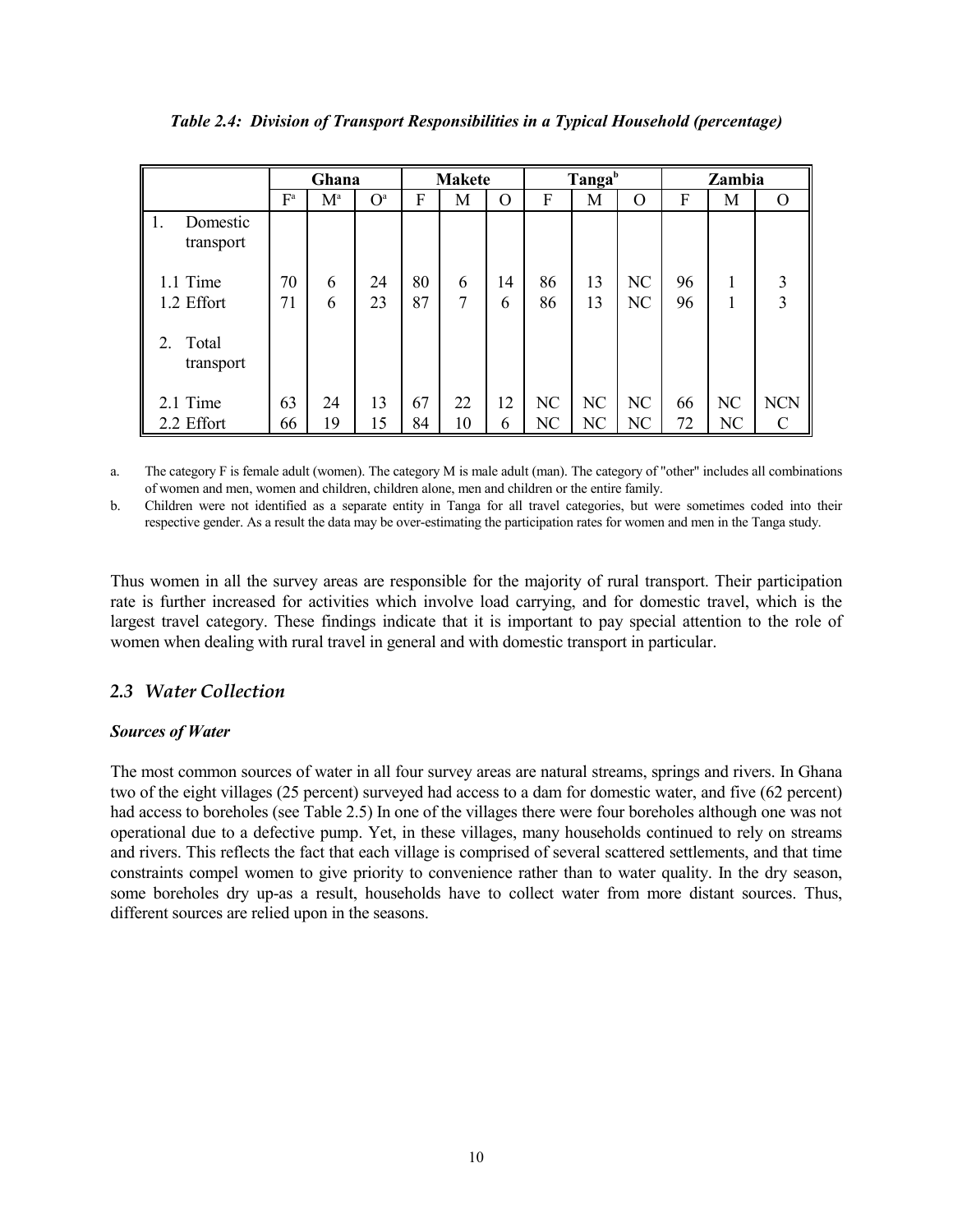|                     | Ghana | <b>Makete</b> | Tanga | Zambia |
|---------------------|-------|---------------|-------|--------|
| Borehole            | ∪∠    |               |       |        |
| Dam                 |       |               |       |        |
| Piped water         |       |               | ээ    |        |
| Well                |       |               | ر ر   |        |
| Stream/river/spring |       | 00            | 100   | 00     |

| Table 2.5: Percentage of Villages Using Different Water Supply Facilities in Survey Areas <sup>a</sup> |  |  |  |  |
|--------------------------------------------------------------------------------------------------------|--|--|--|--|
|                                                                                                        |  |  |  |  |

a. Total exceed 100 percent because many villages use more than one type of water supply.

Virtually all households covered in the Makete survey fetch their water from natural streams and springs. Makete district receives high levels of precipitation and natural water sources rarely dry up. During the rainy season 1 percent of the households surveyed collect rainwater from iron sheet roofs. This partially eliminates the transport element of collection in this period because the households can reduce trip frequency. However, the vast majority of households have thatched roofs, and of the 22 percent which had an iron roof, only 2 percent had the proper rainwater collection equipment. One tenth of the villages had, in theory, had access to piped water. However, the pipes were often damaged which rendered the system ineffective. The situation is similar in the Tanga survey area where one-third of the villages have access to an unreliable piped water system. When improved water supply systems break down or dry up, people return to their traditional sources.

Access to water is a big problem in Tanga, particularly in the dry season. Shallow wells and small streams dry up and people have to travel to distant streams. In one village, more than half of the households purchase water from vendors during this period. At times, the water is delivered to the homes, commonly using a wheelbarrow. At other times, it is purchased at the source where the vendor has extracted it by digging a hole in the river bed. In this case, purchase of water does not eliminate the transport burden of water collection.

In the Zambia survey area, where access to water is relatively easy, about two-thirds of the households collect water from natural sources and one-third use wells. In the three villages that have wells, 50 percent or more of households continue to collect water from streams and rivers, reflecting the scattered settlement pattern. Thus, even if a village has an improved water facility, many households will continue to get their water from the streams and rivers if these are closer to their homes.

#### *Trip Patterns*

Table 2.6 details the characteristics of travel for water collection. Headloading is the predominant means of transport for water in all the study areas. Typically, on any trip, 16 to 20 liters of water are carried. Water is transported in clay pots, calabashes, plastic buckets, tins, or jerrycans. A plastic bucket weighs very little, but a clay pot can weigh up to 4-5 kg. During the dry season, two households in Tanga (2 percent) used bicycles to transport water from a faraway source. In Zambia, one household occasionally used a wheelbarrow to ferry water.

Trip frequency in the survey areas is by and large constant throughout the year. This suggests that the amount of water collected per household does not change with the seasons, although the water source may differ. In other words, the households are accustomed to consuming a certain amount of water, and, in the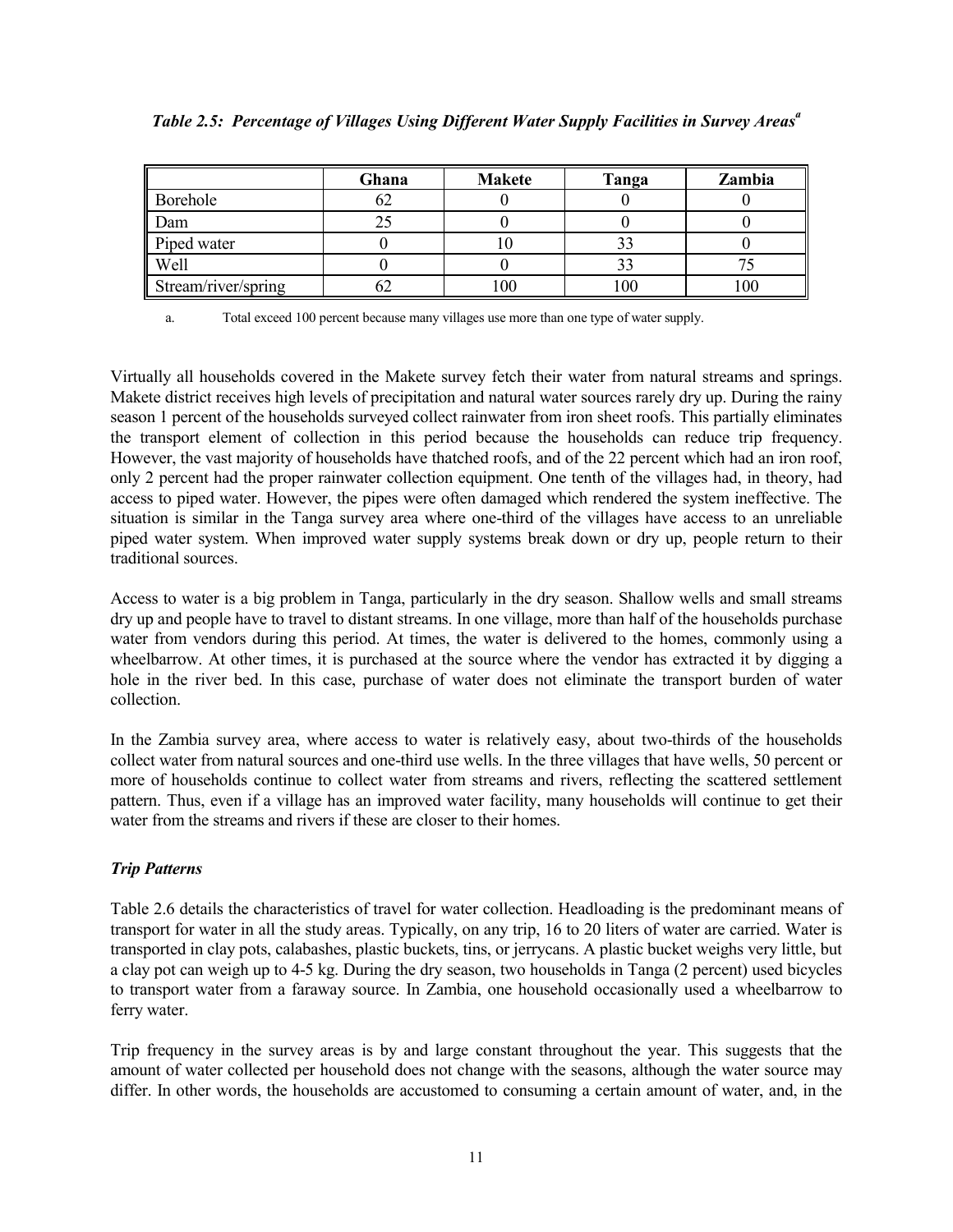dry season, rather than reducing their consumption, they will increase the time and effort dedicated to the task.

Although the data from Ghana only shows the average distance to water, households reported having to use different sources of water in the dry and in the wet season. Interviews with key informants in the study areas indicated that households dedicate more time and energy to water collection in the dry season than in the wet season. In Tanga, the average walking time to water is 29 minutes in the wet season and 43 minutes in the dry season. A contributing factor to the reduction of time in the wet season is that many households farm intensively at this time, and in Handeni district, often move to live on land with nearby streams.

Sixty-two percent of the villages in Ghana had boreholes, on average 1.8 working boreholes per village. Yet, as shown in Table 2.6, the average trip to the boreholes takes 15 minutes. The average one-way trip in Makete takes 22 minutes and in Tanga 33 minutes. The survey area in Zambia is situated in the watershed of a major river which is reflected in the relatively short distance to water - 5 minutes.

Transport of water is a daily activity. The frequency of trips is related to the size of household and, to a certain extent, to the distance to the water source. Households in Ghana which have 11.7 members make twice as many trips (5.9) as households in Zambia with 4.6 members (3 trips). It is noteworthy that the water consumption per household member per day is 10.4 liters in both Ghana and Zambia, although the distance to water in Ghana is a 15-minute walk, compared with 5 minutes in Zambia. In Makete, where the distance to water is a 22-minutes walk, consumption is slightly lower at 10 liters per person per day. However, in Tanga, where people are, on average a 33-minute walk away from water, consumption is substantially lower at 7.9 liters per day. This situation implies that when a water source is so distant that transport poses a serious demand on household labor (in Tanga), per capita water consumption can become inversely related to the distance to the water source. In Ghana, water consumption is on the same level as in Zambia despite the greater distance (15 minutes versus 5 minutes respectively), plausibly because it is still relatively close to home, and therefore the transport task is 'manageable.' This concept of a 'critical' level of access beyond which consumption declines is supported by other literature which indicates a 'critical' distance of 1 km from the home.<sup>2</sup> The difficulty of access to water in Tanga is emphasized by the fact that many households pay for water in the dry season.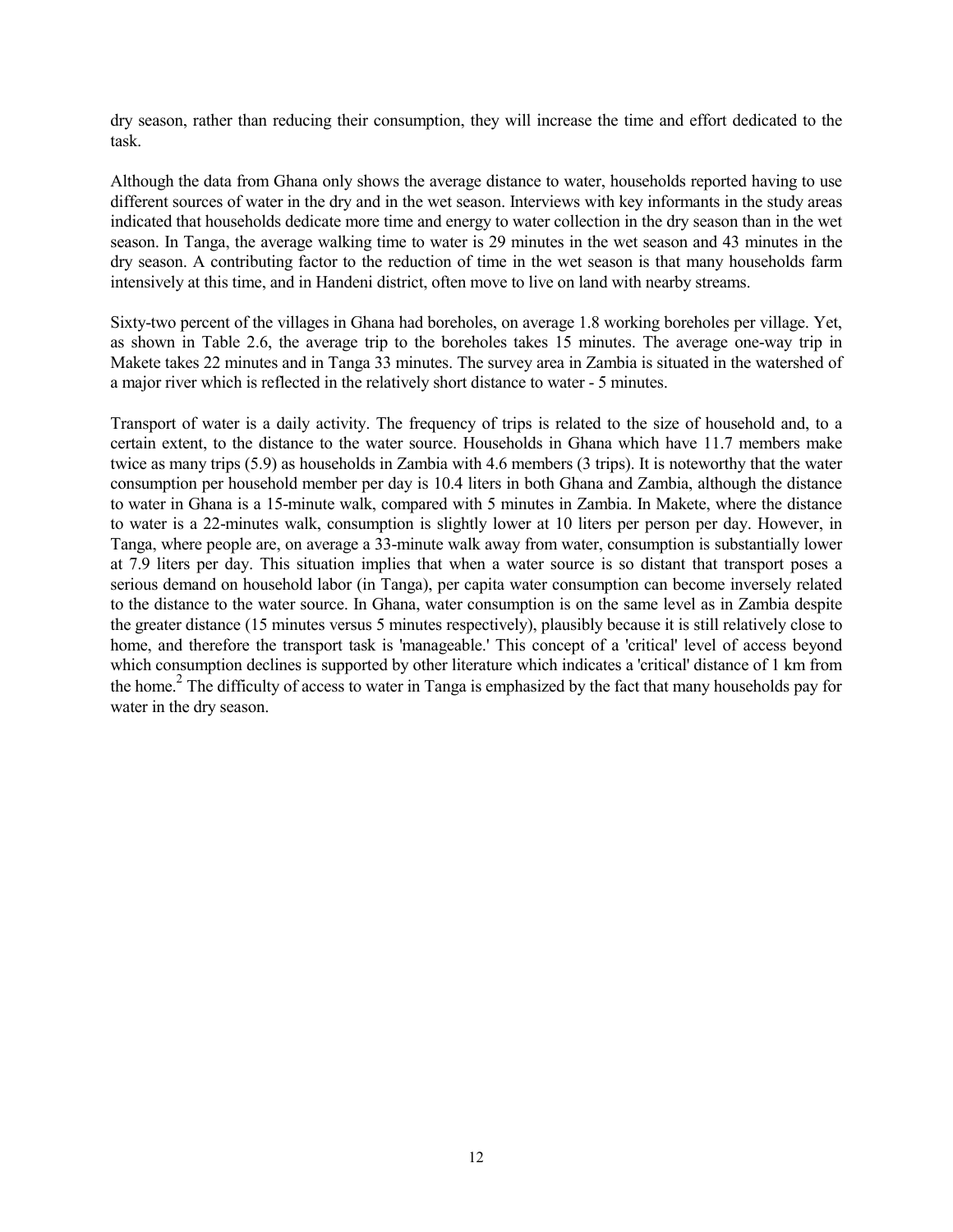|                                                           |                            |     | Ghana  |     |             | <b>Makete</b> |     |     | Tanga          |            |     | Zambia |            |
|-----------------------------------------------------------|----------------------------|-----|--------|-----|-------------|---------------|-----|-----|----------------|------------|-----|--------|------------|
|                                                           |                            | wet | ave    | dry | wet         | ave           | dry | wet | ave            | $\rm{dry}$ | wet | ave    | $\rm{dry}$ |
| 1. Source (% of households)                               | Borehole                   |     |        |     |             |               |     |     |                |            |     |        |            |
|                                                           | Dam                        |     |        |     |             |               |     |     |                |            |     |        |            |
|                                                           | Piped                      |     | $NC^b$ |     | $8^{\rm a}$ |               | 8   |     | NC             |            |     |        |            |
|                                                           | Well                       |     |        |     |             |               |     |     |                |            | 35  |        | 34         |
|                                                           | Stream/River               |     |        |     | 92          |               | 92  |     |                |            | 65  |        | 66         |
| 2. Frequency                                              | trips/day/household        |     | 5.9    |     |             | 2.5           |     | 2.5 | 2.45           | 2.4        | 3.0 | 3.0    | 3.0        |
|                                                           | trips/day/household/member |     | .52    |     |             | .50           |     |     | .44            |            |     | .65    |            |
| 3. Trip time                                              | One way (minutes)          |     | 15     |     | 21          | 22            | 24  | 29  | 33             | 43         | 5   |        |            |
|                                                           | Total per day (hours)      |     | 3.0    |     |             | 1.8           |     |     | 2.7            |            |     | $.5\,$ |            |
| 4.                                                        | Weight/trip (kilograms)    |     | 20     |     |             | 20            |     |     | 18             |            |     | 16     |            |
| 5. Amount per day (liters)                                |                            |     |        |     |             |               |     |     |                |            |     |        |            |
|                                                           | 5.1 Per household          |     | 118    |     |             | 50            |     |     | 44             |            |     | 48     |            |
|                                                           | 5.2 Per household member   |     | 10.4   |     |             | 10.0          |     |     | 7.7            |            |     | 10.4   |            |
| 6. Transport efficiency of water Collection (liters/hour) |                            |     |        |     |             |               |     |     |                |            |     |        |            |
|                                                           |                            |     | 39     |     |             | 28            |     |     | 16             |            |     | 96     |            |
| 7. Means of transport used (% of households)              |                            |     |        |     |             |               |     |     |                |            |     |        |            |
|                                                           | Walk                       |     | 100    |     | 100         |               | 100 |     | 98             |            | 100 |        | 98         |
|                                                           | Wheelbarrow                |     |        |     |             |               |     |     |                |            |     |        | 2          |
|                                                           | Donkey                     |     |        |     |             |               |     |     |                |            |     |        |            |
|                                                           | Bicycle                    |     |        |     |             |               |     |     | $\overline{2}$ |            |     |        |            |

# *Table 2.6: Characteristics of Travel for Water Collection*

a. Assuming that 75 percent of the households in the two villages which have piped water use the piped water source.

b. Not recorded category.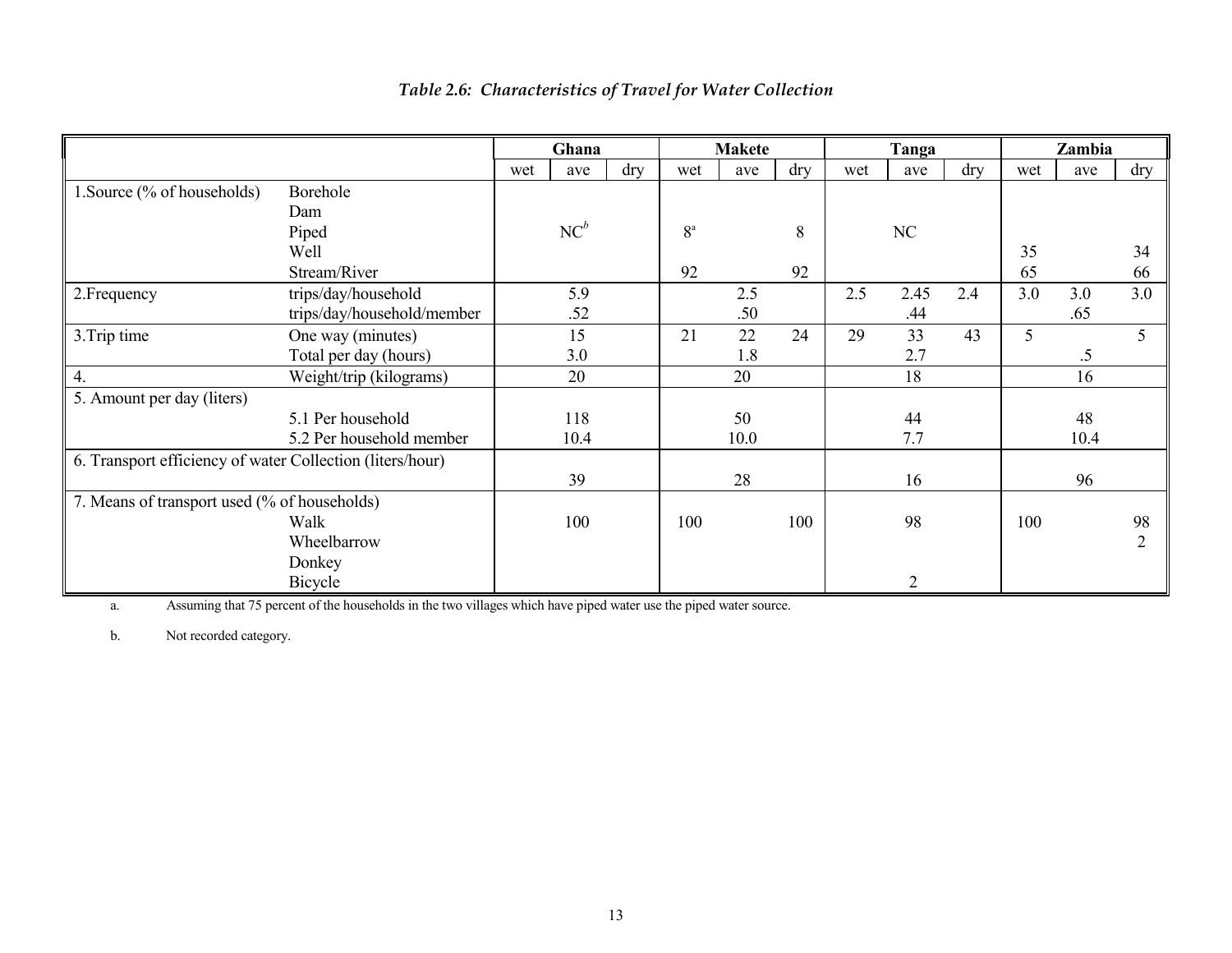Table 2.7 presents data on the total time dedicated to water transport. The data are averages for all study areas in each survey, and they conceal large differences in the time devoted to water collection in the various villages. The difference in time spent on transport for four villages in two separate study areas of Makete district was from 565 hours per annum to 767 hours. The effort involved in transporting the water displayed a similar spread - 27.8 tonne-km to 36.7 tonne-km. Trip frequency was much less variable, showing only a 6 percent difference. Assuming that the load was constant, (which is a reasonable assumption in Makete where the vast majority of people transport water in 20 liter plastic buckets), this confirms that water consumption per person is rather constant throughout an area, and that the time and effort households spend on water transport would drop with improved access.

#### *Responsibility within the Household*

Table 2.8 summarizes the participation rates of different household members - females, children, and males. The results show that adult females, assisted by children, are largely responsible for water collection. This pattern is common to all four survey areas, i.e. women transported 67-90 percent of all water for domestic consumption. The participation rate of children is higher in Ghana, 28 percent, than in the other surveys, 8- 16 percent.

Only the Makete data does show different participation rates for time and effort, recognizing that adults frequently transport heavier loads than children. In Makete, the typical load for children was estimated to be half that of an adult, that is 10 kg in the case of water. As a result, in Makete, the females' participation rate when measured in terms of time is 79 percent and in terms of effort 86 percent.

Men were rarely involved in water collection for domestic purposes. They transported water only in cases where there was no female member of the household, in the dry season in Tanga and Ghana when water was very distant, or when the man was a commercial water vendor. In these instances the load was carried on a bicycle or in a wheelbarrow.

The total input per adult female to water transport for the respective surveys is recorded in Table 2.9. The range of the averages is from 135 hours per annum (22 minutes per day) in Zambia to 565 hours (93 minutes per day) in Tanga. The load-carrying effort ranges from 4.4 tonne-km per annum (12 kilo-km per day), to 24.7 tonne-km (68 kilo-km per day) respectively. The figure of 24.7 tonne-km per day is equivalent to carrying a 20 kilo load over 3.4 km per day.

#### *Summary*

The key findings on water collection from the four survey areas are as follows:

- There is no significant variation between the wet and the dry season as regards the average number of times that water is collected daily; hence the amount of water collected is constant.
- · The time dedicated to water transport is higher in the dry season in more than half of the study areas. Trip frequency is constant, but the distance to the source is longer. This is a reflection of the importance of water as most households dedicate more time and effort to water collection, rather than reducing their level of consumption.
- · The average time spent per day per household ranges from 30 minutes to 3 hours depending on the size of the average household and the distance to the water source. (175-1,080 hours per annum).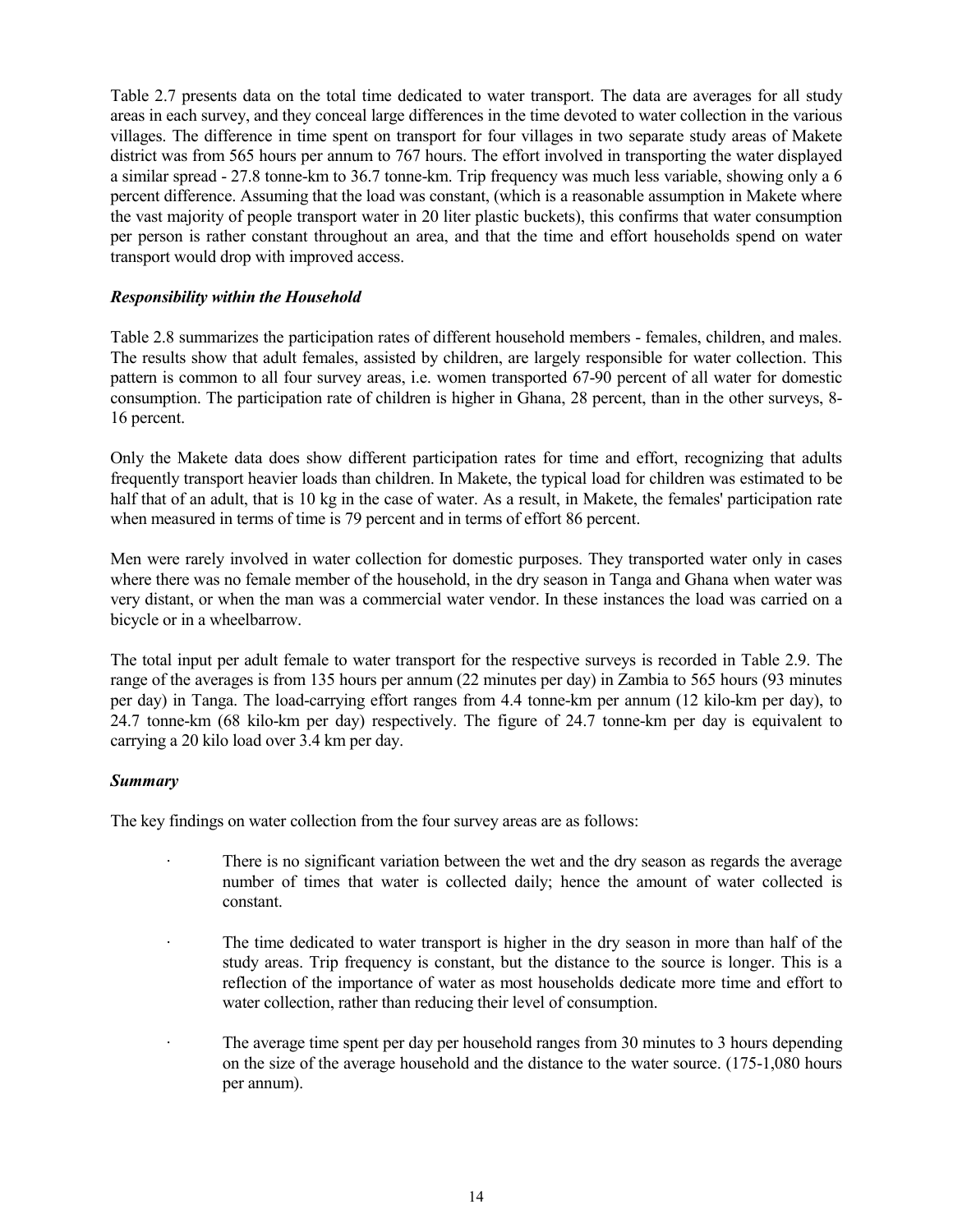|                                                                | Ghana       | <b>Makete</b> | Tanga     | Zambia    |
|----------------------------------------------------------------|-------------|---------------|-----------|-----------|
| 1.<br>Trips per annum<br>(no. of round trips)                  |             |               |           |           |
| 1.1 Average for survey<br>1.2 Range of averages of             | 2,155       | 908           | 894       | 1,095     |
| study areas                                                    | 1,708-2,065 | 786-1,154     | 730-1,204 | $NA^a$    |
| 2.<br>Time per household<br>(hours per annum)                  |             |               |           |           |
| 2.1 Average for survey<br>2.2 Range of averages of             | 1,080       | 644           | 989       | 175       |
| study area                                                     | 770-1,227   | 565-767       | 593-1,368 | <b>NA</b> |
| 3 <sub>1</sub><br>Effort per household<br>(tonne-km per annum) |             |               |           |           |
| 3.1 Average for survey<br>3.2 Range of averages of             | 54          | 31.2          | 43.2      | 5.7       |
| study areas                                                    | 38-64       | 27.8-36.7     | 27-62     | <b>NA</b> |

*Table 2.7: Annual Transport Demand for Water*

a. Not applicable - only one study area in the survey.

- · Women are, with some assistance from children (mainly daughters), responsible for the transport of water.
- · The typical rural woman dedicates between 22-93 minutes per day to water collection. The effort involved is equivalent to carrying a 20 kilograms load over a distance of 0.6-3.4 kilometers per day.

· Some installed permanent water supplies are unreliable. Consequently significant water supply problems can still exist in a village with such a facility.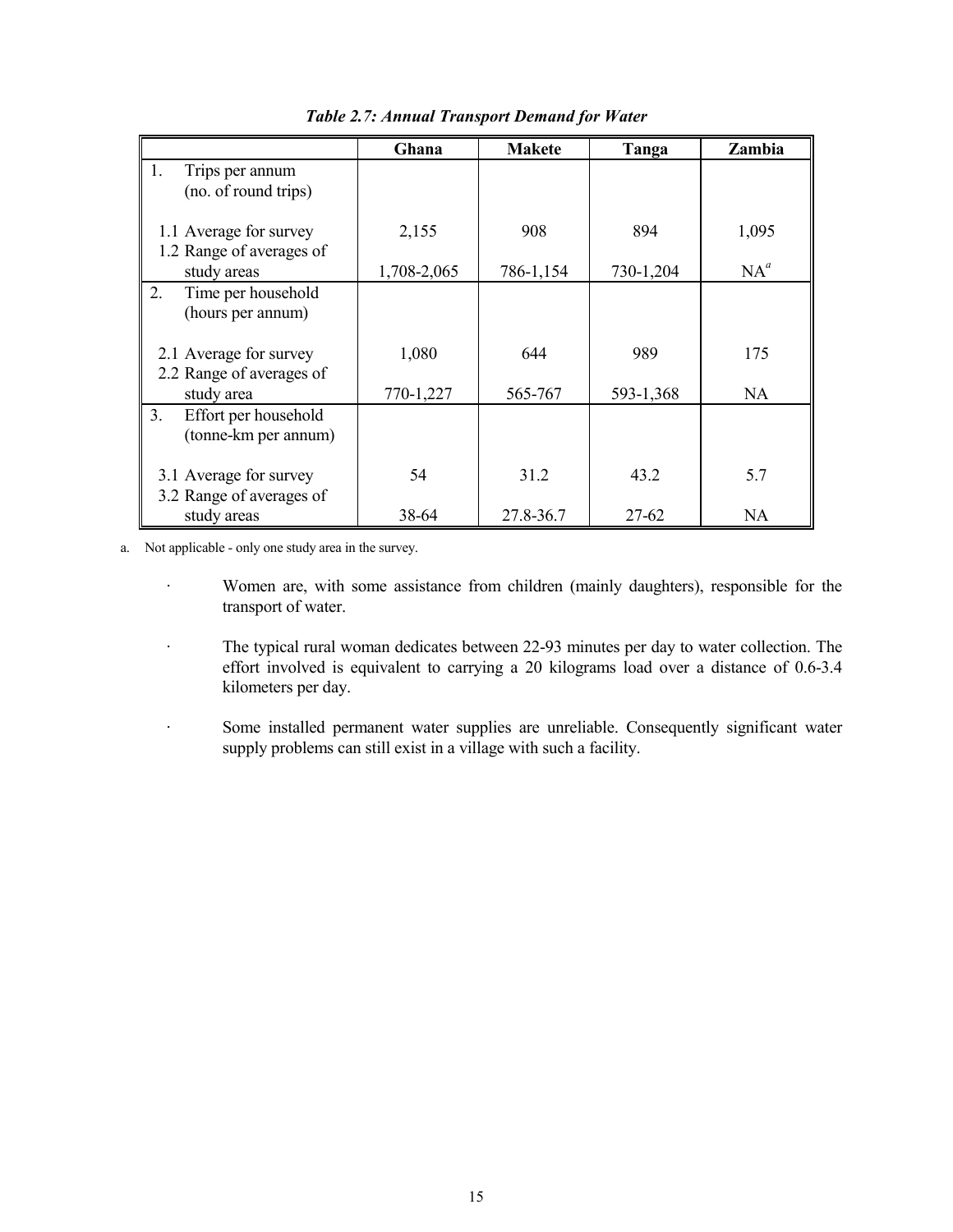|            |                                                                                        |             | Ghana       |      |                   | <b>Makete</b>  |                    |             | Tanga <sup>a</sup> |     |            | Zambia |     |  |
|------------|----------------------------------------------------------------------------------------|-------------|-------------|------|-------------------|----------------|--------------------|-------------|--------------------|-----|------------|--------|-----|--|
|            |                                                                                        | Е           |             | M    | Е                 | $\overline{C}$ | M                  | Е           |                    | M   |            |        | M   |  |
| 1.1<br>1.2 | Time per annum (hours)<br>Per household member category<br>Participation rates $(\% )$ | 726<br>67   | 302<br>28   | 54   | 510<br>79         | 95<br>15       | 39<br><sub>b</sub> | 791<br>80   | 168<br>17          | 40  | 158<br>90  | 16     |     |  |
| 2.1<br>2.2 | Tonne-km per annum<br>Per household member category<br>Participation rate $(\%)$       | 36.29<br>67 | 15.12<br>28 | 2.70 | $26.87^{b}$<br>86 | 2.28<br>8      | 2.05               | 34.56<br>80 | 6.70<br>16         | .94 | 5.13<br>90 |        | .06 |  |

*Table 2.8: Division of Transport Responsibility for Water Collection in a Typical Household*

a. The data collected for Tanga did not recognize children as a separate group within the household. Females accounted for 88 percent of the task and males for 12 percent. The average child participation rate for the other three survey areas is 17 percent. This rate has therefore been applied to the Tanga data.

b. Only the survey in Makete recognized that the average load carried by children is smaller than the load carried by adults.

|                         |                                                                               | Ghana       | <b>Makete</b> | Tanga       | Zambia     |
|-------------------------|-------------------------------------------------------------------------------|-------------|---------------|-------------|------------|
| 1.2                     | Time per female adult<br>Hours per annum<br>Minutes per day                   | 236<br>39   | 380<br>63     | 565<br>93   | 135<br>22  |
| $\overline{2}$ .<br>2.1 | Effort per female adult <sup>a</sup><br>Tonne-km per annum<br>Kilo-km per day | 11.78<br>32 | 20.67<br>55   | 24.68<br>68 | 4.42<br>12 |

*Table 2.9: Input by Female Adult to Water Collection*

a. The figure is somewhat underestimated since it can be assumed that women carry a higher proportion of the load than children.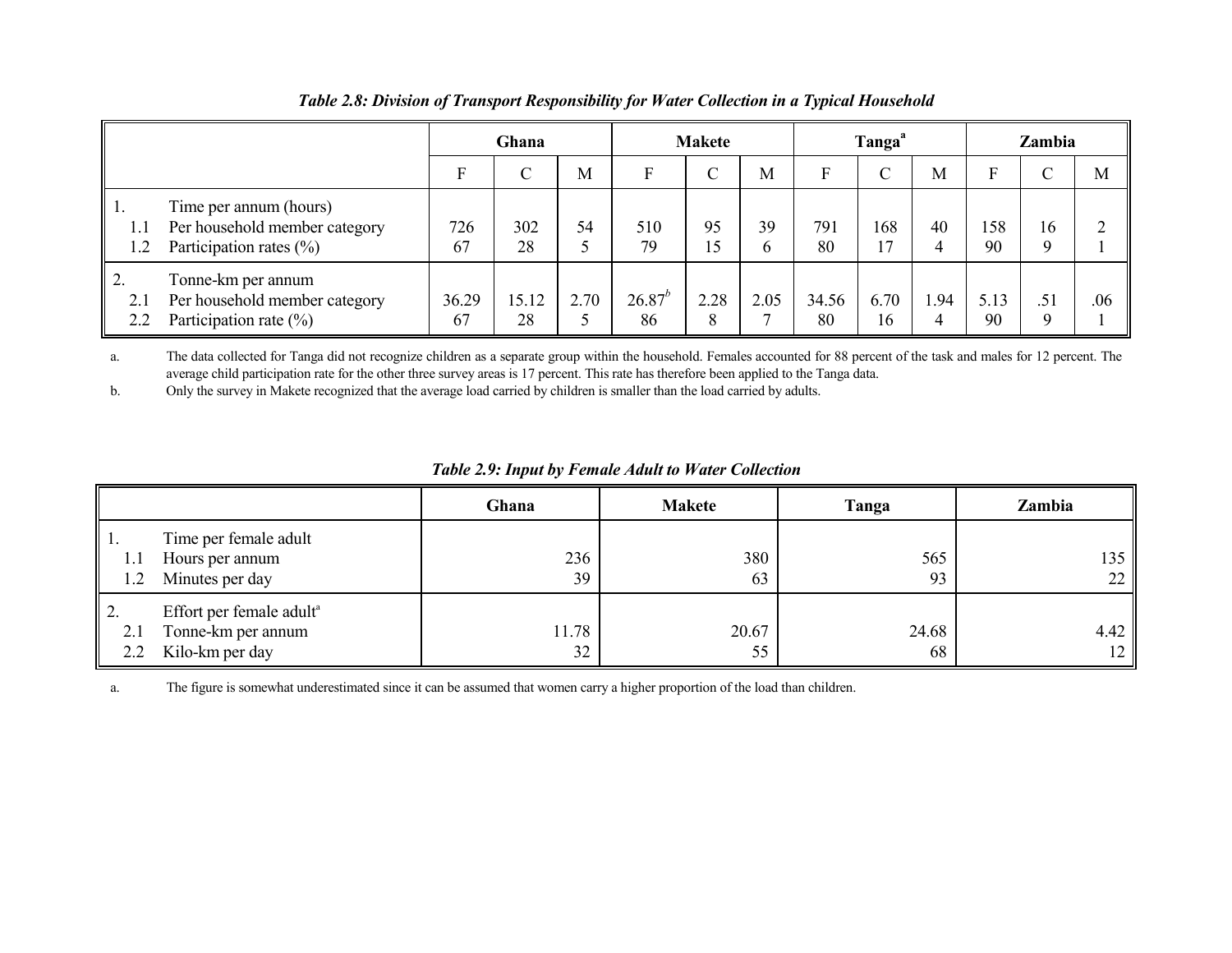- · Availability of an improved water source in a village does not necessarily mean improved access to water for all households. Because of the scattered nature of settlements, some households can be located kilometers away from the facility.
- · Closer access through the provision of an improved water source may result in a decrease in time and effort dedicated to the task, and/or an increase in water consumption, and in all cases an increase in trip efficiency - a larger amount of water obtained per unit of time.
- · The nature of the impact of an improved water supply (i.e. reduction in time and effort or increase in consumption) is likely to depend on the present level of access to water. If present access is very poor (beyond a "critical distance"), then the improved supply is likely to generate increased consumption, perhaps accompanied by a reduction in time and effort.

# *2.4 Firewood Collection*

#### *Sources of Fuel*

Firewood is the main and preferred source of fuel in all the study areas. Charcoal is also used by a small number of households in Makete and Zambia as a secondary fuel. At times, fuels such as millet or maize stalks may also be used as substitutes for firewood or charcoal. Crop residues are regarded as an inferior fuel to firewood. Charcoal is a superior, more efficient fuel but its use involves cash expenditure. The transport burden of firewood collection depends in part on the location of the source. Firewood collection on, or in the vicinity of, cultivated fields, can usually be combined with trips for agricultural purposes such as weeding or planting. This reduces a household's transport demand since the trips become "double-purpose." However, firewood collected from the bush or from elsewhere around the village generally requires a special journey.

In Ghana, firewood is obtained from fields or from forests close to the villages. In Makete, the majority of households collect firewood from places other than their farms, thus having to make special journeys. Fifteen percent of the households in Makete purchased firewood. The trees were generally bought "in the ground," that is to say, the purchasing household was responsible for their felling and transport.

In Tanga, most households get firewood from bush areas away from the fields or from nearby sisal estates. About 40 percent of the households in the survey sample collected firewood from their own cultivated fields. In the Zambia study area, firewood was obtained far away from the village-from the woodland and from chitemene fields.

#### *Trip Patterns*

Table 2.10 presents data on trip patterns for firewood collection. Firewood was transported by headloading in all households interviewed except one, in Zambia, which used an ox-cart. Firewood is generally collected a few times per week and is a regular activity throughout the year although there may be some variations in trip frequency due to seasons of heavy rains, or during periods of peak agricultural activity. Households often have a store of firewood on a false floor under the roof, and some firewood for drying in the kitchen, to be used during these periods, or in the event of unforeseen circumstances.

The typical load in Ghana and Zambia is estimated to be 20 kilos, and in Makete and Tanga it is 25 kilos. According to the original data collected, households in Zambia (4.6 members) made between 6 and 7 trips per week while households in Ghana (11.7 members) go four times per week. Complementary travel diaries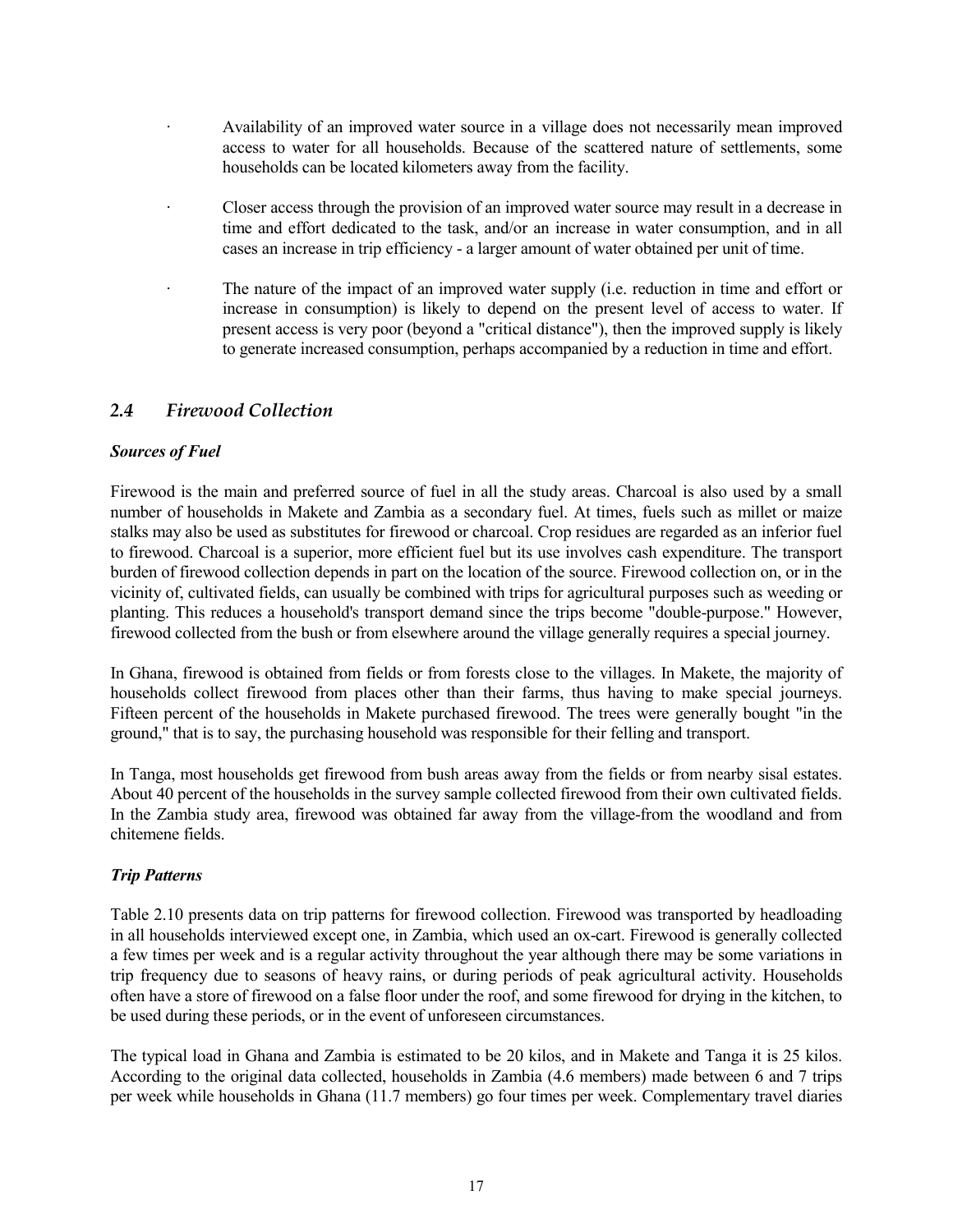in Zambia indicated that the number of trips may have been overestimated by 15 percent, which reduces the number of trips to 5.6 per week.

Firewood consumption varies with agro-ecological zones. Fuel consumption can be more than twice as high in forest areas where the firewood is relatively more easily available than in arid areas.<sup>3</sup> Experience indicates, however, that fuel consumption increases only marginally with cold weather.<sup>4</sup> Makete district, which has the coldest climate of the survey areas, and where it is reasonable to assume that firewood is also used for heating, had an average total household consumption of 11.8 kg per day, while households in Zambia consumed 16.2 kg per day. The average daily consumption of firewood per household in the survey areas ranged from 9-16.2 kg.

It is known that firewood consumption within an area increases at a decreasing rate with the size of the household. That is, per capita consumption of firewood tends to be lower the larger the rural household.<sup>5</sup> This is not surprising since firewood consumption is primarily for cooking. Although the survey areas belong to different regions of SSA, and are representative of different agro-ecological zones, the survey data confirms that larger households have lower per capita consumption of firewood. Firewood consumption was 3.5 kg per capita (kpc) in Zambia (4.6 household members), 2.4 kpc in Makete (5 household members), 1.6 kpc in Tanga (5.7 household members), and 1.0 kpc in Ghana (11.4 household members). Other factors which influence fuel consumption are the cooking stoves used, the type of kitchen utensils available, the level of food preparation, and the type of food cooked.

There are significant differences in walking distances to firewood amongst villages in a study area, between various study areas in a survey, as well as between the four different surveys. The last ranges from 38 minutes in the Tanga study areas to 98 minutes in Makete. In Makete over 50 percent of all households had to walk more than an hour to reach firewood, and 20 percent had to walk more than two hours. Within the Makete survey area the results show a slight correlation between trip frequency and access. However, in a comparison of trip frequency and access in the different survey areas, Tanga, which had the shortest distance to firewood, about 3 km, also had the lowest trip frequency, and Zambia, which had an average distance of 7.7 km, had the highest trip frequency and thus the highest household consumption of firewood.

Thus, neither household size nor distance to firewood fully explain the high level of fuel consumption in Zambia. One plausible reason may relate to the type of wood used in Zambia since tree species with low wood density or moist wood prompt higher fuel consumption.

<sup>4</sup> Geissen, Violette. 1984. *Firewood Consumption and Related Aspects in Five Selected Villages in Lushoto District, Tanzania*. Eschborn, Germany: GTZ.<br>
<sup>5</sup> Cline-Cole, R.A., H.A.C. Main, and J.E. Nichol. 1990. "On Fuelwood Consumption, Population Dynamics and Deforestation in

Africa." World Development Report: 1990, 18(4). Washington, D.C.: The World Bank.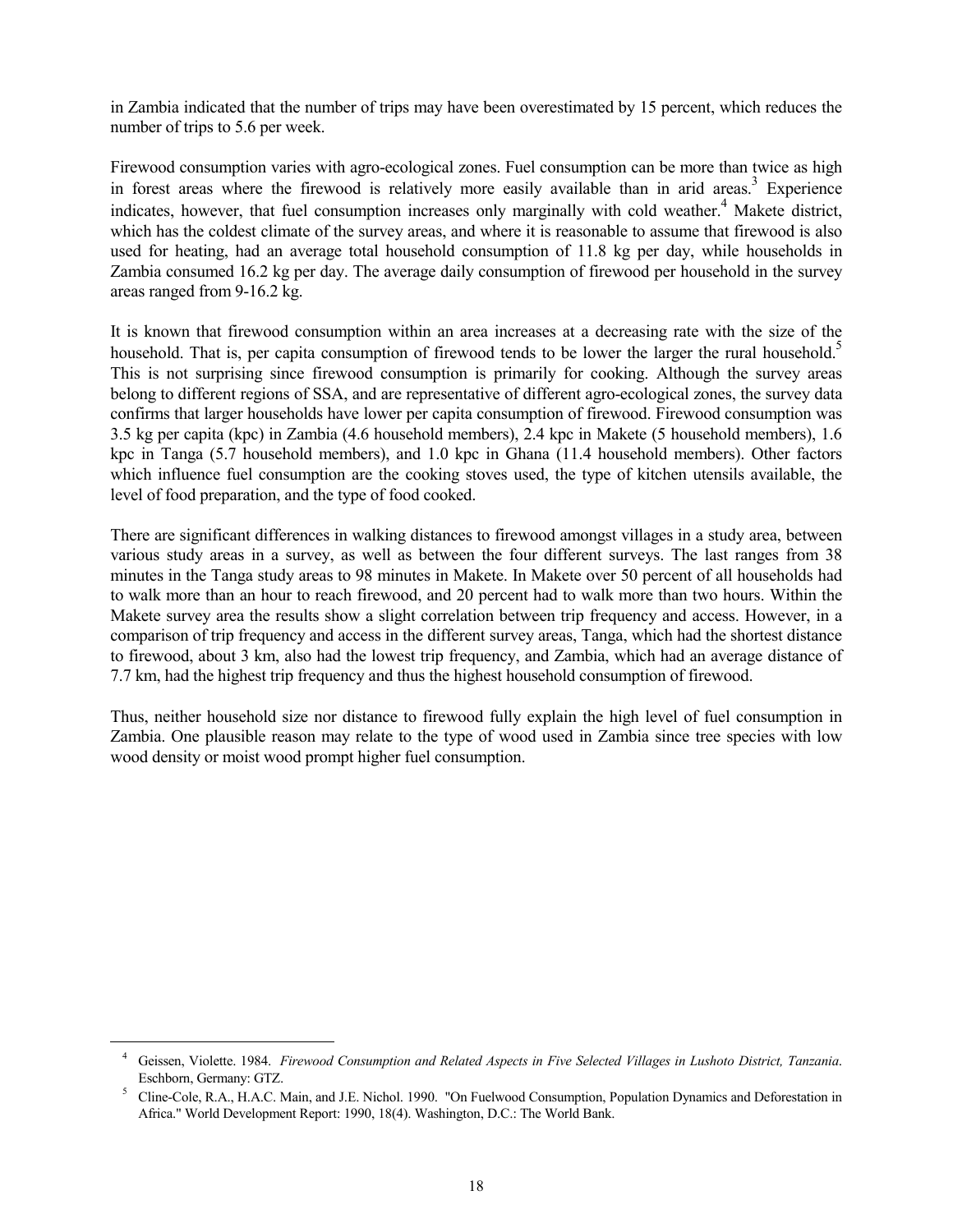|                                                                                                | Ghana     | <b>Makete</b> | Tanga      | Zambia <sup>a</sup> |
|------------------------------------------------------------------------------------------------|-----------|---------------|------------|---------------------|
| Trips per day per household<br>1.<br>Trips per day per household<br>1.1                        | .60       | .47           | .36        | .81                 |
| member                                                                                         | .052      | .094          | .062       | .176                |
| Trip time one-way (minutes)<br>$\overline{2}$ .<br>2.2 Total time per day (hours) <sup>b</sup> | 43<br>.86 | 98<br>.99     | 38<br>.29  | 92<br>2.48          |
| Weight per trip (kilograms)<br>3.                                                              | 20        | 25            | 25         | 20                  |
| Amount per day (kilograms)<br>4.<br>4.1 Per household<br>4.2 Per household member              | 12<br>1.0 | 11.8<br>2.4   | 9.0<br>1.6 | 16.2<br>3.5         |
| Transport efficiency of firewood<br>5.<br>collection (kilograms per hour)                      | 14.0      | 11.9          | 30.7       | 6.5                 |
| Means of transport used-walk<br>6.<br>(% of households) Ox-Cart                                | 100       | 100           | 100        | 99                  |

*Table 2.10: Characteristics of Travel for Firewood*

a. Travel/activity diaries of the study area indicate that trip frequency in Zambia may have been over estimated by 10 - 20 percent. Therefore, the trip frequency has been reduced by 15 percent.

b. Total time per day takes account of the fact that when firewood was collected on fields, the time spent on transport was set to be zero since it was a dual purpose trip.

As Table 2.11 shows, Tanga which had the closest access, spent the least time and effort on firewood collection. Zambia, which had poor access to firewood, had the highest trip frequency and spent the most time and effort on the task. Where firewood was collected from, or in the vicinity of, agricultural fields the transport time has been assumed to be zero in order to avoid the double counting of household time devoted to transport. This is one contributing factor to the high transport efficiency (measured in amount per hour) in Tanga, 30.7 kg per hour. Transport efficiency was the lowest in Zambia, where firewood collection imposed a special trip, 6.5 kg per hour.

Comparing Tanga and Zambia, and keeping constant the respective level of firewood consumption in both areas, a reduction in trip distance from 98 minutes to 38 minutes in Zambia would result in a reduction of time from 905 hours per annum to 315 hours per annum. That is a reduction of 590 hours per annum or 1.6 hours per day. The effort would also be reduced considerably from 36.2 tonne-km per annum to 12.6 tonnekm.

Evidence from other studies in SSA indicate a relatively constant consumption of firewood over the year, although there may be variations in trip frequency caused mainly by seasonal fluctuations on labor demand in the agricultural calendar. One survey of Tanga region<sup>6</sup> found that women only collected fuel in the dry and cold seasons. In this area it rains for at least three months per year. Thus, if the survey figures have not been adjusted to seasonal fluctuations, there could be an overestimation or an underestimation of the level of fuel consumption, and the time and effort spent on firewood collection, depending on the time of year that data for the travel survey were collected.

<sup>6</sup> Geissen, Violette. 1984. Op. cit.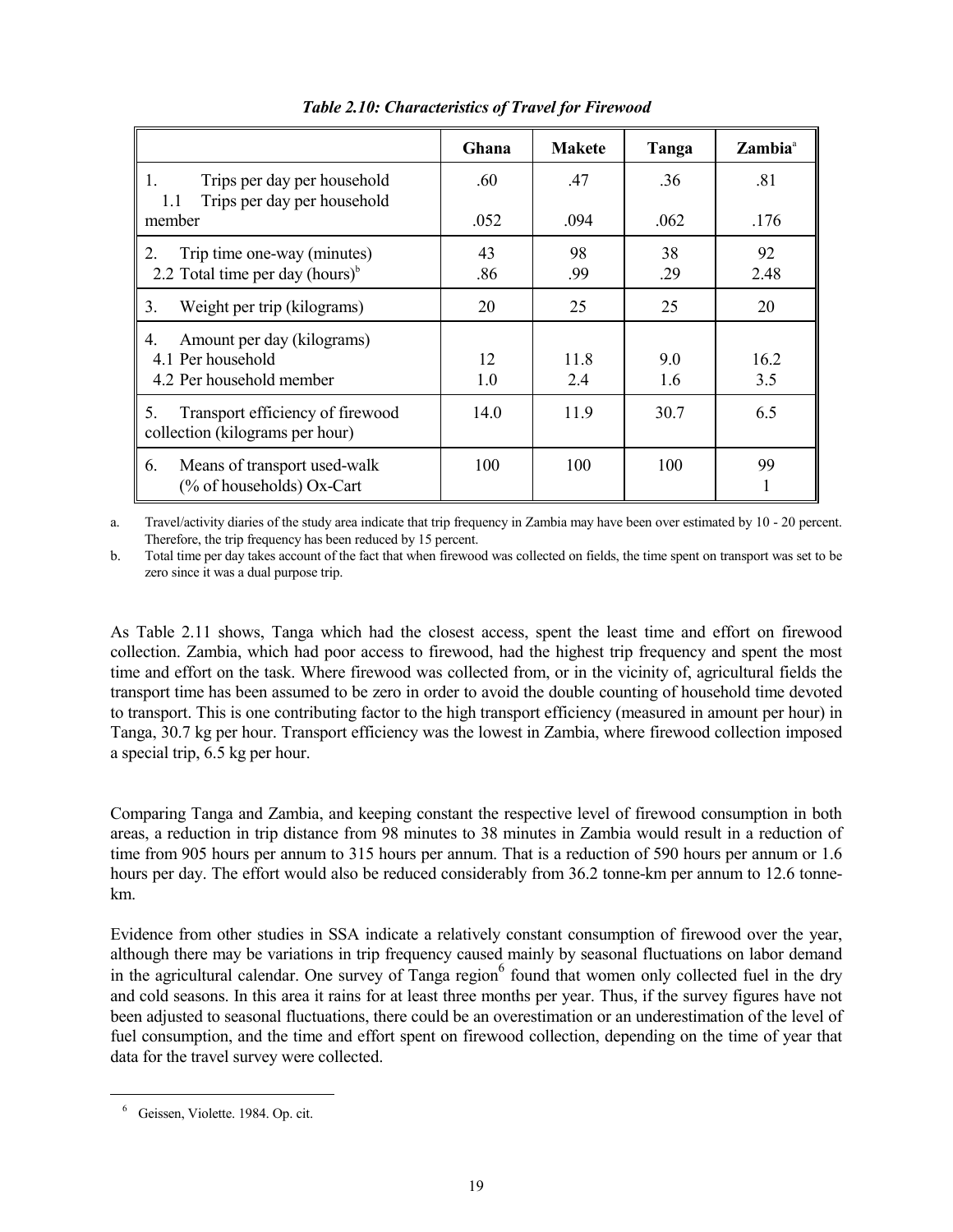|                                              | Ghana | <b>Makete</b> | Tanga | Zambia |
|----------------------------------------------|-------|---------------|-------|--------|
| Time per household (hours)<br>per annum)     | 329   | 363           | 107   | 905    |
| Effort per household<br>(tonne-km per annum) | 20    | 30.4          | 12.0  | 36.2   |

*Table 2.11: Annual Transport Demand for Firewood*

## *Responsibility within the Household*

Female adults, with limited assistance from children, are responsible for firewood collection. In the households interviewed, women accounted for 77-93 percent of all time and all effort spent on firewood collection. (see Table 2.12). In three households in Tanga, where there were no female members, men collected firewood.

The scale of the task of firewood transport for women varies very substantially. The average time spent per annum by an adult female is 63 hours per year in Tanga, compared with 696 hours in Zambia (Table 2.13). As mentioned previously, the time dedicated to firewood transport is lower in Tanga because much of the fuel is obtained on, or close to, the cultivated fields, and thus the time is not counted. The load carrying effort per female adult is the smallest in Ghana with 5.0 tonne-km per annum. In Tanga, where households fuel consumption is the lowest, it is 6.7 tonne-km. Thus, the higher the number of females per household, the smaller the load carrying effort. In Zambia, where access is poor, the number of females per households low, and firewood consumption per household high, the load effort is 27.8 tonne-km per annum per adult female.

#### *Summary*

The key findings on firewood collection are as follows.

- Trip frequency is fairly constant throughout the year with possible exceptions for the heavy rains, or peak agricultural periods.
- Most households collect firewood two to four times per week;
- · Variations in firewood consumption between areas do not appear to be closely related to average household size. The smallest household size survey area - Zambia - had the highest trip frequency and also the largest consumption of firewood per household;
- The level of firewood consumption does not appear to be closely correlated to trip distance as one of the study areas with the poorest level of access had the highest trip frequency.
- Firewood consumption does vary significantly between areas due to a combination of agroecological factors, type of firewood, different cooking techniques and diet, as well as cooking stoves, and cooking utensils. Thus, there is significantly more variability in demand for firewood than for water.
- The average time spent per household on firewood collection ranged from 17 minutes to 2.48 hours per day, or 107 to 905 hours per annum.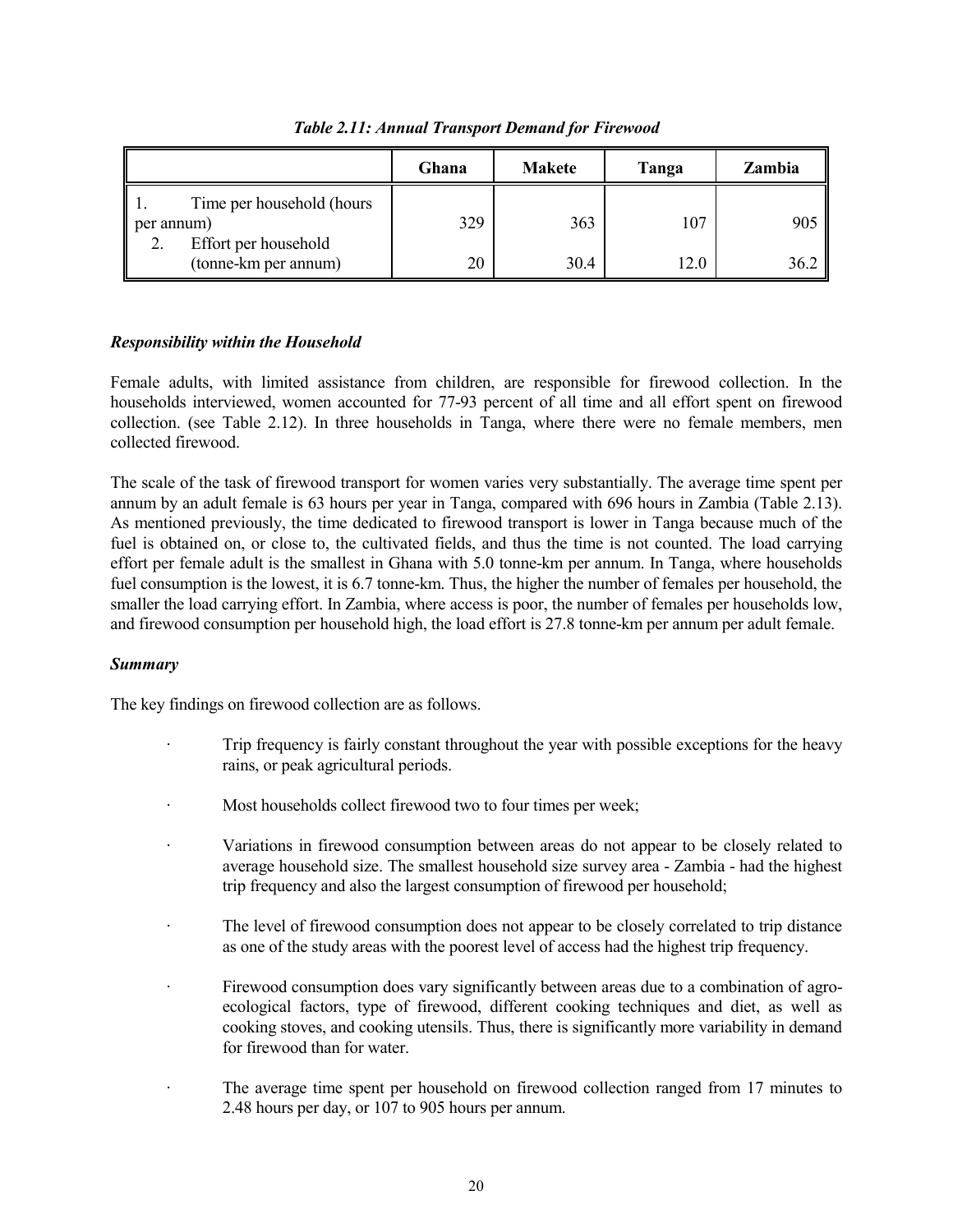- Women are responsible for 77-93 percent of all firewood transport.
- · The typical rural woman dedicates 1.2-13.4 hours per week (63-696 hours per annum) to transport of firewood with a corresponding load-carrying effort of 5-27.8 tonne-km per annum. This is equivalent to carrying a 20 kilo load over a distance of 0.7-3.8 kilometers every day.
- Closer access to firewood would significantly reduce the time and effort spent on this activity since the data indicate that there is no tendency for consumption to change significantly with level of access. Consequently trip efficiency - amount transported per hour - would increase if wood could be obtained closer to the homes or in the fields.

# *2.5 Grinding Mills*

## *Location and Use of Grinding Mills*

Table 2.14 shows the availability of grinding mills in the survey areas. In Ghana, all villages in the sample had mills; it was also the survey area where there were villages that had more than one mill. The average number of mills in the Ghana survey was 2.9 per village, ranging from one to four working mills per village. In Makete, there were grinding mills in 40 percent of the surveyed villages. In Tanga and Zambia, only one of the villages in each survey sample had a mill - 17 percent and 25 percent of the sample respectively. According to the official number of registered grinding mills in Tanga, 50 percent of the villages have mills. This indicates that the survey villages in Tanga are less well served by grinding facilities than the rest of Tanga. However, official figures tend to over-estimate the availability of grinding facilities since some mills are likely to be out of order, or provide irregular service as a result of maintenance problems or shortage of diesel. As a result, the discrepancy between the sample villages and the rest of the area is smaller than it appears to be.

Almost all households surveyed traveled to a grinding mill or a hammer mill to process maize, cassava, wheat, millet, rice, etc. All households interviewed in Ghana and Tanga went to grind at a mill even though only 1 of the 6 villages in Tanga had a mill. The few households which did not go, in Makete and Zambia, either lacked female members or had very old household members. The alternative to going to a grinding mill is to pound the grains by hand or use a handmill. This is physically demanding, and is a time-consuming activity. Further, most households feel that the quality of the flour ground at the hammer-mill is superior. A few households in Makete had handmills, and used them occasionally, although they preferred the grinding mills.

Grinding mills can be operated by a private entrepreneur, a church, a village, or be an income- generating project. The cost of grinding frequently varies in the same area. Households tend to go to the closest grinding mill, but on occasion they are willing to walk further for reasons of cost or social/ethnic concerns. When settlements are very scattered, households from the same village may travel to different mills to grind their grain.

#### *Travel Patterns*

Trips to the grinding mill are made on foot with the exception of four households in Tanga where a bicycle was used. Also, in one household in Ghana and Makete respectively, the load was carried on a donkey-the owner still walked. The typical load weighs 20 kg Most households do not grind larger amounts even when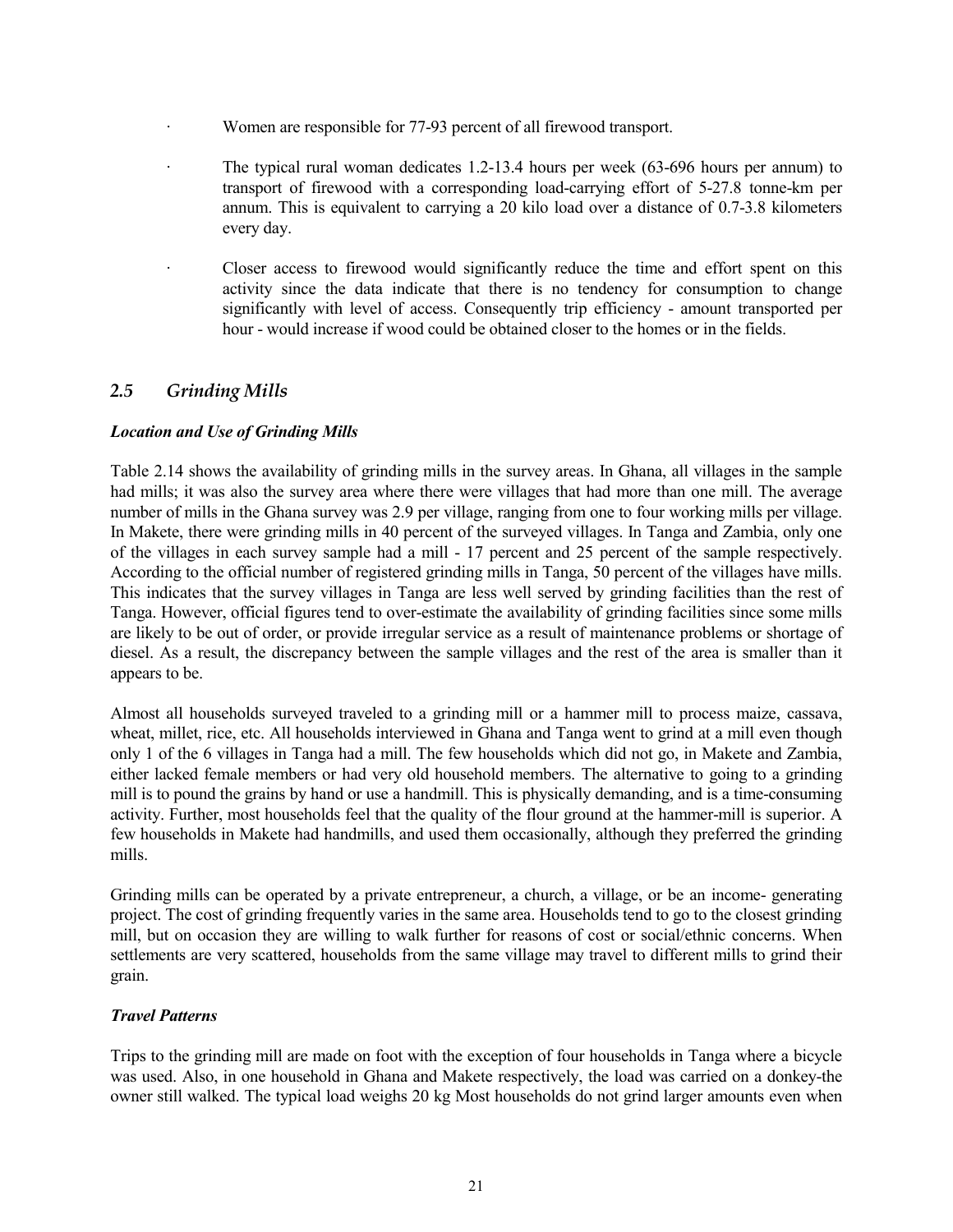they do not have to headload, simply because ground flour loses its taste or becomes bitter with time. For these reasons, if there is improved access, small families might consider going more frequently to grind smaller amounts.

Households tend to go to the grinding mill from two to eight times per month. As shown in Table 2.14, time distances to mills ranged from a 28-minute walk in Ghana to 1 hour and 47 minutes in Tanga. In Makete, more than 55 percent of all households are more than an hour away from the grinding mill. Households in Ghana, which are rather large, go to the grinding mill more than twice per week on average. Per capita consumption is similar for Ghana, Makete and Tanga (3.2-4.1 kg per week), but is substantially lower in Zambia (2.3 kg per week).

For Ghana, Makete and Tanga, individual households within the study area seem to have a rather constant level of per capita consumption of mill ground flour. Further, there is no evidence that the presence of a grinding mill *in the village* influences the frequency of use of the mill. However, in Zambia, milled flour consumption per person was significantly higher in villages with the closest access to a mill. Nevertheless, the effect of improved access to grinding mills would in many cases be to reduce the time and effort devoted to transport rather than to increase the consumption of milled flour.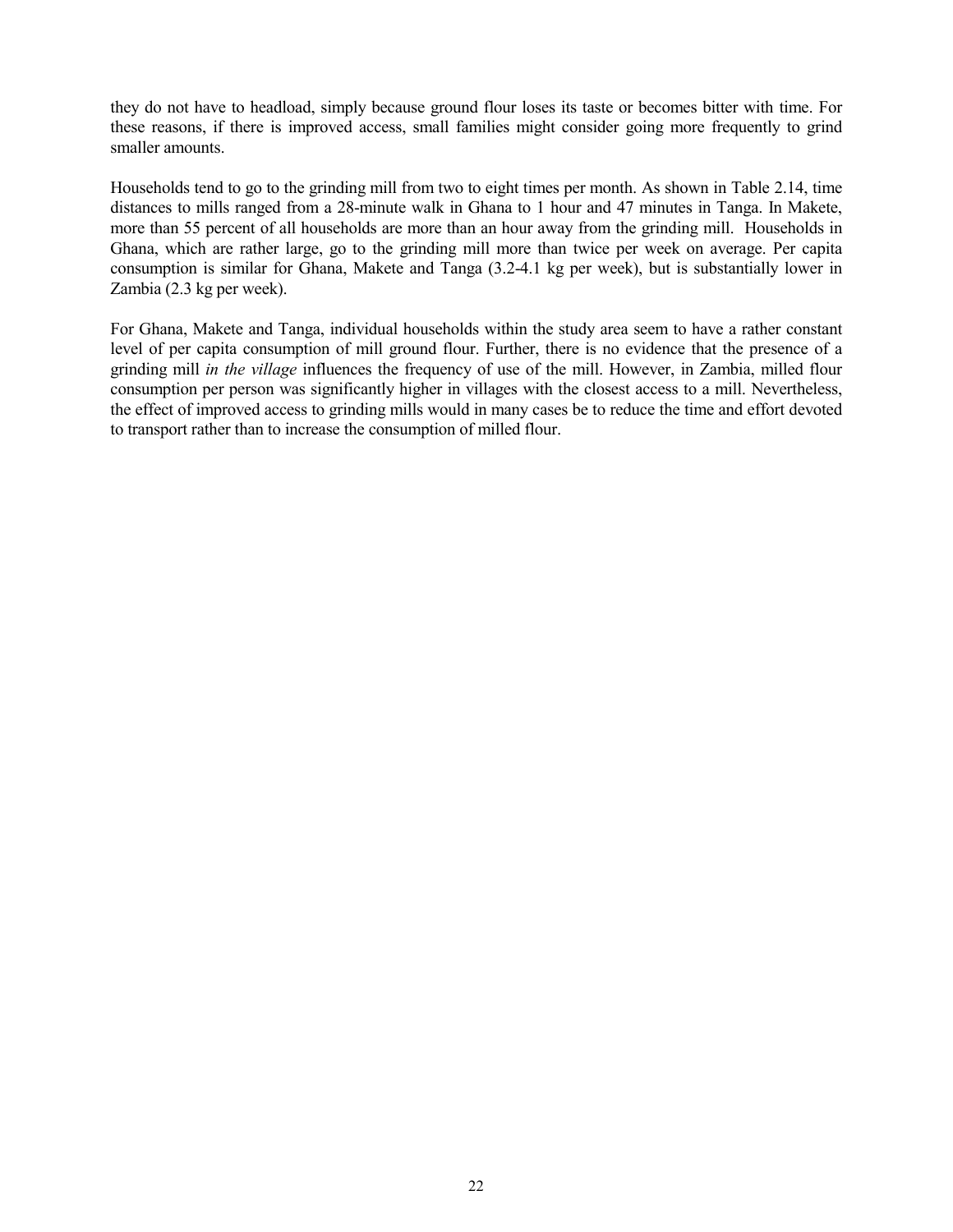|                                                                            |                       | Ghana     |          |           | <b>Makete</b> |          |            | Tanga <sup>a</sup> |         |            | $\mathbf{Z}$ ambia $\mathbf{B}^{\mathsf{b}}$ |     |
|----------------------------------------------------------------------------|-----------------------|-----------|----------|-----------|---------------|----------|------------|--------------------|---------|------------|----------------------------------------------|-----|
|                                                                            | Е                     | $\cap$    | M        | г         | C             | M        | F          | $\mathcal{C}$      | M       | E          | $\cap$<br>◡                                  | M   |
| Time per annum<br>-1.                                                      |                       |           |          |           |               |          |            |                    |         |            |                                              |     |
| 1.1 Per household member category (hrs)<br>1.2 Participation rates $(\% )$ | 255<br>77<br>$\prime$ | 46<br>14  | 27<br>8  | 281<br>77 | 52<br>14      | 29<br>8  | 88<br>83   | 12<br>$\perp$      | b<br>h. | 842<br>93  | 45                                           | 18  |
| 2.<br>Effort per Annum (tonne-km)                                          |                       |           |          |           |               |          |            |                    |         |            |                                              |     |
| 2.1 Per household member category<br>2.2 Participation rates $(\% )$       | 15.4<br>77            | 2.8<br>14 | 1.6<br>8 | 27<br>89  | $.6\,$<br>5   | 1.8<br>6 | 10.3<br>86 | 1.0                | 0.6     | 33.8<br>93 | 1.8                                          | 0.7 |

#### *Table 2.12: Division of Transport Responsibility for Firewood Collection in a Typical Household*

a. The data collected for Tanga put females and children in the same category. The child participation rate assigned to Tanga is the average for the other three survey areas.

b. Number of trips per annum has been reduced in Zambia by 15 percent to reflect the evidence of over-estimation of firewood collection.

|                                               | Ghana     | <b>Makete</b> | Tanga     | Zambia     |
|-----------------------------------------------|-----------|---------------|-----------|------------|
| Time per female adult<br>-1.                  |           |               |           |            |
| 1.1 Hours per annum<br>1.2 Minutes per day    | 82<br>13  | 215<br>35     | 63<br>10  | 696<br>114 |
| Effort per female adult                       |           |               |           |            |
| 2.1 Tonne-km per annum<br>2.2 Kilo-km per day | 5.0<br>14 | 21<br>57      | 7.4<br>20 | 27.8<br>76 |

*Table 2.13: Input by Female Adult to Firewood Collection*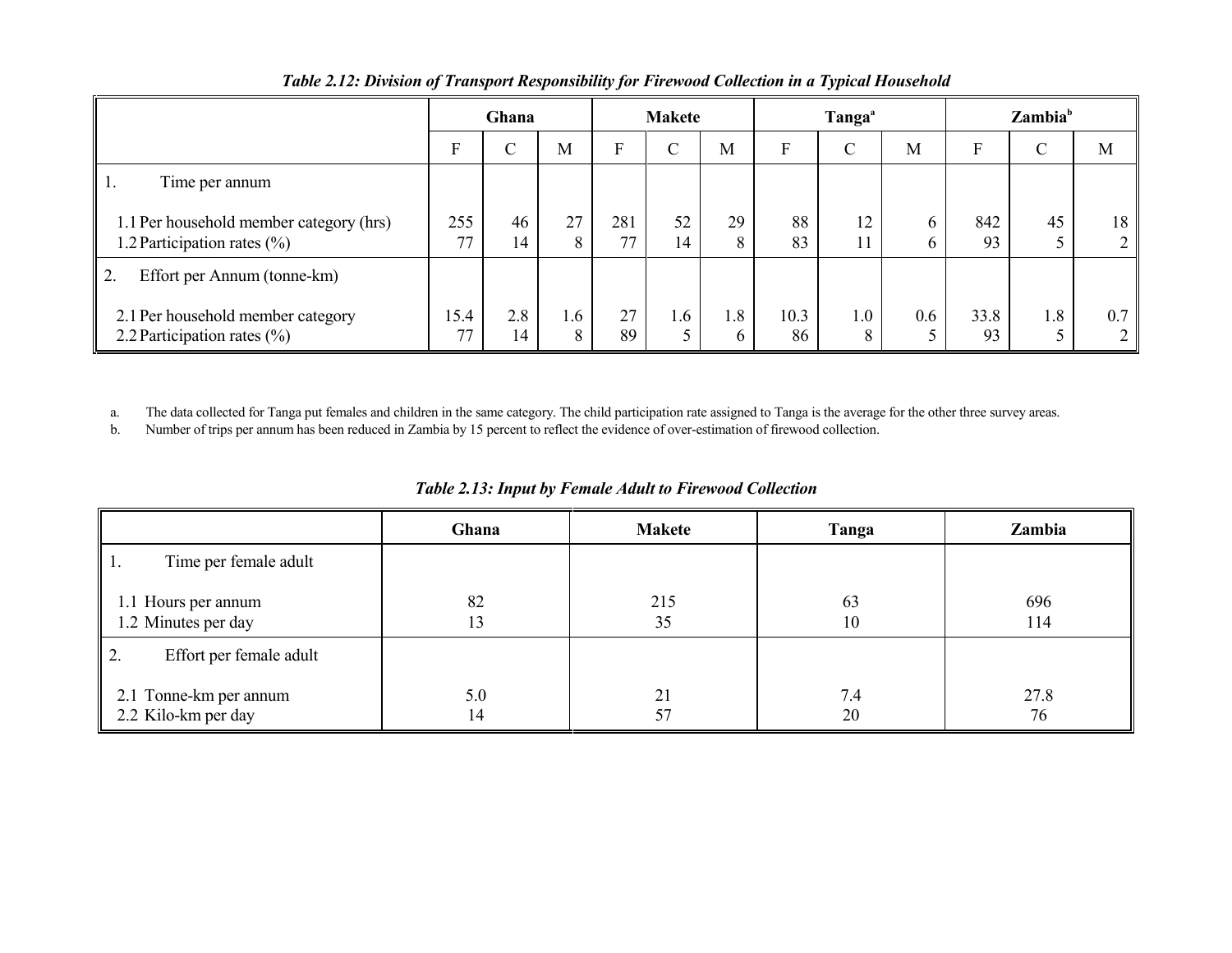|                                                        | Ghana                | <b>Makete</b>       | Tanga         | Zambia        |
|--------------------------------------------------------|----------------------|---------------------|---------------|---------------|
| Villages with mill $(\%)$                              | 100                  | 40                  | 17            | 25            |
| Households using mill $(\%)$                           | 100                  | 93                  | 100           | 95            |
| Frequency trips/week                                   | 2.19                 | .80                 | 1.3           | 0.46          |
| Trip time one-way (minutes)<br>Time per week (hours)   | 28<br>1.6            | 102<br>2.7          | 107<br>4.6    | 50<br>.77     |
| Weight per trip (kg)                                   | 20                   | 20                  | 18            | 23            |
| Amount/household/week (kg)<br>Household member/week    | 43.8<br>3.8          | 16<br>3.2           | 23.4<br>4.1   | 10.5<br>2.3   |
| Transport efficiency kg/hour                           | 27.4                 | 5.9                 | 5.1           | 13.7          |
| Who Travels $(\% )$<br>Female<br>Children<br>Male      | 76<br>23<br>1        | 78<br>11<br>11      | 76<br>8<br>16 | 87<br>11<br>2 |
| Walk<br>Means of Transport<br>Donkey<br><b>Bicycle</b> | 99<br>1 <sup>a</sup> | 99.7<br>$3^{\circ}$ | 96<br>4       | 100           |

*Table 2.14: Characteristics of Travel to Grinding Mill*

a. One household used a donkey to transport the load to the grinding mill.

For Ghana, Makete and Tanga, individual households within the study area seem to have a rather constant level of per capita consumption of mill ground flour. Further, there is no evidence that the presence of a grinding mill *in the village* influences the frequency of use of the mill. However, in Zambia, milled flour consumption per person was significantly higher in villages with the closest access to a mill. Nevertheless, the effect of improved access to grinding mills would in many cases be to reduce the time and effort devoted to transport rather than to increase the consumption of milled flour.

Transport efficiency measured in kilograms per hour is very high in Ghana (27.4 kg per hour) as the grinding mills are relatively close to the homes. Having a mill in the village does not, however, necessarily mean easy access for all households. In one study area in Makete where all villages had a grinding mill, 30 percent of households had to walk for more than half an hour to reach it. Average transport efficiency in Makete was 5.9 kg per hour, and in Tanga, which has the worst access among the survey group, 5.1 kg per hour.

Households in Tanga, spend on average, 4.6 hours per week on transport to and from the grinding mill, compared with 0.77 hours per week in Zambia. The time spent by a typical household on transport to and from the grinding mill ranges from 40 hours per annum in Zambia to 242 hours per annum in Tanga (Table 2.15).

The total effort involved in bringing crops to the mill is conditioned by the location of the mill, trip frequency, amount processed, household size, and flour consumption per household member. Bringing crops to be ground is a particularly arduous task because, unlike water and firewood collection, the load is carried in both directions. In Tanga, the household effort measured 21.7 tonne-km per annum. This is in substantial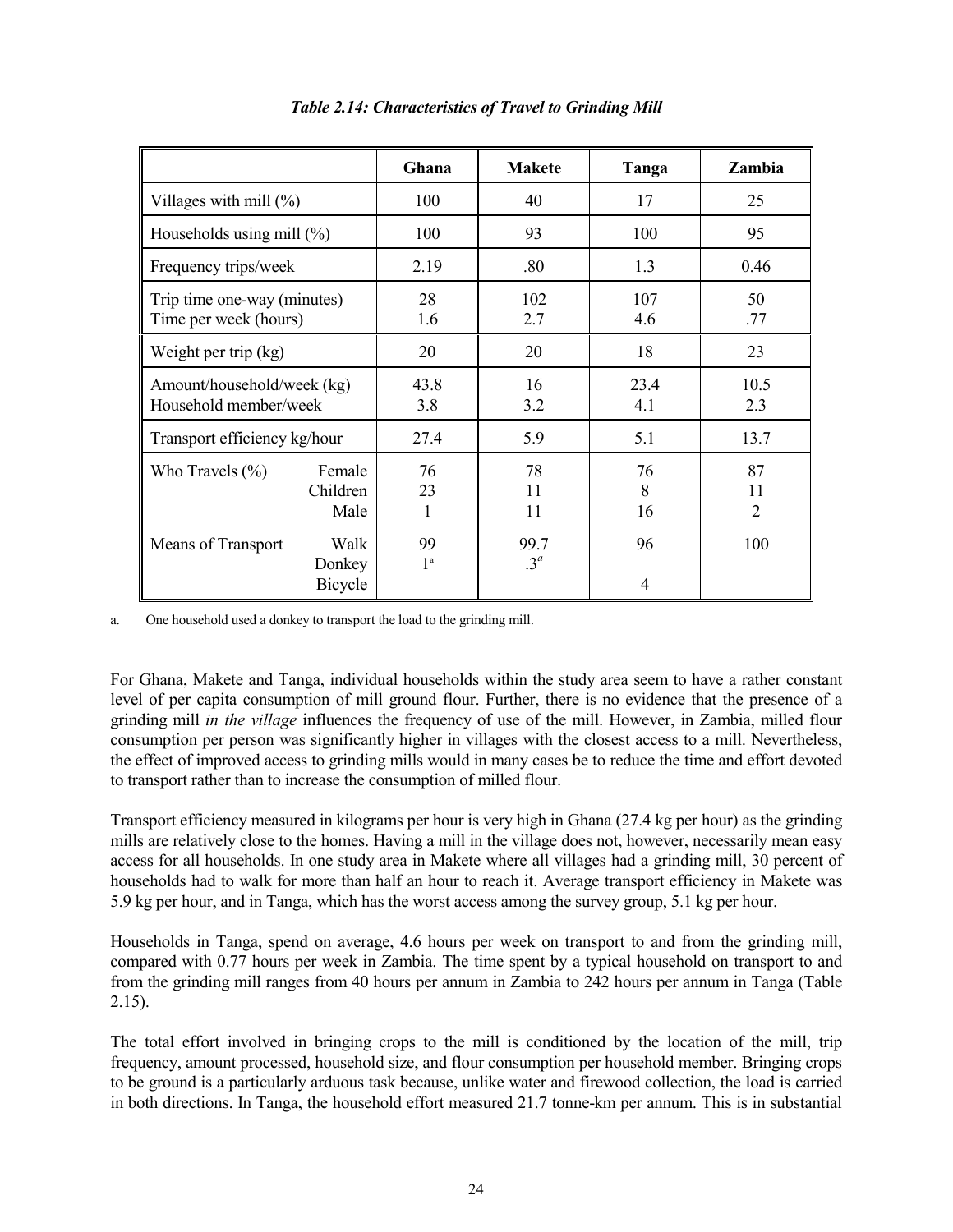contrast to Zambia where the effort measured 3.7 tonne-km per annum. This range of transport effort equates to carrying a load of 20 kg over a distance of 0.5-3 km every day.

|                                              | Ghana | <b>Makete</b> | Tanga | Zambia |
|----------------------------------------------|-------|---------------|-------|--------|
| Time per household<br>(hours per annum)      | 81    | 148           | 242   | 40     |
| Effort per household<br>(tonne-km per annum) | 8.0   | 15.1          | 217   |        |

*Table 2.15: Annual Demand for Transport to Grinding Mill*

#### *Responsibility within the Household*

Going to the grinding mill, just like other domestic travel activities, is women's work. (see Tables 2.14 and 2.16). In 76-87 percent of all cases, it was the woman who went to grind the grain. The typical female spent 0.38-3.54 hours per week bringing crops to be ground at a mill. This corresponds to an effort of 2-16.5 tonne-km per annum which is equivalent to carrying a load of 20 kilos over 0.3-2.3 km every day.

Children assist in the task. However trips to a mill involve the transport of a load in both directions, and in the event of it requiring travel outside the village, the effort per trip is particularly significant. Therefore, it is generally the older children who go, particularly daughters, since teenage sons may be reluctant to headload large distances as this is considered women's work. Grinding also involves the expenditure of cash which puts additional responsibility on the person who goes, and restricts participation to older children.

In circumstances where a man goes to the grinding mill even when there are females in the household, he tends to use an intermediate means of transport (IMT) if that is available, such as bicycles in Tanga and donkeys in Ghana and Makete. There is, however, no indication that the ownership of an IMT in the household results in the transfer of responsibility for the task from women to men, which is confirmed by ownership of bicycles and donkeys being higher than the male participation rate in trips to the grinding mill.

It is useful to examine the participation of children in domestic activities. In three of the four survey areas, the child participation rate is lower for going to the grinding mill (8-23 percent) and for firewood collection (10-14 percent) than for water collection (15-28 percent). As mentioned previously, trips for grinding can be long and somewhat complicated. Water, on the other hand, is fetched relatively close to the homes in the survey areas, and children of all ages go, although daughters are more involved than sons. Large quantities of water are needed on a daily basis, thus children travel together to get water. Smaller quantities of grains are processed, thus water collection is more of a "group activity" than travel to the mill. Further, the possibility of transporting a smaller amount of water is higher than for grains. To send someone to a distant grinding mill with a 5 kg load may be considered a waste of time, while small children are frequently seen ferrying water in small 5 to 10 liter containers. Thus one would expect a greater participation by children in water collection than in travel to the grinding mill.

The largest difference in child participation rates is in Tanga with 8 percent going to the grinding mill and 17 percent for water collection. The average round-trip to the grinding mill in Tanga involves more than three hours of walking with a load. Water collection in Tanga is also a relatively distant activity - on average the source is 36 minutes from home - but it is a daily activity which takes place within the village boundaries and the load is carried only on the return trip. Thus, the participation rate of children is higher.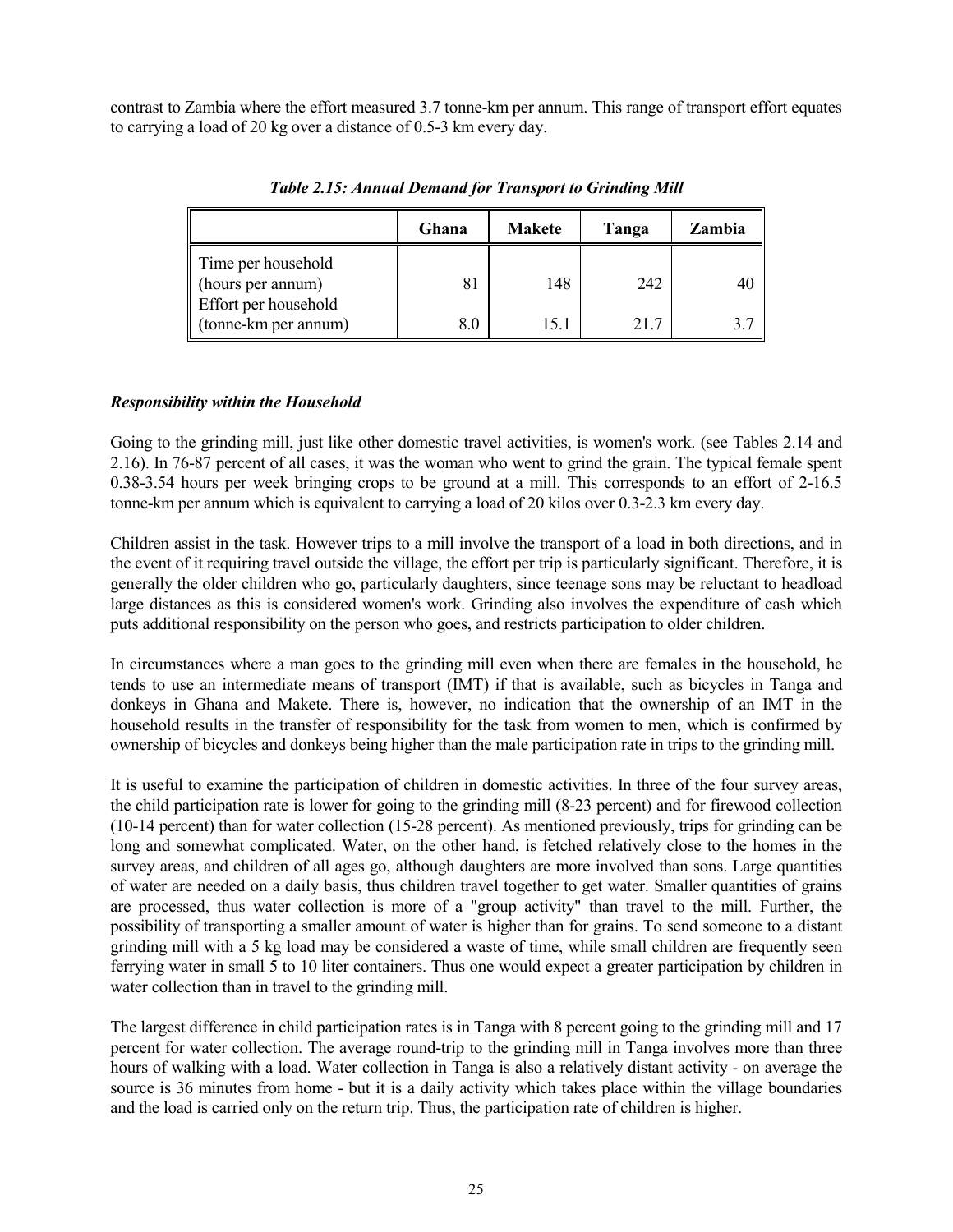|                                                                  | Ghana      | <b>Makete</b>    | Tanga             | Zambia     |
|------------------------------------------------------------------|------------|------------------|-------------------|------------|
| Time per female adult                                            |            |                  |                   |            |
| 1.1 Hours per annum<br>1.2 Hours per week<br>1.3 Minutes per day | 20<br>0.38 | 91<br>1.75<br>15 | 184<br>3.54<br>30 | 31<br>0.60 |
| Effort per female adult                                          |            |                  |                   |            |
| 2.1 Tonne-km per annum<br>2.2 Kilo-km per day                    | 2.0        | 9.8<br>27        | 16.5<br>45        | 2.8<br>8   |

#### *Table 2.16: Input by Female Adult to Transport to Grinding Mill by Survey Area*

#### *Summary*

The key findings on transport to grinding mills are as follows.

- Almost all households use mills, even though they may have to walk more than 2 hours to reach them. This is because the alternative of hand-pounding is very arduous and time- consuming, and flour ground at a mill is considered to taste better.
- The typical household travels on foot to the mill two to eight times per month with a load of about 20 kg. The major determinants of trip frequency are household size and food culture - and hence the demand for ground flour. The use of a larger capacity means of transport than walking would have only a limited impact on trip frequency since people will not grind grain in bulk and then store it because the taste deteriorates.
- · Only in one of the four surveys does the average consumption of flour per household vary with the level of access to the mill;
- · The average time spent on transport to grinding mills ranged from 40-242 hours per annum, depending on level of access and household size;
- Women were in most cases (76-87 percent) responsible for the transport of crops to the grinding mill.
- The typical female spent between 0.38-3.54 hours per week on transport for food processing at a grinding mill. The effort involved is 2-16.5 tonne-km per annum, equivalent to carrying a load of 20 kg over 0.3-2.3 km per day.
- · Transport efficiency measured in kilograms per hour is highest for the area with the best access to grinding mills.
- Closer access to grinding mills would significantly reduce the transport burden of crop processing since the level of consumption does not necessarily change with the level of access. Closer grinding mills would thus increase trip efficiency (amount of processed crops per hour travelled).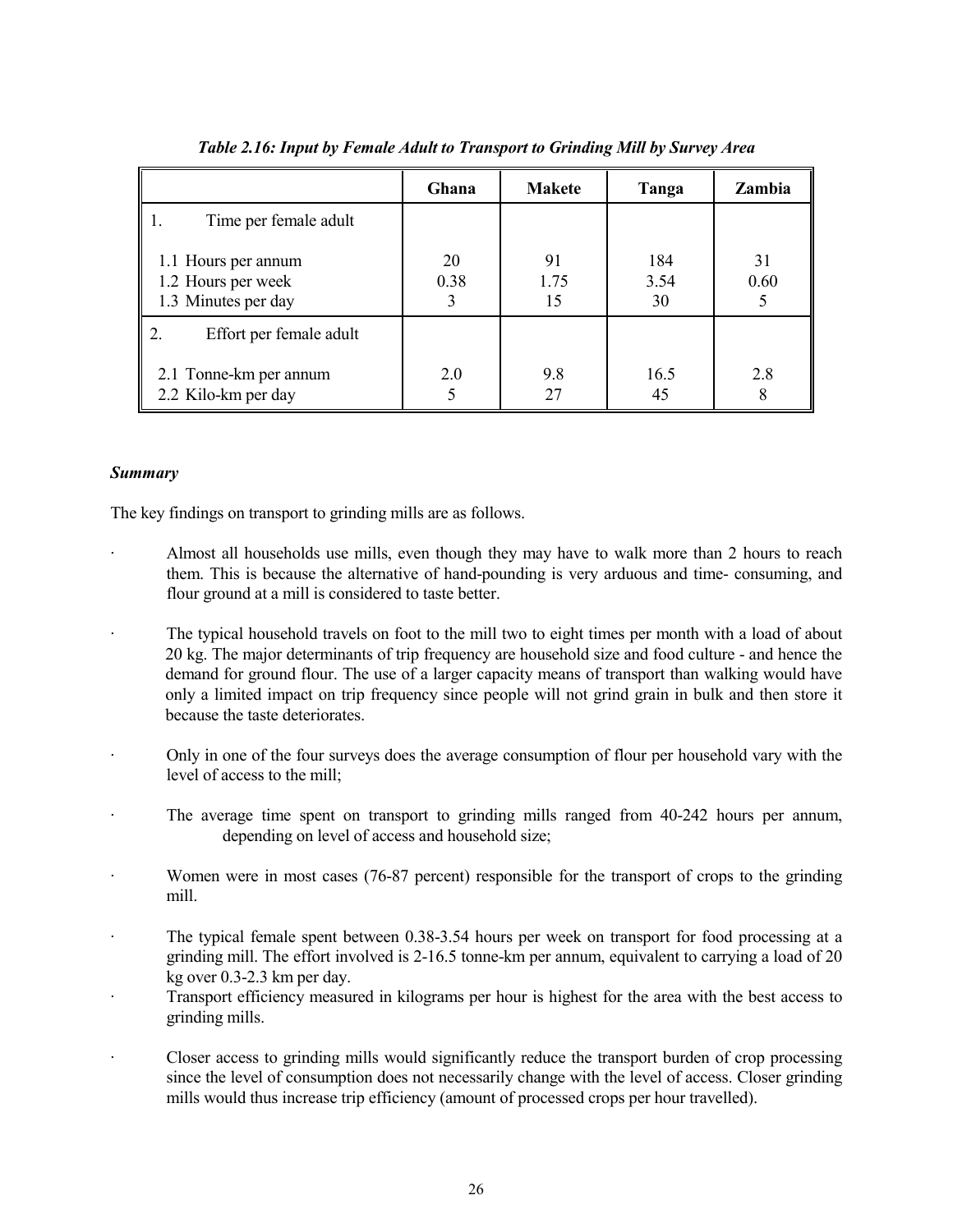# *2.6 Conclusion*

The survey results show that travel for domestic purposes - water, firewood, food-processing at grinding mills - is the most significant category of travel in terms of frequency in all survey areas. Domestic travel activities account for 47-67 percent of all time dedicated to transport in Makete, Tanga, and Zambia survey areas, and 89-92 percent of all energy dedicated to transport in these three areas. In other words a major part of the time and effort spent on transport in these predominantly agricultural societies is dedicated to meeting subsistence and domestic needs rather than performing economic activities.

In Ghana, which is the only survey area where domestic travel accounts for a smaller percentage of total time and effort dedicated to transport, households are almost twice as large as in the other areas, access to water is relatively good (a one-way distance of 15 minutes), the distance to firewood is less than half that of the two other survey areas, and all sample villages were equipped with at least one grinding mill.

The predominant means of transport for domestic travel is walking, with loads carried on the head. In the survey areas there are a few exceptions where water is transported by bicycle or crops are taken to the mill on a donkey. In one case, firewood was transported on an ox-cart.

The trip frequency of water collection increases with household size, and, once distance becomes so large that transport is a constraint on household labor,  $4$  consumption is inversely related to the travel distance. Consequently, total household water consumption was the highest in Ghana, which had the largest number of household members, and water consumption per capita was the lowest in Tanga which had the worst access. Table 2.17 shows that in three of the four survey areas, water collection was the most time- and effort-consuming of the domestic transport activities.

The time and effort devoted to the transport of firewood ranged from 107 hours and 12 tonne-km per annum in Tanga to 905 hours and 36.2 tonne-km in Zambia. The transport burden of firewood depends on:

- (i) Where the firewood is collected. If it is collected from the cultivated fields, it is a less timeconsuming activity as households do not have to make special trips - firewood collection can be combined with trips for agricultural activities.
- (ii) The agro-ecological zone which influences rainfall, tree species available and agricultural practices, and which, together with population density and settlement pattern, is the main determinant of how far people have to travel to a source of firewood.
- (iii) The cooking technique/food culture of an area, and to a certain extent, the size of the household. Firewood used for cooking does not vary considerably with household size but firewood used to heat water is likely to be higher for a larger household.

Almost all households travel to a grinding mill. The time and effort involved is directly proportional to the distance to the mill, but depends also on household size and food culture. Tanga, which has the worst access, has the highest per capita consumption. The time spent per annum on travel for grinding purposes ranged from 40 hours in Zambia to 242 hours in Tanga.

In most cases, households of varying levels of access to firewood and grinding mills within the same study area did not display any variations in trip frequency. This means that, if access to fuel and grinding mills were improved, considerable reductions could be achieved in time and effort devoted to these tasks as consumption is likely to remain relatively constant.

The responsibility for transport within households is traditionally divided along gender and age lines. Women take responsibility for shorter, high-frequency trips which involve transport of a load. Young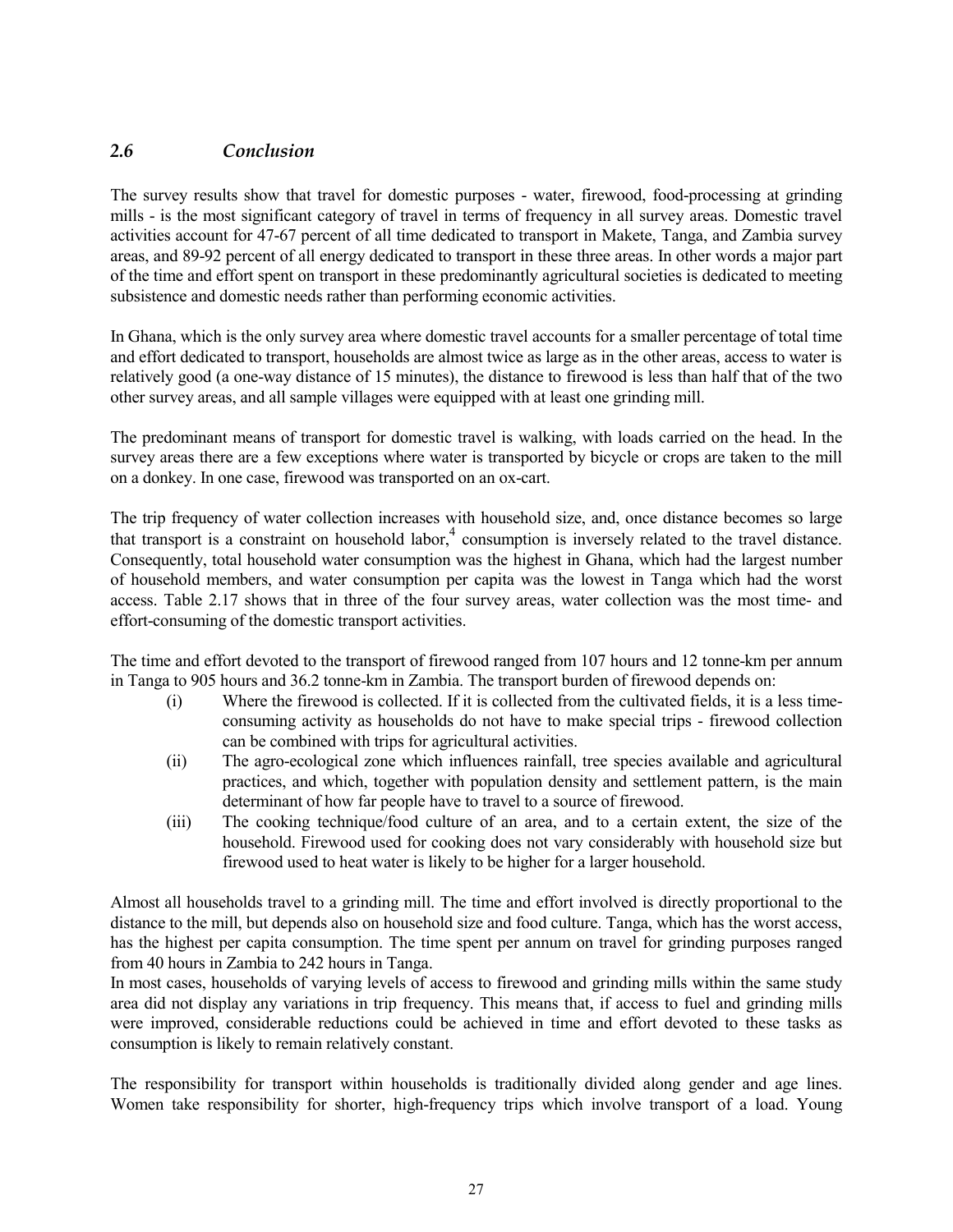children participate in water collection, and older daughters in firewood collection and trips to the grinding mill. Teenage sons are reluctant to assist in activities which involve headloading since this is considered a woman's responsibility. Male participation in domestic travel activities is very rare and mainly prompted by situations where there is no female member of the household, or for a commercial purpose - the sale of water or firewood, water for cash crops or for building and construction. If men and older boys are at all involved in domestic transport, they prefer to use improved technology such as wheelbarrows, bicycles, or animal carts rather than headloading.

Although children assist in domestic travel activities, the final responsibility for ensuring that the household has adequate amounts of water, firewood and flour rests with the women. The typical adult female in the survey areas spends between 336-858 hours on domestic transport per annum, or 0.92-2.35 hours per day. The effort per adult female per day involved in the transport of domestic loads is equivalent to carrying a load of 20 kg 2.6-6.8 km every day.

The number of adult females per household was 3.1 in Ghana, and between 1.25 and 1.4 in the other three study areas. The average number of hours spent on overall transport per day for a typical female was 2.7 in Ghana, 2.5 in Zambia, and 3.4 in Makete. Research from Lesotho<sup>7</sup> indicates that the greater the number of adult females per household, the smaller the amount of time and effort dedicated to domestic travel (and other household work) per woman, and the larger the time dedicated to agriculture and social activities. The findings in the study areas confirm this as a typical woman in the Ghana study area dedicates 55 minutes to domestic travel daily (34 percent of total transport time), while in Zambia she allocates 2 hours and 21 minutes to domestic travel (94 percent of total transport time).

In one study,  $8\,22$  percent of the women cited water collection as their most enjoyable task. This may have been due to the social aspects of water collection, such as the opportunity to meet with neighbors and friends. In this study, many women noted agriculture and grinding as higher priority areas for intervention. In other places, women have cited firewood or water as their most burdensome tasks. It is advisable not to draw specific policy guidelines for an entire region on the basis of micro-level studies. However, these comments illustrate the importance of gathering sufficient base data and gaining an understanding of the most urgent needs and priorities of the local women before specific projects are initiated, in order to assure cooperation and sustainability. For example, the data presented show that access to and transport of water is a serious problem in the Tanga survey area and much less so in the Zambia survey area, while access to firewood is much more of a problem in Zambia than in Tanga.

It is clear that domestic transport needs exert serious pressure on women's time and energy, and improved access could free up considerable resources for other more productive and welfare enhancing activities, and/or allow for the increased utilization of a facility which is conducive to household welfare.

<sup>7</sup> Feachem, Richard G. et al. 1978. *Water, Health, and Development: An Interdisciplinary Evaluation*. London: Tri-Med Books Ltd. 8 Hannan Andersson, Carolyn. 1985. *Domestic Water Supply Improvements in Tanzania, Impact on Rural Women*. Dar-es-

Salaam: SIDA.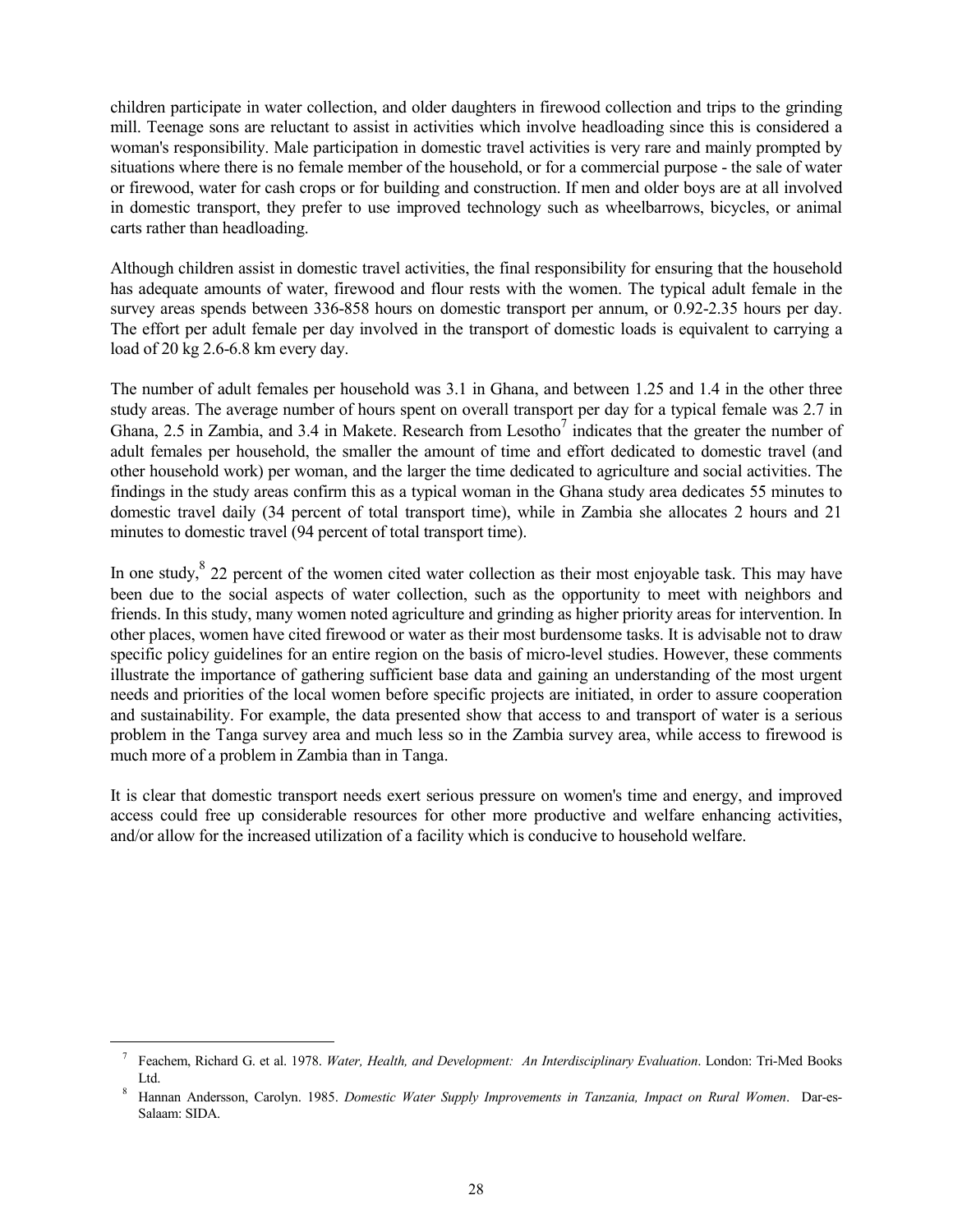|                                                                                                             | Ghana                       | <b>Makete</b>                | Tanga                        | Zambia                     |
|-------------------------------------------------------------------------------------------------------------|-----------------------------|------------------------------|------------------------------|----------------------------|
| Time spent on transport (hours<br>1.<br>per annum per household)                                            |                             |                              |                              |                            |
| 1.1 Water collection<br>1.2 Firewood collection<br>1.3 Travel to grinding mill<br>1.4 Total domestic travel | 1,080<br>329<br>81<br>1,490 | 644<br>363<br>148<br>1,155   | 989<br>107<br>242<br>1,338   | 175<br>905<br>40<br>1,120  |
| 2.<br>Hours per adult female per day                                                                        | .92                         | 1.89                         | 2.22                         | 2.35                       |
| 3.<br>Transport effort<br>(tonne-km per annum per<br>household)                                             |                             |                              |                              |                            |
| 3.1 Water collection<br>3.2 Firewood collection<br>3.3 Travel to grinding mill<br>3.4 Total effort          | 54<br>20<br>8<br>82         | 31.2<br>30.4<br>15.1<br>76.7 | 43.2<br>12.0<br>21.7<br>76.9 | 5.7<br>36.2<br>3.7<br>45.6 |
| Kg. km, per adult female per<br>$\mathbf{4}$ .<br>day                                                       | 51                          | 136                          | 129                          | 100                        |

# *Table 2.17: Annual Domestic Transport Workload by Time and Effort* (for a typical survey household)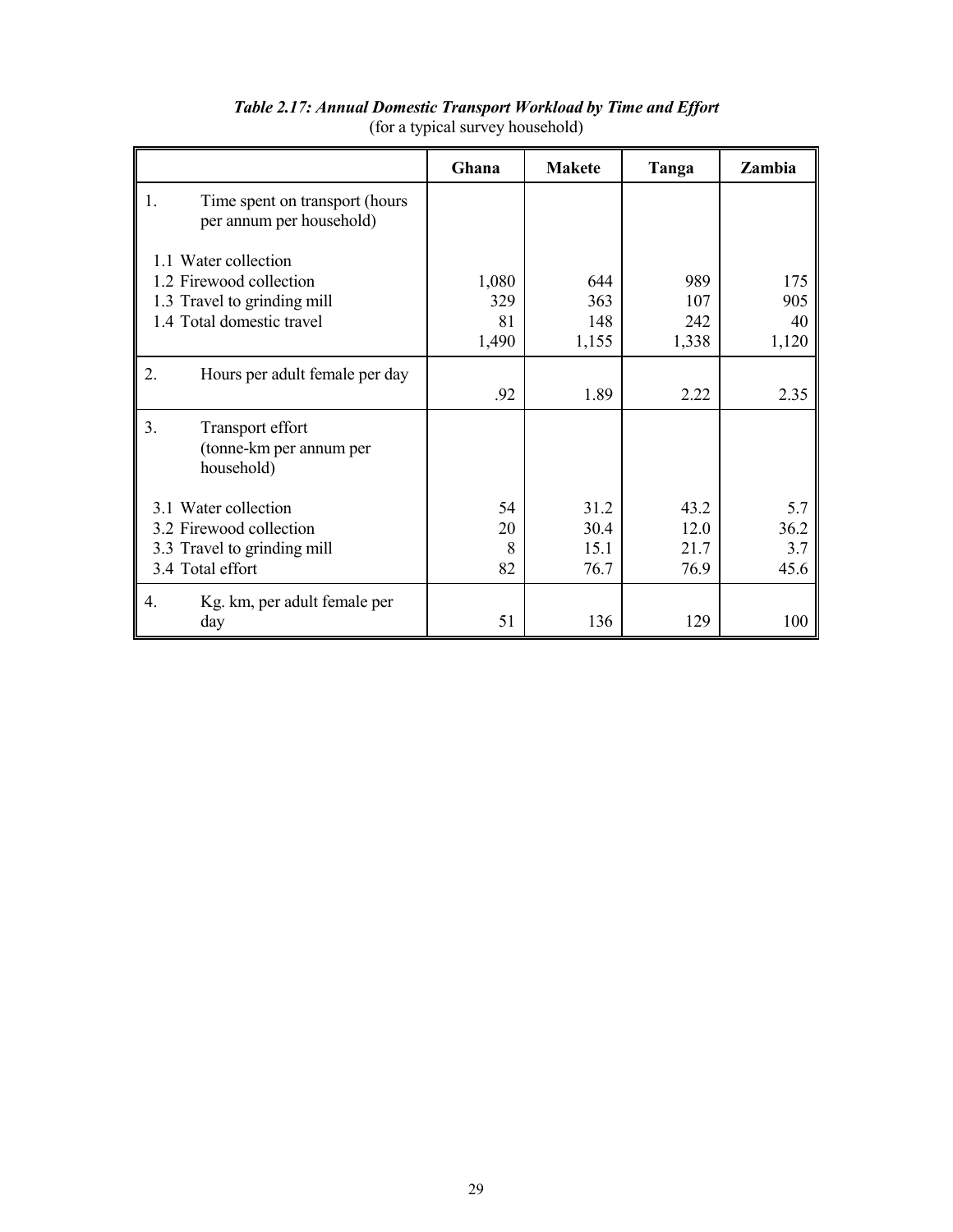# *3. Impact of Non-transport Interventions on Rural Women*

Data on existing patterns of women's allocation of time and energy are much more detailed than the information on the impact on women of the introduction of time- and labor-saving techniques and facilities, and the consequent reallocation of time and energy resources. In project documents, women are frequently identified as the intended beneficiaries of interventions. However, even in cases where sufficient base line data were collected before project interventions, the need to collect post-intervention data on women's travel and time distribution patterns has often been overlooked in project evaluation missions. As a result, the effects of non-transport interventions on women's time and energy use remain largely unquantified and are clearly not fully understood. This is partly because only during the last ten years has there been an explicit effort to identify and directly address women's needs and priorities in these terms.

In the subsequent sections, based on a review of project evaluation documents, related articles and existing studies, an attempt is made to assess the impact of the introduction of improved water sources, closer access to firewood, improved cooking stoves, and the provision of grinding mills on rural women.

# *3.1 Water Supply*

The evidence in Chapter 2 indicates that women in SSA devote a lot of time and effort to water collection. The number of hours that rural women dedicate to water collection is increasing in many areas of SSA due to low and erratic precipitation and falling water tables. Lack of water, or water of poor quality, affects family health, imposing additional burdens of child health care on women. Inadequate personal hygiene can also be related to the chronic shortage of water. Moreover, poor access to water reduces opportunities for women to raise cash and supplement diets through such activities as gardening and keeping small livestock and poultry.

Water is commonly carried on the head in containers. Over time the transport of heavy loads over large distances can result in damage to the vertebral column. A study of various carrying methods indicate that using a yoke is the least energy-consuming method of carrying water although it gives rise to more skeleton deformities than headloading.<sup>5</sup> Children who carry heavy loads also run the risk of deforming the vertebral column (scoliosis). If the load is transported on the back or the hip, the potential for bone damage to the pelvis and the back is even greater. Injuries such as twisted legs or broken ankles are also frequent due to slippery tracks and steep slopes. Further, water collection exposes women to a large number of water-related diseases, which exacerbates the nutritional and anaemic problems common to rural women.

The benefits anticipated from improved water supplies therefore have many implications for rural women:

- (i) Shorter distance to the water source means that a given amount of water can be obtained in a shorter period of time; alternatively a larger amount of water can be collected in a given time period. In other words, transport efficiency - liters per minute - increases and the effort per liter decreases.
- (ii) An increase in the quantity and improvement in the quality of the water consumed leads to improved hygiene and better health (and an indirect time saving resulting from a reduced need to care for sick persons in the household).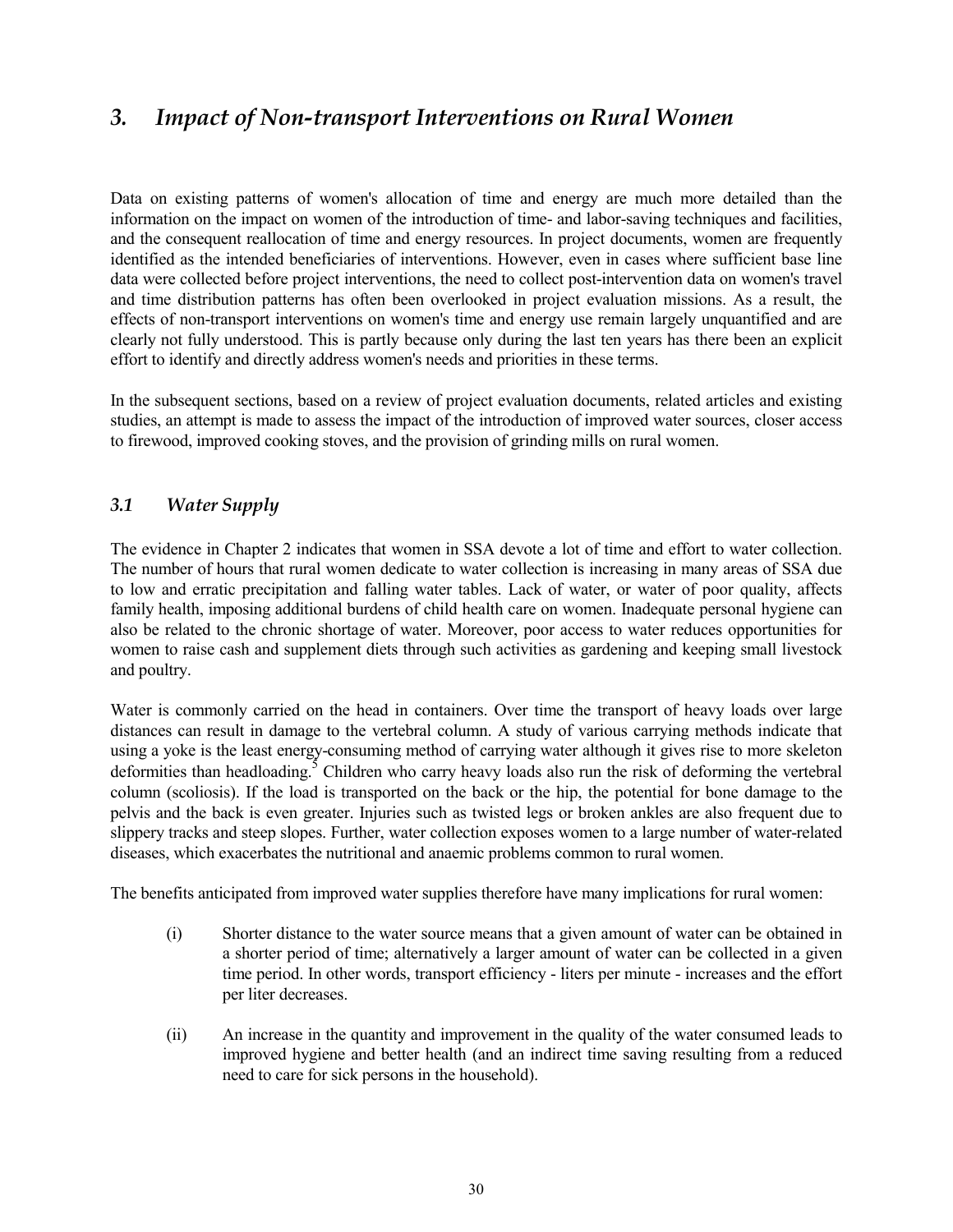- (iii) Time and energy savings can be reallocated to activities which enhance the social and/or economic welfare of women and other household members. Certain income and food supplementary activities such as home gardening and the rearing of small livestock are facilitated by improved access to water.
- (iv) The involvement of women in water supply programs can improve their overall position in rural communities, and hence stimulate socio-economic development.

These potential benefits of an improved water supply can be separated into short-term and long- term benefits as described in Table 3.1.

| Short-term benefits                                                        | Long-term benefits                                                                      |
|----------------------------------------------------------------------------|-----------------------------------------------------------------------------------------|
| Reduced burden of time and energy                                          | Increased time/energy for activities leading to<br>enhanced economic and social welfare |
| Increased quantity and improved quality of<br>water available and consumed | Improved public health and well-being                                                   |
| Equitable involvement of women in all<br>aspects of water project          | Improved position of women in rural<br>communities                                      |

# *Table 3.1: Potential Benefits From Improved Water Supply*

*Source*: Hannan Andersson, Carolyn

## *Access to Improved Water Sources and Trip Patterns*

While the above benefits mentioned in Table 3.1 are interrelated to a certain extent, the achievement of one benefit could take place to the detriment of another. For example, time and effort dedicated to water collection can increase, decrease or remain constant depending on the distance to the original water source as compared to the improved one.

A study from Mozambique  $^6$  suggests that increases in water consumption occur when the traditional source of water which was more than 1 km away is replaced by a water source at less than 1 km from the household. A comparison of two villages - one without an improved water supply, and one with an improved source showed that water consumption increased from 3.2 liters per capita per day (lcd) to 12.3 lcd. Assuming an average household size of 7 persons per household, trip frequency increased from 1-2 trips per day to 4-5 trips per day. Thus, the installation of improved water supply could increase the transport burden on women if trip frequency increases to a greater extent than trip time is reduced.

However these findings may be exceptional. Data on amount of time saved by putting in new water supplies have been recorded in a study<sup>9</sup> from different countries in SSA and are presented in Table 3.2.

<sup>9</sup> Carr, Marilyn and Ruby Sandhu. 1987. Op. cit.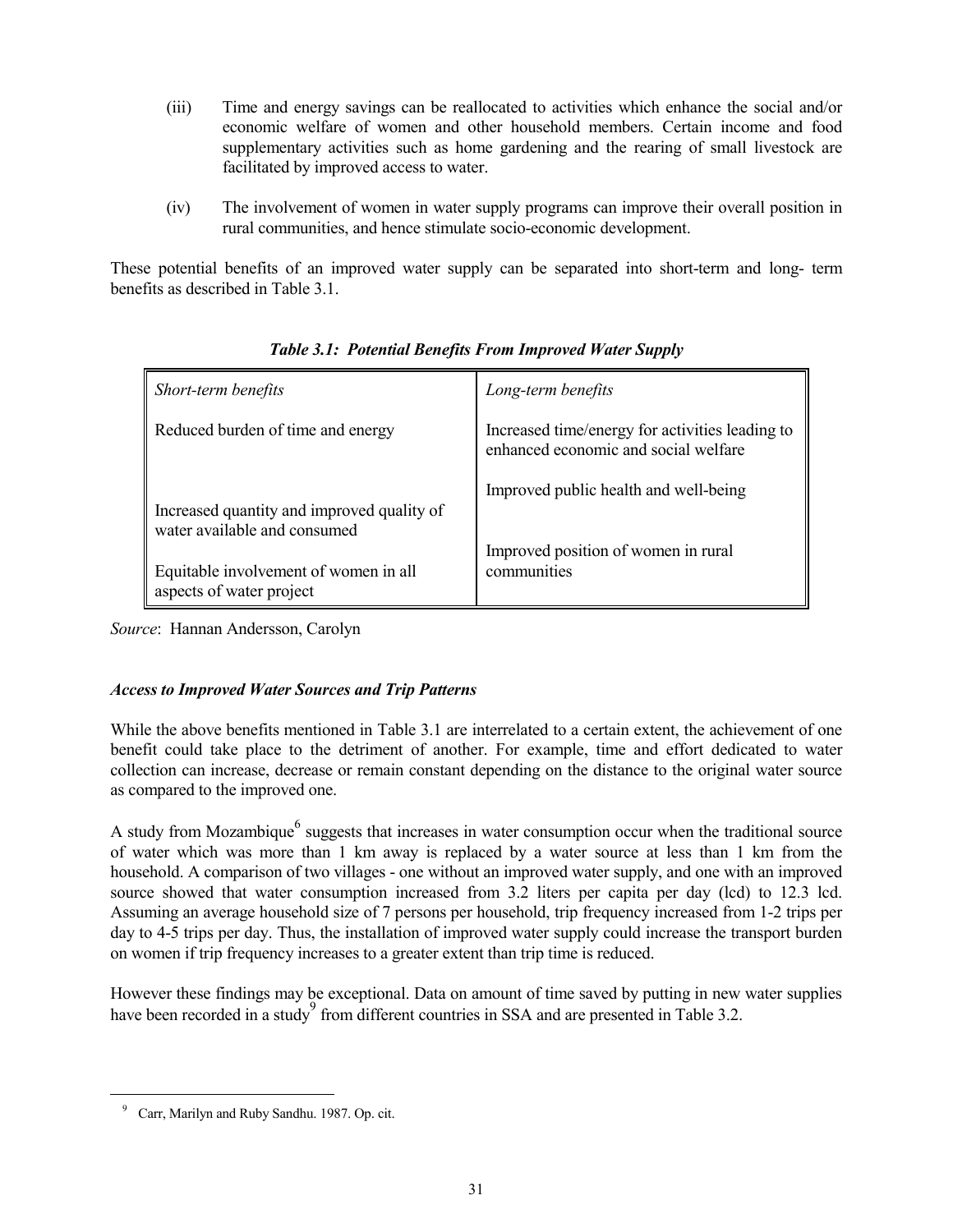|                                                               | Minutes saved per<br>household per day |
|---------------------------------------------------------------|----------------------------------------|
| Malawi<br>Kenya<br>Lesotho<br>Zaire<br>Mozambique<br>$Chad^a$ | 17-86<br>60<br>100<br>106              |

*Table 3.2: Time Saved by Use of New Water Supply*

*Source*: Carr, Marilyn and Ruby Sandhu

Time savings range from 1 minute in Malawi, where the project villages already had close access to open wells, to almost 2 hours in Mozambique, Zaire, and Chad where access to natural water sources were very poor. As stressed in the study, these time estimates have certain limitations as it is not clear:

- (i) What period of the year the figures refer to dry or wet season or an average; and
- (ii) Whether the time savings refer to only journey time or all aspects of water collection travel, queuing, filling, etc.

The relationship between access to a specific water source and its utilization was analyzed in the Zambia survey introduced in Chapter  $2^{10}$  Seventy-five percent of the villages in the Zambia study area had wells, but in no villages were they used by more than 50 percent of the households. The trip characteristics for well users and non-well users reveal that:

- (i) Travel distance to a well, 2.7 minutes, is less than half that to a natural source (6.1 minutes);
- (ii) Well users make about 12 percent more trips to get water than non-well users which implies that their water consumption is 12 percent higher;
- (iii) Well users spend 17 minutes per day on transport of water and non-well users 35 minutes.

These results indicate that the improved water supplies reduce the time spent on water collection for the households which use them, and also increase water consumption. Thus, transport efficiency more than doubled when wells were used, from 1.34 liters per minute to 3.1 liters per minute. Access to natural water sources was relatively good in the Zambia study area, and yet the benefits from improved access to water were significant. In an area such as the Tanga region in Tanzania (Chapter 2), where the trip distance to water was more than 30 minutes, the provision of improved water supply sources closer to the households would have an even larger potential in terms of time saving, and result in an increase in water consumption per capita.

On the other hand, survey work in the Singida region of Tanzania<sup>11</sup> suggests that the most crucial factor keeping women from using an improved water source was its relative inaccessibility. Improved sources were

<sup>&</sup>lt;sup>10</sup> Airey, Anthony and Ian Barwell. 1991. Op. cit.<br><sup>11</sup> Andersson, Ingvar and Carolyn Hannan Andersson. 1984. *Development of Domestic Water Supplies in Singida Region*, *Tanzania. Past Experience and Future Options*. Research Report No. 71. Dar-es-Salaam: Institute for Resource Assessment (IRA).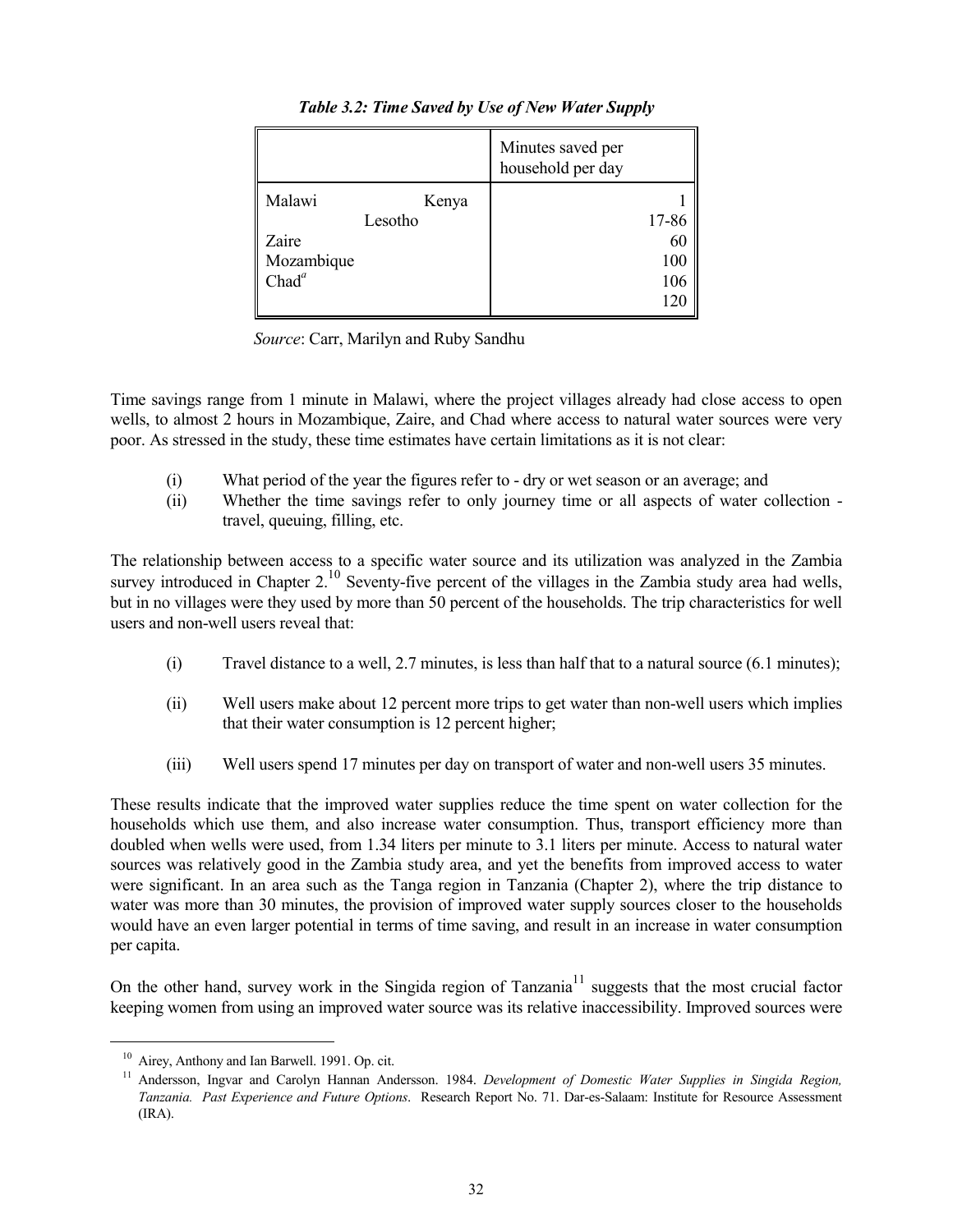on average more than 700 meters from the homes, which was further than the average distance to traditional sources. In a project in Tunisia, $12$  it was found that water consumption and user patterns had not changed with the provision and/or improvement of wells because the distance to the water source was not substantially reduced. In some cases, women had to walk up to 6 km to reach the source. Thus, if women cannot access an improved water point more easily than traditional water sources, they are less inclined to use them.

Other factors in addition to distance to the water source which limit the total amount of time savings from provision of an improved water supply are:

- (i) Whether other household members continue to participate in water collection when the water source is closer to the home. A study from Kenya involving twelve villages found that the participation rates of other family members decreased.<sup>13</sup>
- (ii) Whether there is an increase in demand for the "services" women provide when the distance to water is reduced. The Mozambique study cited here<sup>14</sup> showed that water consumption for bathing of adult household members increased from 0.80 lcd to 4.75 lcd.
- (iii) The extent to which women will have to wait in line at the water source. Traditional water sources generally allow for simultaneous access by several people while lines tend to form at improved sources, depending on the type of technology used to draw water. Although there are positive energy-saving aspects for the women from using pumps to draw water from deep wells, queues tend to form because only a limited amount of water can be drawn at one time. Covered wells are hygienic and secure for children, but also give rise to long waiting times. At piped water points, there may be low pressure during the dry season, and large queues form as the water flow is reduced. Damage to improved water sources also results in excessive waiting time as women have to use the broken machinery to get the water.
- (iv) Whether the water points have designated areas for washing clothes and bathing. Trip frequency, and time and energy expenditure will be higher if women have to continue to travel to the traditional water sources to wash and bathe.
- (v) The cost of the new water supply. If there is a charge which is considered high, households may continue to use traditional sources. Various studies attempt to measure the willingness to pay for water<sup>15 16 17 18</sup>. It has been estimated that a household's willingness to pay for water is related to time (the total time spent on water collection per day), cash (the total amount paid for water collection per day), taste (perceived quality of the water from the improved source compared to the natural source), income (annual income of household),

<sup>12</sup> Nieves, Isabel. 1985. T*ime and Money: A Preliminary Evaluation of Womens' Participation in AID Domestic Water and Sanitation Projects*. Working Paper No. 105. Washington, D.C.: USAID.<br>Cecelski, Elizabeth. 1987. "Energy and Rural Womens' Work: Crisis, Response, and Policy Alternatives." *International Labor* 

*Review,* 126 (1).<br><sup>14</sup> Cairncross, Sandy. 1987. Op. cit.<br><sup>15</sup> Whittington, Dale et al. 1990. "Estimating the Willingness to Pay for Water Services in Developing Countries: A Case Study of<br><sup>15</sup> Whittington, Dale et al. 199

<sup>&</sup>lt;sup>16</sup> Van der Mandele, G.K. "Resolving Riddles of Price/Demand." *World Water*, December 1988.<br><sup>17</sup> Cairneross, Sandy and Joanne Kinnear. "Water Vending in Urban Sudan." Mimeograph. Unpublished.<br><sup>18</sup> Whittington, Dale et a World Development (18) 2.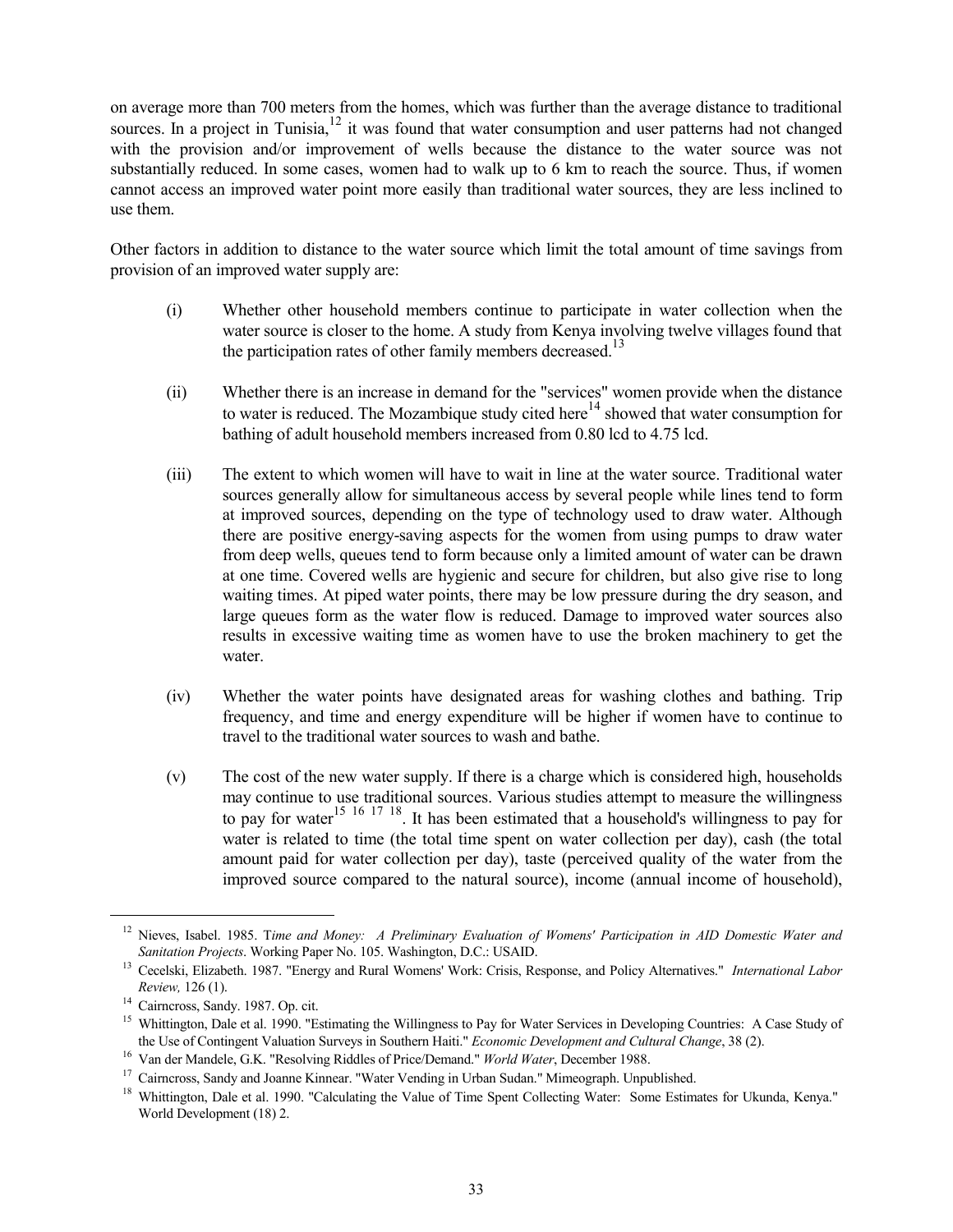women (number of adult females per household), and education (number of years of formal education of household members). The higher the time, cash, taste, income and education variables, the higher the willingness to pay for water. On the contrary, the more females there are per household, and the more labor available, the lower the perceived opportunity cost of water transport. In general, women are willing to pay more for water than men. This seems logical since it is their effort which will be saved. The information is, however, inconclusive and varies greatly depending on the level of development of the area, possibilities of paid employment, vicinity to markets, etc.

(vi) The amount of time and effort women have to dedicate to participation in activities related to the planning, construction, operation, and maintenance of the improved water system, and other related activities such as complementary health and educational activities. Although women's involvement is crucial to ensure that interventions are appropriate and will be sustainable, the opportunity cost of their time must be recognized so that the extent of their contributions to the project does not outweigh the resulting time savings.

#### *Design of Water Supply Programs*

As mentioned previously, if the distance to the improved water source is as large, or larger than the distance to the natural source, the amount of water collected will not increase, and part of the potential health benefits of the water supply project will not materialize. In one village in Tanzania only 60 percent of the households used the improved source.<sup>7</sup> In Singida<sup>19</sup> there was no significant difference in health problems experienced by households who continued using the traditional source and households who used the improved source. On the contrary, in some cases, households stopped boiling the water from the improved source thinking it was cleaner, which gave rise to more frequent occurrences of water-related diseases. Further, in order to reap the full health benefits, households have to be able to use the improved source also in the dry season. This underlines the importance of:

- (i) Including an educational health component within the project; and
- (ii) Ensuring that the households can obtain water from the improved source throughout the year.

In 1983, the Tanzanian government estimated that 39 percent of the population had access to improved water supplies. However, surveys in Tanzania<sup>20</sup> indicate that out of 30 villages with improved water sources, 26 villages still mainly relied upon traditional sources. The proportion of the population which actually benefited from the improved water supply could have been as low as 5 percent. Thus, there may be large discrepancies between potential capacity and the actual service of improved schemes. Further, even though a water scheme may be functioning, there can be partial breakdowns such as broken taps or insufficient pressure which cause households to return to their traditional water sources. In fact, it was estimated that in Tanzania, the construction of new schemes was significantly smaller than the breakage of existing schemes. This suggests that the rehabilitation rather than the fresh construction of existing, but non-operational water schemes, and the improvement of traditional sources may at times be more cost-efficient.

Few water supply projects have been able to achieve their objectives of supplying rural communities with reliable, clean water close to the home all throughout the year. The main problems encountered by water supply projects have been:

<sup>19</sup> Andersson, Ingvar and Carolyn Hannan Andersson. 1984. Op. cit. 20 Hannan Andersson, Carolyn. 1985. Op. cit.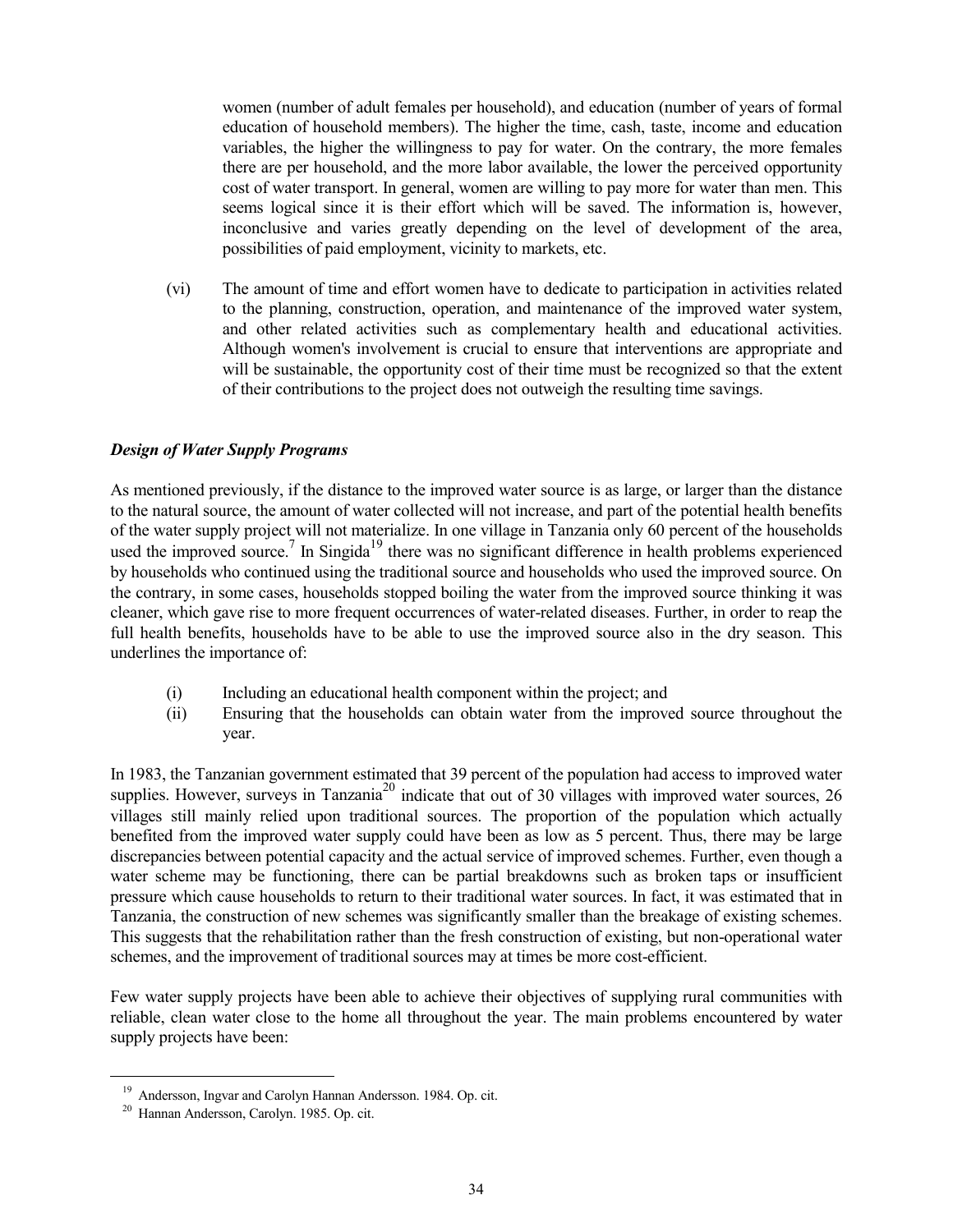- (i) The malfunctioning of many schemes; and
- (ii) The non-utilization of operational supplies.

These problems have largely been caused by:

- (i) *Inappropriate technology choices*. Over time, the emphasis has shifted from the construction of large-scale schemes with sophisticated technology to simpler alternatives such as gravity-fed schemes and handpumps (although these alternatives also are far from problem-free). It has been suggested that the proper choice of technology depends in part on the value that people place on the time that is dedicated to water collection. Since there is a trade-off between increased costs for the households and the benefits resulting from the reduction in time spent collecting water, the willingness (and ability) to pay for water determines, in part, the appropriate choice of technology.<sup>21</sup>
- (ii) *Neglect of operation and maintenance.* The maintenance organization has often been centralized at regional levels and the result has been long delays in repair at the village level due to the lack of spare parts locally, compounded by poor communication systems, the lack of transport, the lack of technical know-how, etc.
- (iii) *Cost constraints*. Due to limited funds, the number of supply points has not been high enough to compete with traditional sources in terms of density and location. If women are compelled by time constraints, or are not aware of the full health benefits accruing from collection from an improved, but more distant source, they will continue to fetch water from the closest point.
- (iv) *Lack of community participation.* Communities have often been told what they are expected to contribute rather than asked what they are willing and able to contribute.<sup>22</sup> Participation has frequently been limited to the supply of labor for digging trenches and wells, and symbolic involvement at the decision-making level with regard to the location of supply points, or organization for maintenance. As a result of this lack of meaningful participation, there is often a feeling among communities that it is not they themselves, but the government, who is responsible for the functioning of the water supply system. This is partially also a consequence of the programs being "high-tech" and installed by a team of experts with limited or no local involvement. The main emphasis in planning and execution has been placed on technical and economic aspects to the detriment of social and cultural factors.
- (v) *Failure to involve women.* Water projects have failed due to their rejection by women, particularly with regard to the choice of locations and sources of water, as well as the protection of the sources. The planning of water supply programs has often taken place in complete ignorance of the real needs of the women who are responsible for collecting water. Project staff mainly meet with village authorities, who in most cases are predominantly male. $^{23}$

<sup>&</sup>lt;sup>21</sup> Whittington, Dale et al. 1990. Op. cit.<br><sup>22</sup> Hannan Andersson, Carolyn. 1985. Op. cit.<br><sup>23</sup> ILO. 1988. *Women and Land: Report on the Regional African Workshop on Womens' Access to Land as a Strategy for Employment Promotion, Poverty Alleviation, and Household Food Security*. Geneva: ILO.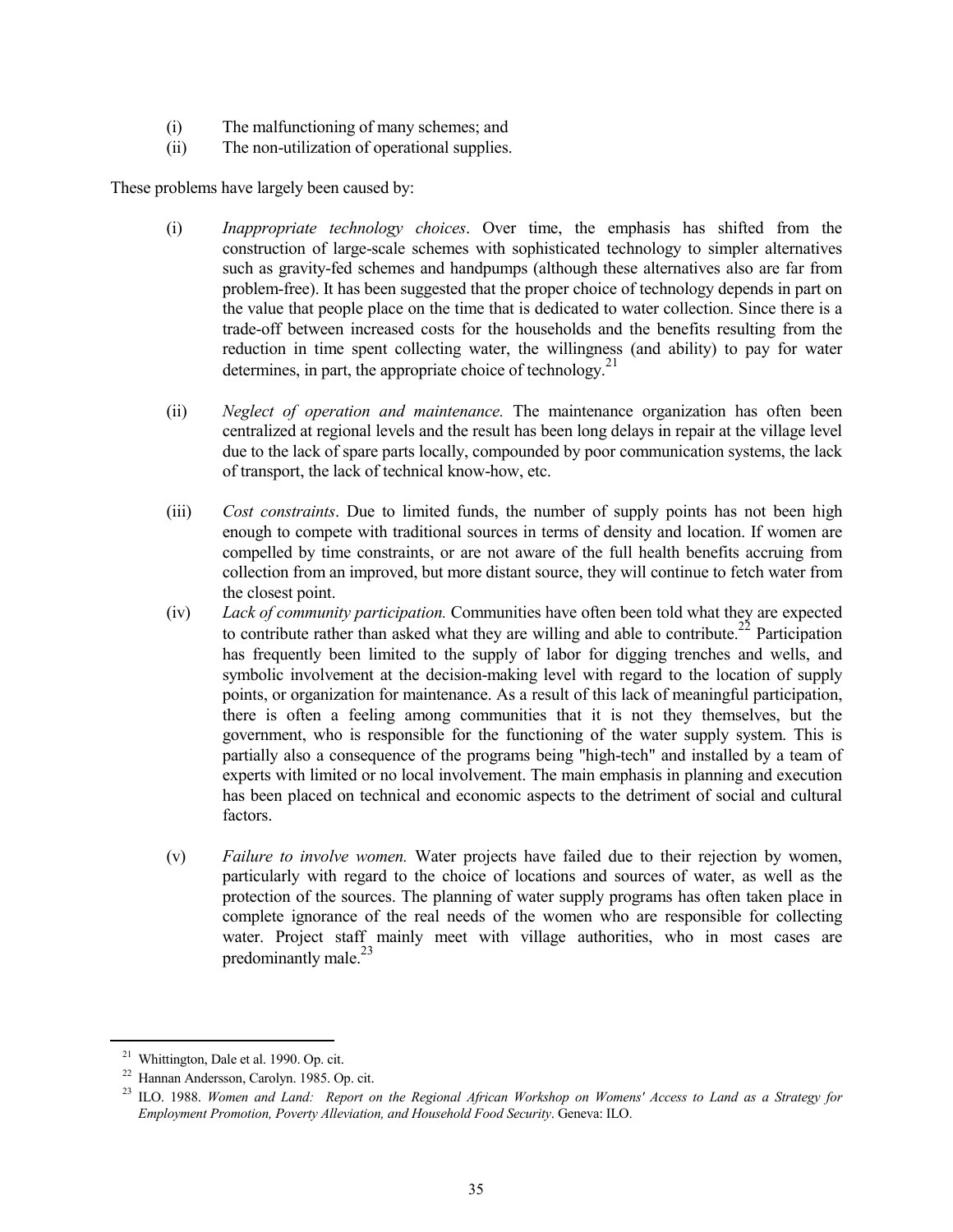In order to maximize the impact of a rural water supply project on women it might be useful to include the following objectives in the planning goals.

- (i) Every household in the installation area should have access to the improved water source throughout the year. If households have to revert to traditional sources during the dry season, or due to frequent breakdowns, the positive effects of access to clean drinking water may be eliminated. "Forcing people to revert to contaminated water for only 2 percent of the time risks undoing the health benefits of drinking clean water throughout the year".<sup>24</sup> It may even be the case that if people get used to drinking clean water for long periods of the year, they lose the immunities they have acquired to water-related diseases;
- (ii) Make households aware of the close relationship between the health, hygiene, and sanitation aspects of water supply. All infectious water-related diseases will not be eliminated due to an improved water source. It is therefore necessary to provide adequate education on health and hygiene in order to reap optimal benefits from the improved water source. Further, certain customs should be considered in the planning and design of the improved water sources. For example, if households are used to boiling drinking water, it is important that they continue with this practice and are not led to believe that the water from the improved source is clean just because it may be clear. Also, if women are used to washing clothes at the water source, it is not realistic to assume that they will start doing so at home if the distance to the new source is the same, as this would inflict an additional transport burden on them. In such a case, an adequate area has to be designated for washing clothes close to the source where the waste water does not however feed back into the water source.
- (iii) The community should participate actively in all aspects of the project to ensure its sustainability. Ideally, the initiative for the project should be a request from the community itself. The community ought to be responsible for the mobilization of local support for the project, participate in the planning and construction activities, contribute financially to investment and operating costs, be responsible for operations and maintenance, and guarantee the fair distribution of water.
- (iv) Women should be involved in all stages of decision-making, planning, management, and maintenance of the water supply system. Since women are responsible for water collection, they know the preferred local water sources, the ideal distribution of supply points, and the existing usage patterns. Women already play an important role in the management of traditional sources. They are responsible for keeping the sites clean and for ensuring that children and animals do not contaminate the sources. These functions should be assigned to women also at the improved water sources. Otherwise, there is a risk that the water supply improvements can result in the reduced control of water by women. If men become the managers of the water sources, or get paid employment as attendants or maintenance staff, women could be forced into a new dependency relationship.
- (v) The water supply technology should be within the technical and financial means of the community. Ideally the community ought to be able to sustain - operate and maintain - the water system. A few villagers (also women) ought to be trained and made responsible for repair and maintenance. There are examples of water supply projects which have chosen a more capital-intensive and technologically sophisticated approach and still have been

<sup>24</sup> Cox, Stephen and Annis Shildon. 1982. "Community Participation in Rural Water Supply." *Grassroots Development* 6 (4).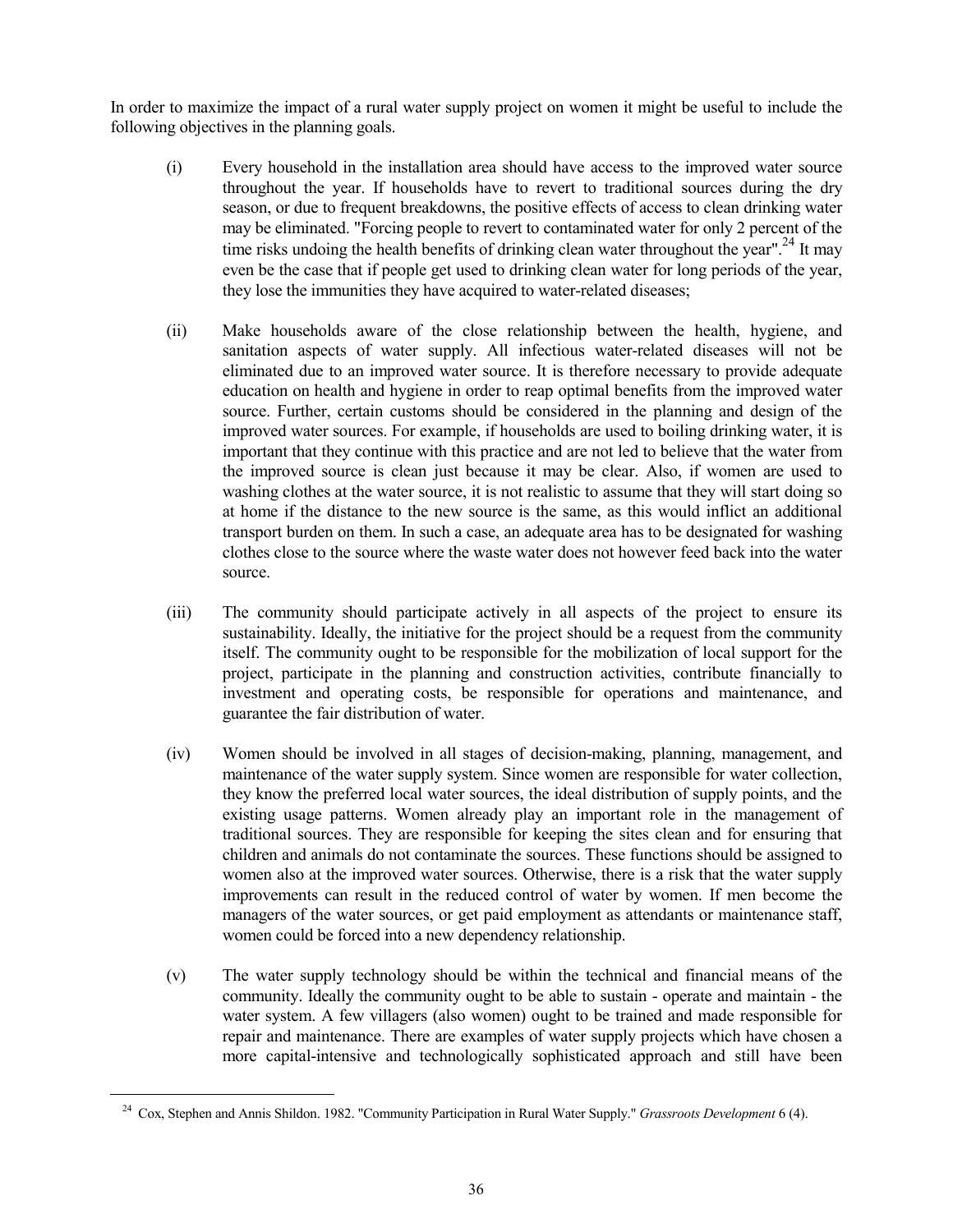successful.<sup>25</sup> However, the large number of inoperational rural water systems is evidence of the need to increase sustainability through reliance on local maintenance and repair capacity.

#### *Summary*

The evidence indicates that many projects to provide improved water supplies have had a much more limited impact than intended. Further, many of the interventions have had very limited impact on the transport burden of rural women. In many cases the improved water source was not significantly closer for a large number of households to increase convenience and result in time savings. This raises a critical issue about the design of water supply project - to what extent is it clearly defined whether the aim is to provide better *quality* of water, or to provide a more *accessible* source of water. The evidence is that unless the new source is more accessible, utilization will be low and clearly the impact on women's transport burden will be **limited** 

If the improved water supply is more accessible, and if the project is well-designed, the balance of evidence is that this will reduce the transport burden on women, and may also increase water consumption, particularly if the traditional supply is distant.

Up until about 1985, the involvement of women in water supply projects was mainly limited to self-help labor in construction. The lack of involvement by women in the planning and maintenance phases is arguably a major cause of the limited impact of many projects. It can even be argued that some projects have had a negative impact on women, particularly where there has been no positive health effect and has resulted in an increased dependence on men.<sup>8</sup>

If an improved source is installed without the meaningful involvement of the local community, the chances of achieving any sustainable benefits are very slight. On the other hand, a program that involves the local community with a special emphasis on women in all aspects, including planning, operation and maintenance, stands a much higher chance of being successful. Water supply projects should also take a more integrated approach to development and include a health/sanitation education component.

## *3.2 Firewood*

The rural energy situation affects women directly since they are the main providers of fuelwood for cooking, food processing and heating. Traditionally women collect fuelwood from common and fallow land. However, with the increasing scarcity of fuelwood in areas of population pressure, overgrazing, desertification, and decreasing access to land in areas of rapid alienation, it is more difficult for women to find fuel, and they must spend longer hours searching for it. The term population pressure implies here that the number of consuming units increases. An increase in population that results in an increase in the number of fireplaces or hearths has a greater effect on firewood consumption than an increase in population that results in larger households.<sup>9</sup>

Research indicates that the total time spent on fuel provision and use within a relatively culturally homogenous agro-ecological zone is rather constant. In other words, there may be a trade-off between the

<sup>25</sup> Whittington, Dale et al. 1990. Op. cit.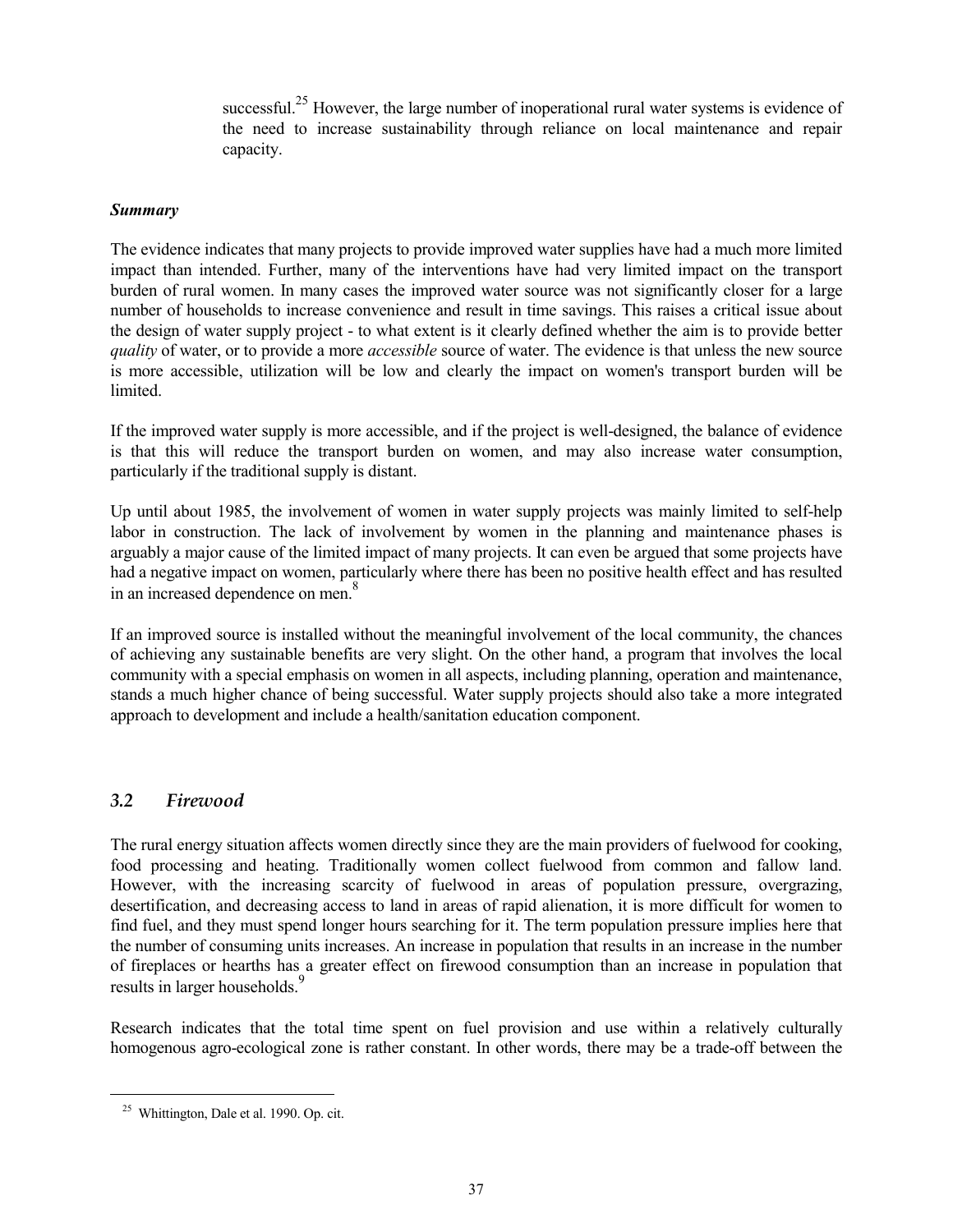time devoted to collecting fuel and the time dedicated to cooking and tending the fire.<sup>26</sup> A survey of three villages in Peru<sup>27</sup> showed that a total of about five hours per day was spent on these activities. The more time women devoted to fuel collection, the less time they had for cooking, and vice versa.

When women spend more time cooking, the nutritional level of the meal tends to be higher because a larger variety of food is prepared; alternatively more meals are prepared. In fuel-short areas there is some evidence, although this has been disputed, that foods which take a long time to cook, such as beans, have been substituted in the diet for foods which require shorter cooking time.<sup>28</sup> Other studies indicate that the reduced consumption of beans is caused by the increased importance of beans as a local cash crop rather than the high fuel requirements of cooking them.<sup>29</sup> In an area of Central Kenya<sup>30</sup> while women have a preference for githeri which takes 2-3 hours to cook due to the shortage of fuel, they instead prepare ugali which has a shorter cooking time, about 30 minutes. Further, as a result of fuel shortage and time constraints, the number of meals cooked per day may also be reduced from two to one.

Inadequate fuel supplies affect family health in more ways than nutrition as hot water is necessary for personal hygiene, washing clothes, cleaning cooking utensils and the house. Fuel is also needed where drinking water is boiled. The decreased availability of fuel may also negatively impact on women's ability to generate income as many of their activities such as beer-brewing, food processing and pottery are fuelintensive.<sup>31</sup> In areas close to urban markets, the sale of fuelwood is also a source of income for women, although research indicates that women sell a much smaller proportion of the total amount of fuel they collect than men.

Fuel consumption and the type of fuel used may vary with the agricultural calendar and the availability of firewood. During agricultural peak periods, women are busier than normal. As a result, they attempt to perform other duties around the house at the same time as the food is cooking, and they consequently may not have time to properly tend the fire. They may also fail to cut the wood into the small pieces required to make it burn slower. As a result, fuel efficiency will be lower. During periods of firewood shortage, women will use crop residuals from maize, sisal, cassava, etc., dried cow dung, and other fuel substitutes. In an area of Central Kenya<sup>32</sup> 60 percent of the households interviewed relied on maize stalks for fuel about two months of the year. These fuels are less efficient than firewood.

The time and energy spent on firewood could be reduced in two ways.

- (i) By improved access to the fuelwood source; and
- (ii) By lower fuelwood consumption.

#### *Improved Access to Fuelwood Sources*

Local people rarely have access to natural forests for household use. The general policy in SSA with regards to natural forests, and at times other forest areas as well, is based upon the belief that deforestation will

<sup>&</sup>lt;sup>26</sup> Carr, Marilyn and Ruby Sandhu. 1987. Op. cit.<br><sup>27</sup> Cecelski, Elizabeth. 1984. *The Rural Energy Crisis, Womens' Work and Family Welfare: Perspective and Approaches to Action.* 

WEP/10/WP. Geneva: ILO. *28* Cecelski, Elizabeth. 1985. *The Rural Energy Crisis, Womens' Work and Basic Needs: Perspectives and Approaches to Action*. WEP. Geneva: ILO.<br><sup>29</sup> Spence. N. 1986. *Impact of Technology on Women in Crop Processing*. Quebec, Canada: CIDA.<br><sup>30</sup> Mildeberger, Elizabeth. 1986. "Women and Energy in Murang'a District, Kenya". Eschborn, Germany: GTZ.<br><sup></sup>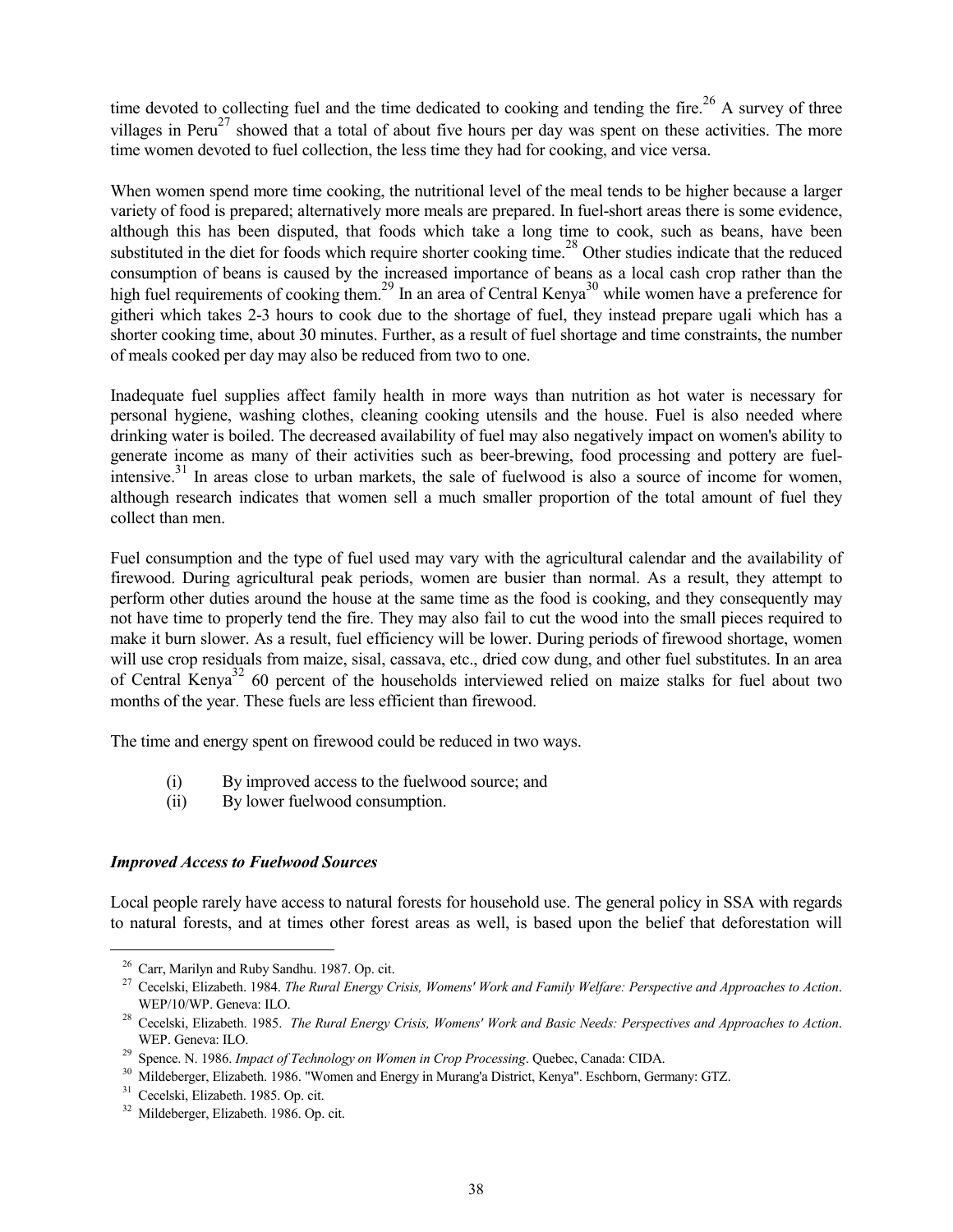result if rural people have the right to cut or harvest trees in the natural forest. Paradoxically, this policy of prohibition to cut trees may lead to deforestation.10 When rural people are uncertain about tree rights, or feel discriminated against, they may choose to cut down the trees quickly because they feel no stake in preserving them since they belong to the "forestry department" or the "government." Natural forests ought to be managed and protected for higher yields for ecological and industrial, as well as local needs. Local people, therefore, need to become involved in the preservation and management of the forests rather than simply forbidden to cut trees.

In one area of Tanga region in Tanzania, 92 percent of the women who collected fuel from their own fields or woodlots did not think that obtaining firewood was a very demanding task. On the contrary, 67 percent of the women who got their fuel from the bush or purchased firewood felt it was a big problem. In a survey in Kenya<sup>33</sup>, women felt that the most appropriate way of coming to grips with the problem of firewood shortage would be to plant trees. The main reasons why they were not more actively involved in tree planting were that land was scarce and that seedlings were not sufficiently available in the tree-planting season.

Social forestry involves local people in forestry activities and aims to increase wood production on farms and private lands. This approach has proven effective in increasing wood production outside forests, but it has had limited benefits for the rural poor in areas where there are landless peasants. When land rights and tree rights are not clearly separated, and when national implementation policies are not consistent, landless people will be reluctant to plant trees. Further, if the forestry department prohibits the harvesting of certain species, this serves as a deterrent to planting them since it may become a bureaucratic nightmare trying to obtain permission for cutting them down. On the other hand, where land rights and tree rights are firmly defined and enforced, there is evidence that poor people plant, protect, and preserve the trees.<sup>34</sup>

Specific measures have to be taken in social forestry to ensure that trees do not just become a new cash crop for large landowners, but help to alleviate women's fuel-gathering needs. A village woodlot project in Senegal that aimed at meeting household fuel needs and reducing women's workload instead grew incomegenerating polewood trees for the men of the village council. In other areas, social forestry projects have limited themselves to distributing seedlings on large lots.<sup>35</sup>

Women have clear preferences for specific fuels for domestic consumption. In most cases, the choice among alternative fuels is based upon on a judgement of their cost in time or money versus their convenience and other desirable characteristics. Ease of lighting and feeding the fire, speed and temperature of burning, odor and smoke are all factors considered in these choices. Thus, women have a detailed knowledge of local wood species and of other fuel sources.<sup>36</sup> Greater efforts should therefore be made to involve women regarding the choice of trees. Men tend to favor mainly income-generating trees while women prefer a mix of commercial fruit trees, pole-generating cash crop trees, and fuel and fodder species.<sup>3</sup>

In a survey of 179 tree-planting households in Kenya,  $38\,$  89 percent of the women cited the main reason for planting trees to be for fuel needs. Other reasons were timber (60 percent), and to get poles for fencing (52 percent) and housing (36 percent). In a forestry project in Senegal,<sup>39</sup> men alone selected the species in some

<sup>&</sup>lt;sup>33</sup> Mildeberger, Elizabeth. 1986. Op. cit.<br><sup>34</sup> Chambers, R. and M. Leach. 1990. Op. cit.<br><sup>35</sup> Cecelski, Elizabeth. 1985. Op. cit.<br><sup>35</sup> Cecelski, Elizabeth. 1985. Op. cit.<br><sup>37</sup> Molnar, Augusta and Götz Schreiber. 1989. *W* Bank. 38 Mildeberger, Elizabeth. 1986. Op. cit. 39 Molnar, Augusta and Götz Schreiber. 1989. Op. cit.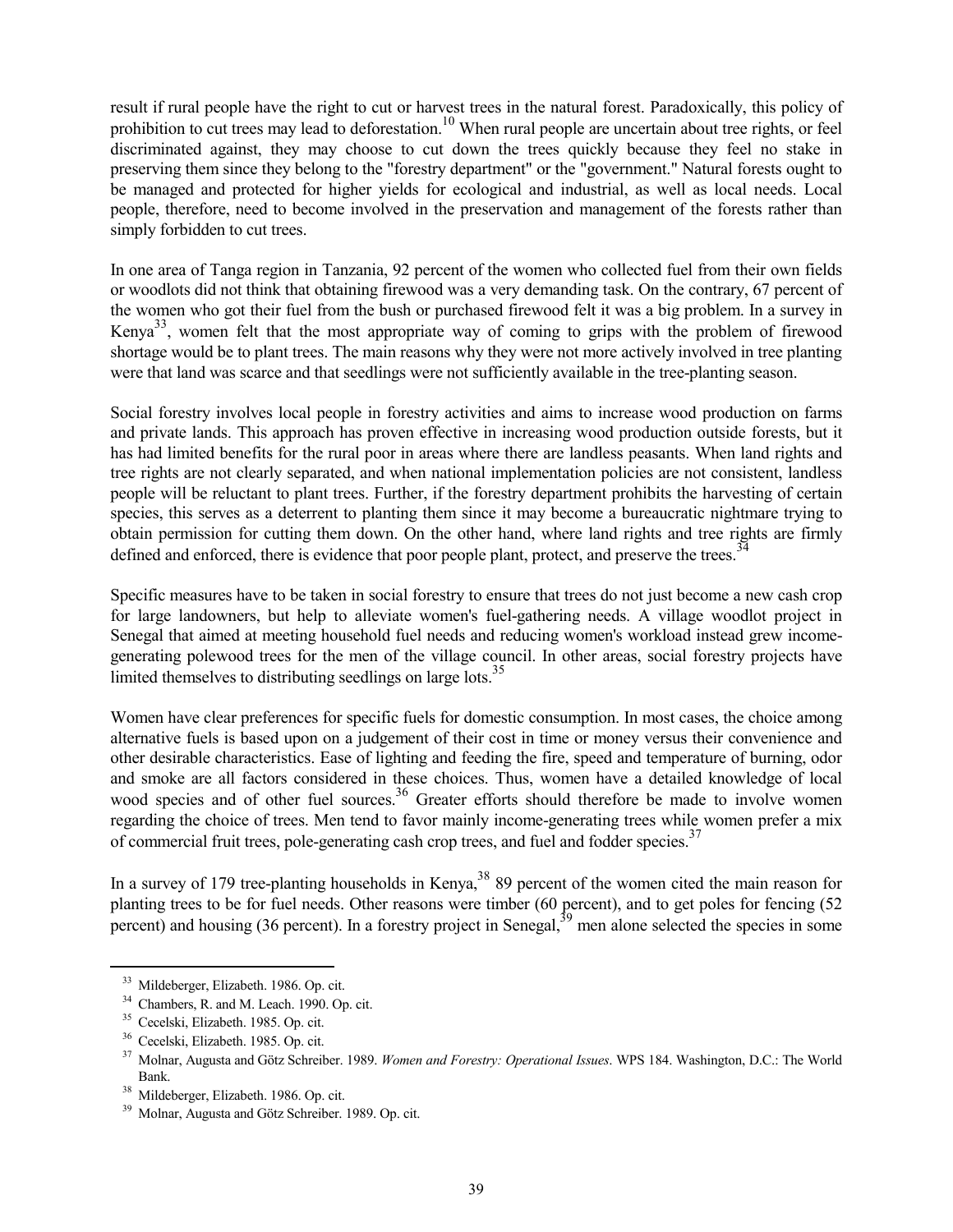villages, and in others women and men decided together on the mix of trees. In agreement with local customs, women were responsible for the watering of the trees in all the villages. Tree survival was much higher in the villages where women participated in the selection of tree species because the women felt more motivated and worked more diligently to take care of them.

#### *Lower Fuelwood Consumption*

In most areas of rural SSA, women cook on three stones or other simple stoves. Improved cooking stoves could decrease consumption of firewood by:

- (i) Increased fuel efficiency; and
- (ii) Use of a different type of fuel.

Experience indicates that factors such as time (associated with fuel collection, cooking and fire attendance), convenience, food taste, smokelessness, heating and odor are at least as important considerations for households in choosing cooking methods and fuels as are fuel savings. Safety, portability, and the cost of the improved stove are also important factors for the rural woman. A traditional stove has no direct cost and the time and energy related to fuel collection and cooking is the opportunity cost of women's time and energy. This may not be considered by men who generally control cash expenditures.

Cooking stoves which rely on an alternative fuel source such as charcoal or bio-mass may be even more constrained by fuel supply than wood-burning stoves. Biogas plants are limited by the availability of animal dung, and divert natural fertilizer from the fields and could therefore have a negative effect on agricultural productivity; however, they are very useful where waste disposal is a problem. In many rural areas, it is often the economically more well-to-do households which use charcoal cookers. Solar cookers are expensive, fragile, and delicate to operate. Heat boxes or "hay boxes" (retained heat cookers) are cheap, but require major changes in cooking methods as the food is brought to boil on a fire and then transferred to the heat box for slow cooking. Rural women generally express a preference for the type of stove which imposes the smallest disruptions to existing user patterns and cooking techniques. Improved wood-burning stoves may require some changes in cooking habits, but they do not necessitate changes in fuels, and are therefore often the preferred choice of the women.<sup>11</sup>

Time savings from the installation of properly working improved wood-burning stoves can be achieved through:

- (i) Reduced firewood consumption which decreases trip frequency for firewood collection; and
- (ii) Reduced cooking times.

Experience from stove projects in Mali<sup>40</sup> and Kenya<sup>41</sup> can be used as an indicator of the reduction in fuel consumption from the installation of improved stoves. The improved wood-burning stoves resulted in an average of 30 percent (20-40 percent) reduction in fuel use. In the Kenyan case, only 7 percent of the households interviewed relied exclusively on purchased wood. The purchase of an improved stove in this area would require a pay-back period of between 1 to 13 months based on the annual direct expenditure on firewood.

<sup>40</sup> Gajo, M. 1991. *Enquête sur la Consommation de Bois de Feu. Consommation de bois-energie et importance de sa reduction par les foyers améliorés au sector domestique en milieux urbain et rural au Mali*. Eschborn, Germany: GTZ. 41 Mildeberger, Elizabeth. 1986. Op. cit.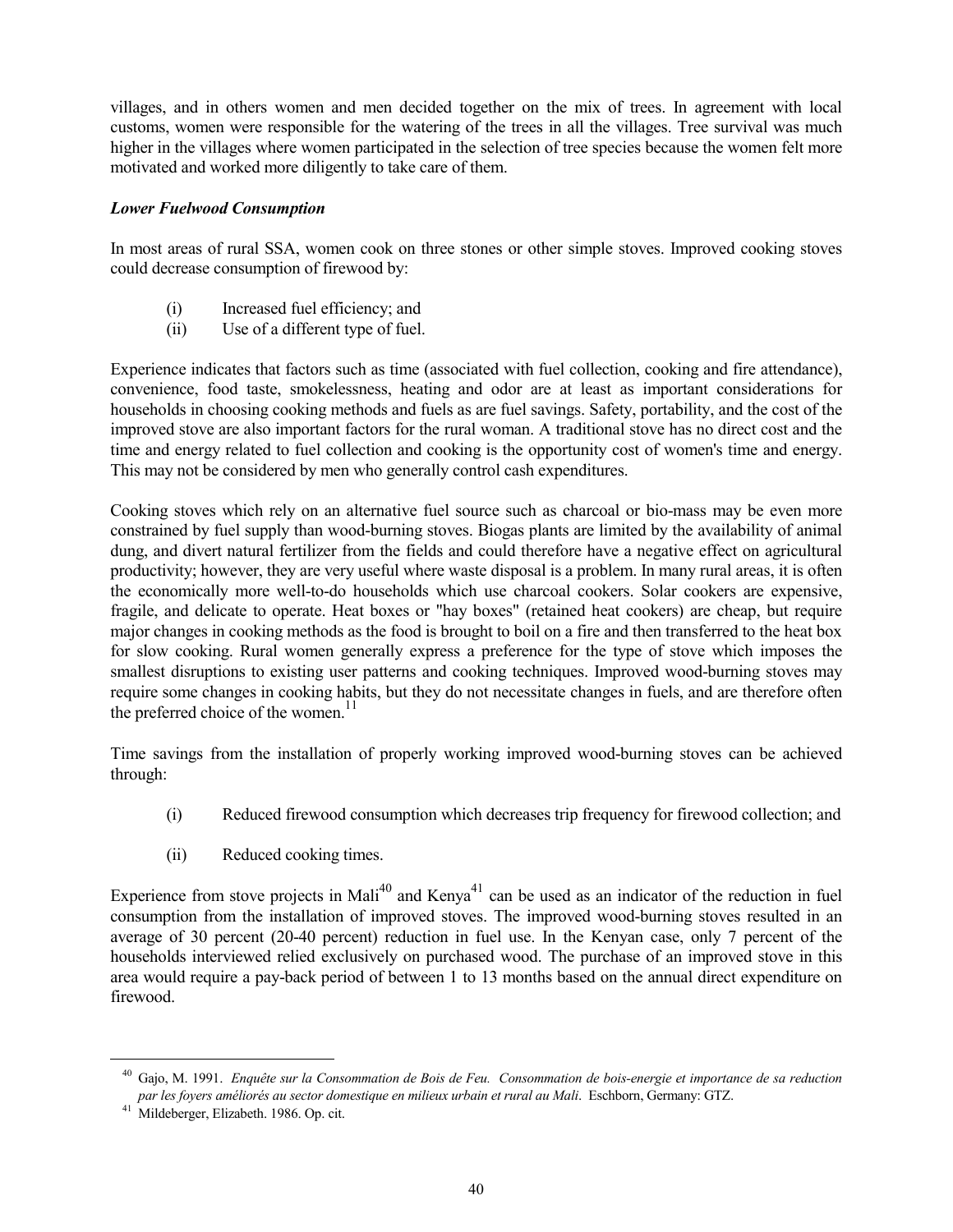Assuming that firewood consumption and the distance to firewood is equal to that of the average household in the Makete survey presented in Chapter 2, the time spent on firewood collection would be reduced by 73- 145 hours per annum (1.4-2.8 hours per week) through the use of an improved woodburning stove. The corresponding reduction in energy would be 6-12.2 tonne-km per annum. Stove projects in Asia<sup>42</sup> indicate that the improved stoves also reduce cooking time by 20-30 percent. Assuming that the typical household spends at least 1 1/2 hours cooking daily, then another 2.6 hours per week would be gained. The total average annual time saving would then amount to approximately 250 hours (4.7 hours per week). It should be noted though that women perform other duties as well around the house while the food is cooking.

An example from Western Kenya illustrates a successful rural stoves project in SSA.<sup>43</sup> Designed as an income generating project for female potters, it aimed to create employment for women and young men as stove installers, and to improve the living standards of women through time saving, lower fuel costs, and improved safety in the kitchen. Stove sales were combined with training in environmental awareness and other household issues. More than 90 percent of the stove users felt that firewood consumption had decreased. The estimated time saving per household was a reduction in fuel collection time of about 1.5 hours per week; alternatively, a reduction in fuel expenditure of between 2 and 6 Ksh (US\$1 = 28 Ksh). Users also mentioned time savings in cooking. Laboratory testing of the stoves adds an additional benefit from a reduction in smoke emissions. This was not mentioned by users.

However, the project had encountered problems in marketing due to the weight of the stove liners (4-5 kg). The women's group producers preferred to sell to vehicle-borne customers in order to avoid transport and market fees. The women were also not very successful in promoting the product. Their main marketing experience came from the sale of local crops, and they felt unsure about how to market the stoves.

In the study on firewood use in Tanga region mentioned previously, $^{44}$  it was found that the traditional three stone stove used less fuel than the improved clay stoves also in use. Following the results of laboratory testing, the clay stoves should consume 20 percent less fuel than the three stone stoves - instead, they consumed 20 percent more. This is likely to have been caused by incorrect installation and use - lack of chimney, poor cooking pots, etc. - which lowers the efficiency of the stoves. The clay stoves also gave off a lot of smoke. Further, users commented that fuelwood consumption can be regulated more easily and quickly on a three stone stove.<sup>45</sup>

In high altitude regions, the cooking fire is likely to serve also for space heating. A totally enclosed cooking fire, while more efficient for cooking, does not efficiently heat a space. Mud-and-sand-stoves were introduced in Guatemala<sup>46</sup> without instructing the women on their proper use. When they opened the firebox of the stoves to heat the room, many of the fuel-saving benefits of the stoves were lost. In this case, even if these stoves were able to economize on fuel for cooking, they did not meet space-heating needs.

Thus, some improved stoves, under field conditions, have turned out to use as much, if not more fuel than the traditional stoves. Proper management of the cooking fire, adequate utensils, and food preparation and processing can save as much or more fuel than improved stoves. Significant improvements could be made here as part of an integrated approach to the reduction of fuel consumption.<sup>47</sup> Experience from cooking stove

<sup>&</sup>lt;sup>42</sup> Cecelski, Elizabeth. 1985. Op. cit.<br><sup>43</sup> Ashley, Caroline, Helen Appleton and Noel Chavangi. 1992. *Project Evaluation: Rural Stoves in West Kenya*. ITDG/GATE/GTZ.<br><sup>44</sup> Geissen, Violette. 1984. Op. cit.<br><sup>45</sup> Ibid.<br><sup>46</sup> Cecelski, Elizabeth. 1985. Op. cit.<br><sup>47</sup> Cecelski, Elizabeth. 1985. Op. cit.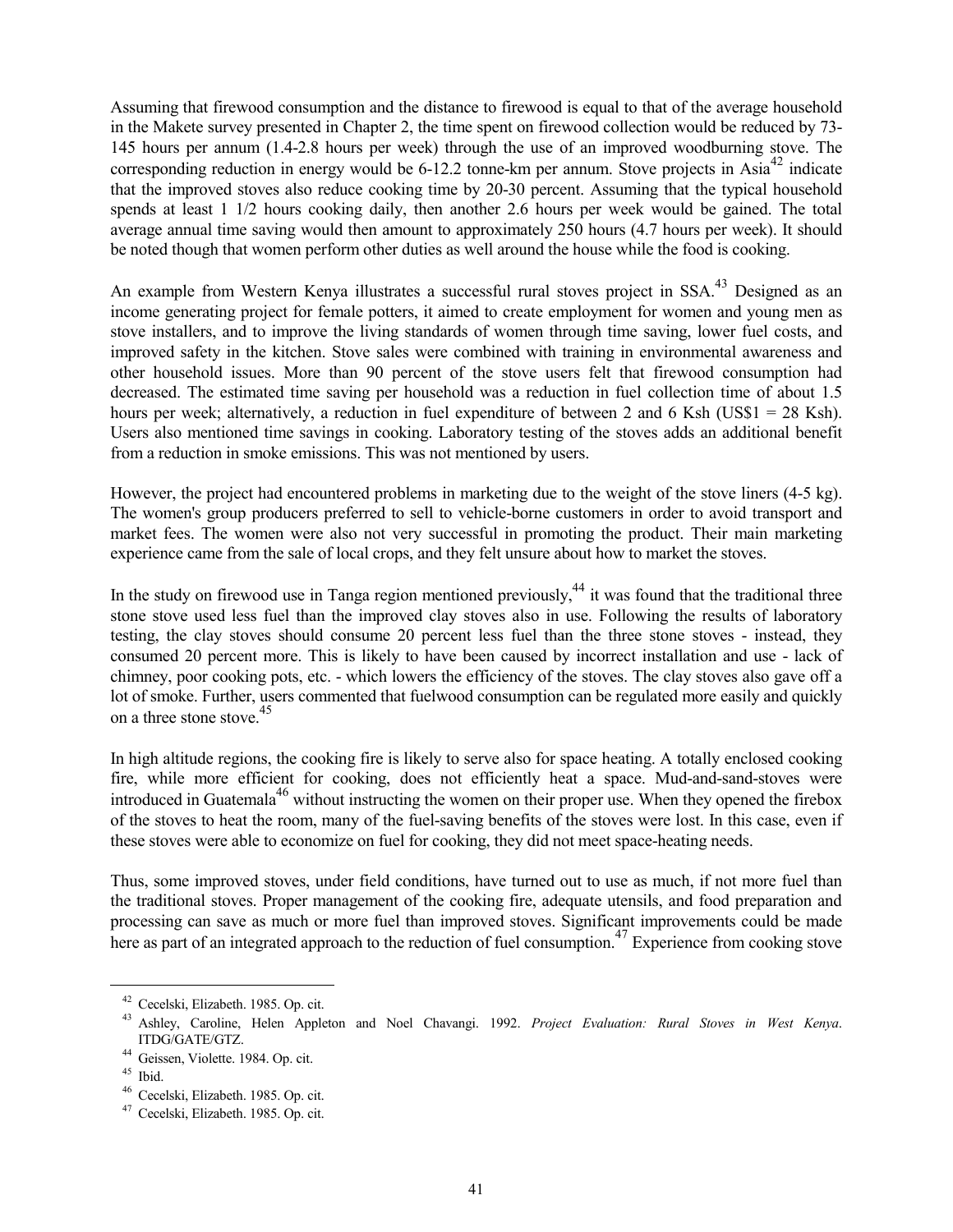projects indicates that a new stove frequently proves to be only the first of further improvements in the kitchen<sup>48</sup>

#### *Summary*

The evidence indicates that, with careful design, programs in SSA to (a) develop social forestry schemes that provide a source of cooking fuel, and (b) introduce more efficient wood-burning stoves can be effective. The evidence further indicates that both types of intervention can have a significant impact on the time and effort spent by women on transport of firewood.

- (i) As illustrated in Chapter 2, the consumption of firewood for a given size of household in a particular area is relatively constant. The development of woodlots closer to the home rather than using the traditional sources of firewood will reduce trip distance, and hence reduce the time and effort spent on firewood transport. However, this has long-term benefits since woodlots take several years, after planting, to mature and produce cooking fuel.
- (ii) The evidence suggests that improved wood-burning stoves can reduce firewood consumption, and hence transport demand, by 20-30 percent.

However, it is clear that appropriate forestry policies and project design are the critical factors in the success of these interventions. First, there is a need for forest conservation policies to be reoriented to meet local needs. Tree rights need to be clearly defined and consistently applied in order to encourage rural people to plant trees. Local people understand that trees not only meet their fuel, fodder, and food needs, but serve also as a security and contingency insurance in case of large or unforeseen expenditures. When villagers are given a stake in the trees, they will preserve them and insure their survival. A liberalization of existing rules and an assurance of tree and harvest rights would therefore serve as incentives to plant and protect trees for the simultaneous benefit of the rural people, the national economy, and the environment.<sup>12</sup>

Local energy projects and social forestry projects have to be designed so that they benefit rural women and learn from past experiences where the main beneficiaries have been men or large landholders. A World Bank working paper on women and forestry<sup>49</sup> emphasizes that the active involvement of women in forestry projects generally brings higher returns on investments, and a higher possibility of achieving long-term goals aiming at sustainability. The report includes useful design guidelines for different types of forestry projects, including community woodlots/plantations, and improved wood-burning devices.

It is generally considered difficult for women to change their cooking habits, although the examples provided here illustrate how these habits have been forced to change as a result of fuel and time constraints. However, before women change their cooking habits using a new technology (i.e. stoves), they carefully consider the total efficiency of the improved stoves, including both fuel and non-fuel factors. Evidence from stove projects suggests that improved stoves which require fewer changes in cooking habits are more likely to become accepted by rural women.<sup>50</sup>

The entire household should be involved in energy projects, although a distinction ought to be made between the problems and interests of men and women. Care has to be taken to preserve and strengthen women's rights to own or use trees within agro-forestry, fuelwood conservation and fuelwood development programs. Women are dependent on the natural environment and forests, and they are familiar with forest products and

<sup>&</sup>lt;sup>48</sup> Mildeberger, Elizabeth. 1986. Op. cit.<br><sup>49</sup> Molnar, Augusta and Götz Schreiber. 1989. Op. cit.<br><sup>50</sup> Cecelski, Elizabeth. 1985. Op. cit.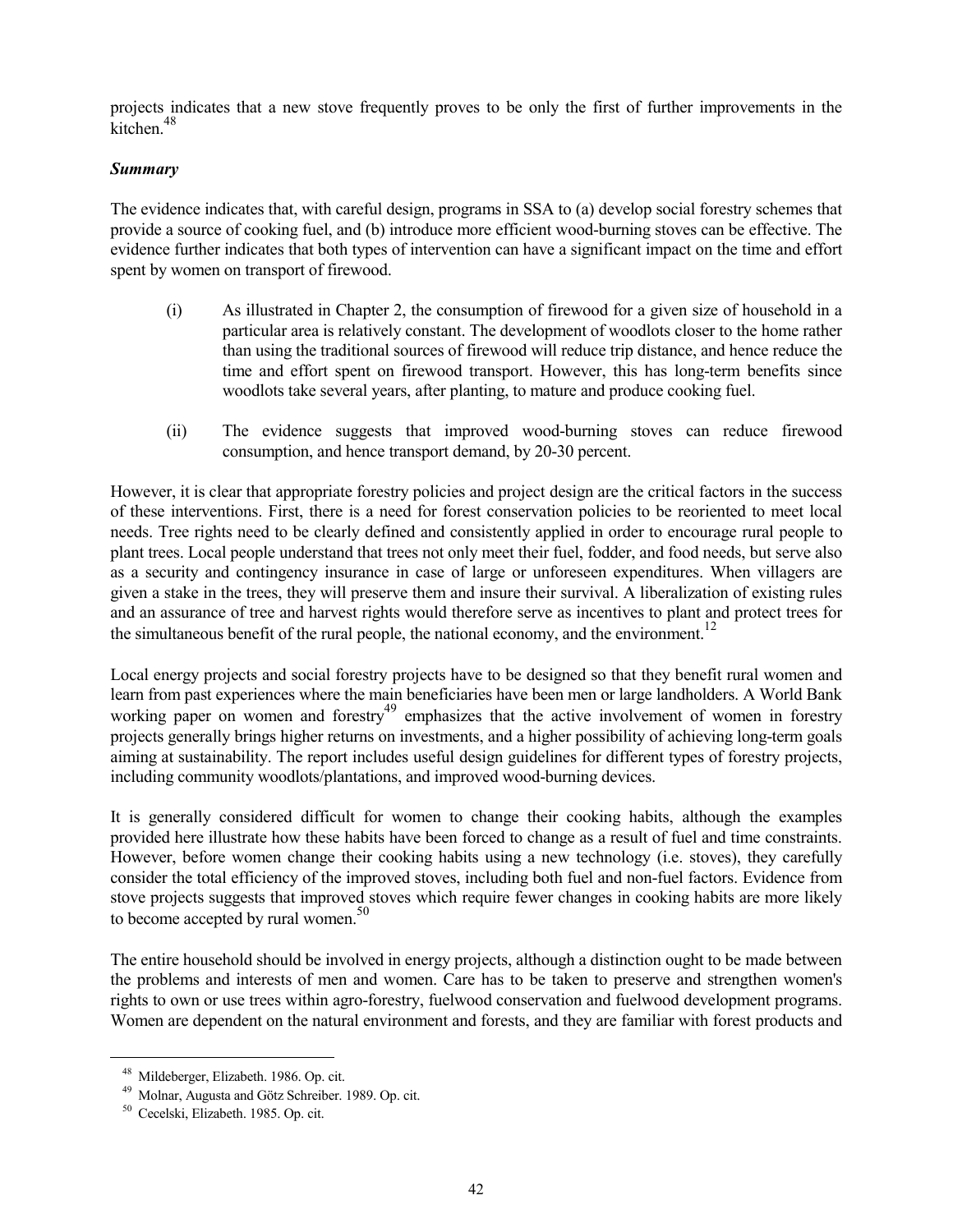species and their uses. Village forestry and stove projects should draw upon the knowledge and information available from rural women regarding cooking needs, other fire-related activities, cooking practices, utensils, and taste preferences.

# *3.3 Grinding Mill*

The establishment of grinding mills can either increase or decrease transport demand depending on existing food processing practices. If, prior to the existence of a mill women were pounding, shelling, dehusking and grinding at home, the time and effort dedicated to transport would increase when they take their crops to the mill. On the other hand, if women who go to grind at a distant mill are able to grind at a mill closer to their homes, the transport element of the task would decrease. Given the hard and time-consuming work related to carrying out these food-processing tasks by traditional methods at home, most women, when presented with a choice, prefer to grind at a mill even if the total time spent on the task (including queuing at the mill) would be higher than if the food were processed at home. This has led to the suggestion that women tend to give priority to energy-saving technologies over time-saving technologies.<sup>13</sup> In the case of grinding, the additional attraction of the mills is that flour ground there is generally considered to be of superior quality to flour processed at home.

Many case studies mention the time and energy savings derived from using mills. However, the focus is on the time and energy savings from the new technology, and does not separately identify the effect on transport patterns. For example, rice-husking machines were introduced in Guinea-Bissau which could pound as much rice in 20 minutes as a woman could in half a day.<sup>51</sup> Thus, the main time- and energy-saving component in areas that previously had no access to processing facilities stems from the elimination of the manual processing activity, although women now have to travel to a mill, wait in line, etc.

Sorghum mills introduced in Botswana<sup>52</sup> saved women considerable time (2-4 hours per 20 kg ground) and effort. Instead of having to pound at home, the women sent the crops with the children on their way to school. Assuming that the typical household went to grind 20 kg per week, women's time saving was between 104 and 208 hours per year. However, the load - carrying effort of the household, in this case the children, increased.

In order to estimate the impact of closer access to grinding mills on transport demand, a comparison could be made between a village with good access to a mill and a village with poor access keeping other factors equal. A comparison between the study area with best and worst access to grinding mills in the Makete survey<sup>53</sup> attempts to do this. Both study areas consist of four villages located within the same district and inhabited by the same ethnic group with identical food and cooking habits. In one of the study areas, there was one grinding mill in every village, in the other area none of the villages had mills. In the area with good access 86 percent of the households were within a one-way trip time of one hour. In the area with poor access 89 percent of the households had to travel more than an hour's distance to a mill. The average distances were 34 minutes, and 2 hours and 40 minutes respectively. Trip frequency was the same in both the areas while the average time spent per year was 3.6 times higher in the villages with no mill (63 hours and 226 hours per annum respectively). The difference is 163 hours. Applying western standards of eight-hour working days, the difference amounts to 20 eight-hour working days, or almost a full month's work.

<sup>&</sup>lt;sup>51</sup> American Friends Service Committee, Newsletter, 1987.<br><sup>52</sup> Spence, N. 1986. Op. cit.  $53$  Barwell, Ian and Christina Malmberg Calvo. 1989. Op. cit.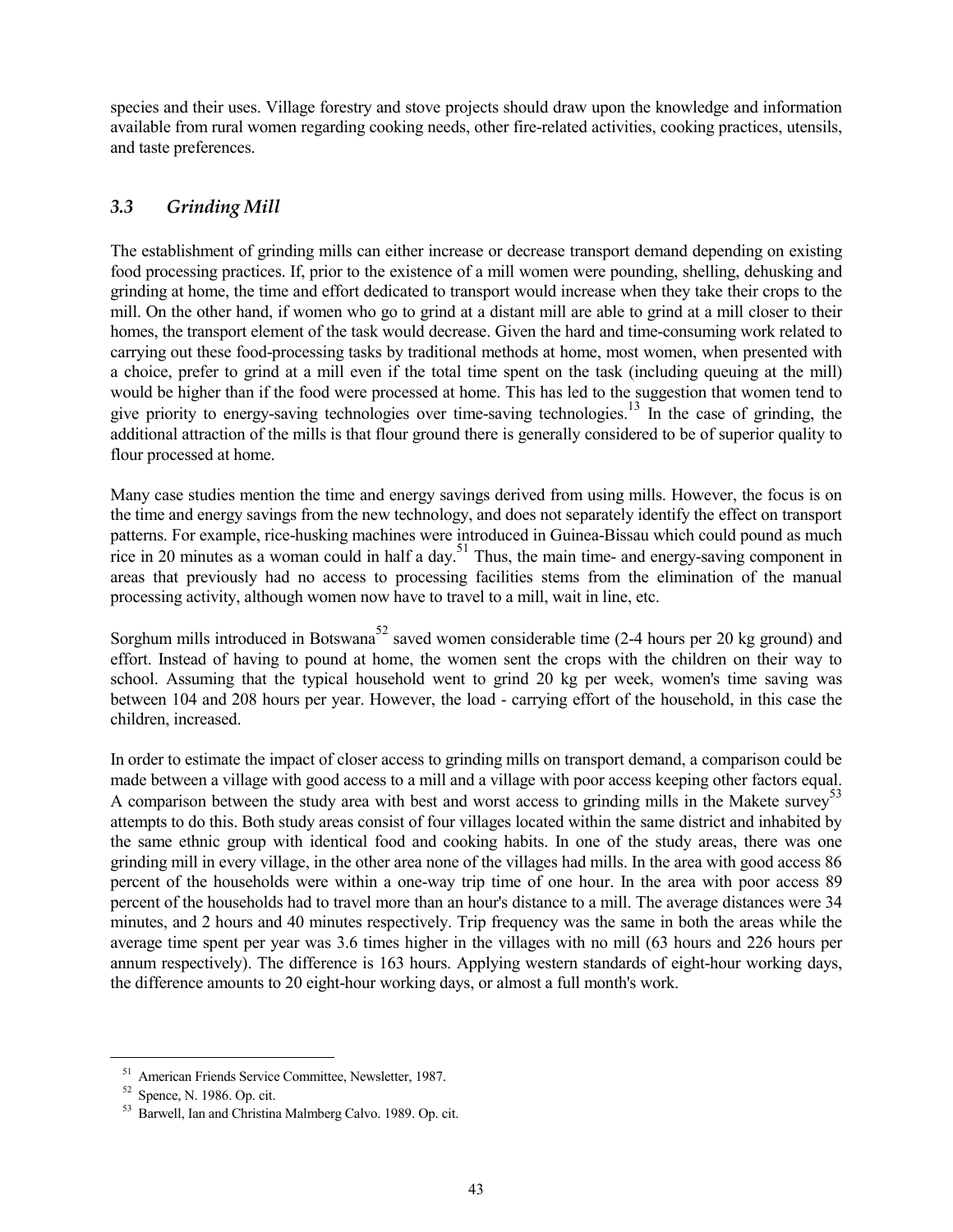In the four surveys presented in Chapter 2, almost all households traveled to a mill even though the mill could be more than 2 hours distance one-way. Given this scenario, improved access to a mill would clearly reduce the time and energy that women dedicate to the transport of crops for food processing at grinding mills.

#### *3.4 Reallocation of Time and Energy Resources*

Women tend to reallocate all freed-up resources - time and energy as well as financial resources -in such a way that it maximizes the welfare of their families. Men have more of a tendency to reallocate freed-up resources in ways that benefit themselves.14

Women have the largest proportion of the overall transport burden of rural households. In addition, they make a substantial contribution to the production of both subsistence and cash crops, and are largely responsible for the preparation of food (grinding, firewood, water, cooking) for their family, and the welfare of the children and elderly in addition to other domestic chores (cleaning, washing). They also participate in communal activities and in income generating projects. As a consequence of this demand on their time, women are both physically and psychologically overburdened. Most women sacrifice their own health for the well-being of their families.<sup>5</sup>

Available research, though scarce, suggests that most women in SSA would find "constructive use" for 2-3 hours of released time, including time to spend with their children.<sup>55</sup> Traditionally, project interventions have been justified on the basis that they will result in an increase in agricultural production, and eventually an improvement in economic welfare. However, given women's tremendous workload and generally poor state of health, the question could be asked whether it is a "benefit" for women to see their workload reduced in one area, only to have it increased in another?<sup>56</sup> It is clear that rural women in SSA are overworked and often suffer from malnutrition because of the incompatible relationship between calorie intake and physical workload. They also have no time to rest and recover from sickness and frequent childbirths. Thus, it could be argued that even if women spent the freed-up resources resting, this would have a positive effect on their health, and that would be a major improvement in itself. However, this is generally not the case, although a study from Lesotho<sup>57</sup> on reallocations of time savings resulting from improved access to water, found that women spent most of their freed- up time resting and participating in social activities.

There are very few concrete examples of increased agricultural activity resulting from time-savings in water and fuelwood collection, and improved access to grinding mills. This may be because there are other important constraints on increases in agricultural yields rather than just women's time, such as culture, size of landholding, and availability of and money for inputs (seeds, fertilizer, tools). However, one example can be found in another study carried out in Lesotho,<sup>58</sup> which shows that women who had access to more land increased their time in the fields when they spent less time on water collection.

Whether women spend more time farming also depends on whether they are able to control their own time. In some cultures, women may simply be ordered to do things, and therefore increases in agricultural productivity may be low due to a lack of motivation. Another deterrent to women using saved time for

<sup>&</sup>lt;sup>54</sup> Hannan Andersson, Carolyn. 1985. Op. cit.<br><sup>55</sup> World Bank. 1989. *Women in Development: Issues for Economic and Sector Analysis*. WID/WPS 269. Women in Development<br>Division, Education and Social Policy Department. Was

<sup>&</sup>lt;sup>56</sup> Hannan Andersson, Carolyn. 1985. Op. cit.<br><sup>57</sup> Feachem, Richard G. et al. 1978. Op. cit.<br><sup>58</sup> Cairncross, S. Undated. "Domestic Water Supply in Rural Africa." Paper presented at ESCR Conference, Birmingham.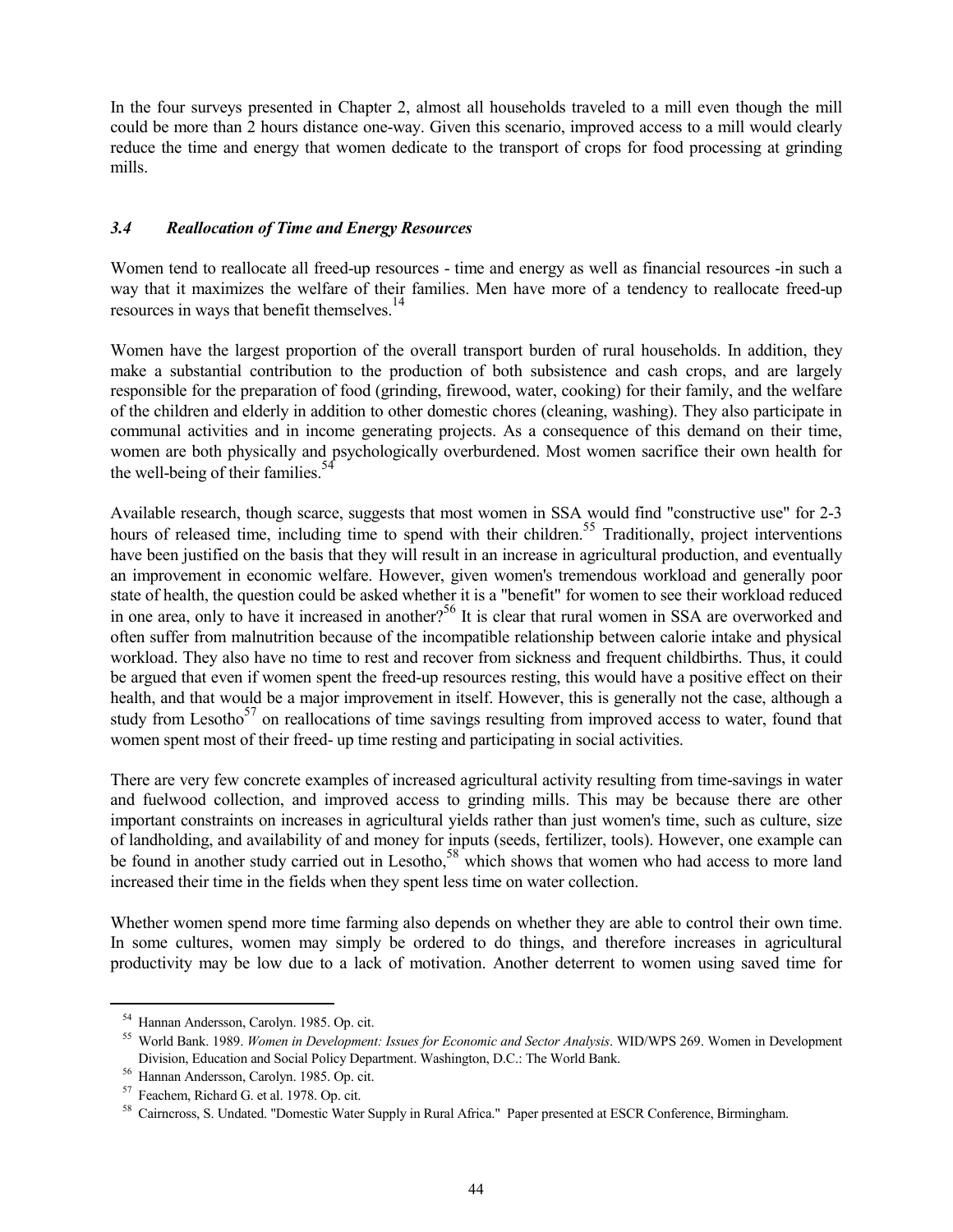income-earning or cash crop activities could be when men control the income of women, or when men control the income from certain crops. In one area of Cameroon,<sup>59</sup> men and women control income from different crops. Women preferred to work on their own crops even when the value of marginal output from their crops fell short of what they could produce working on their husband's crops, because the revenues from the men's crops were controlled by the men (and spent mainly on men rather than on the children and the home).

Many studies suggest that the saved time resulting from a closer water source will be reallocated to other domestic chores which require progressively more of women's time, such as fuel collection in deforestation areas. In the Singida region of Tanzania<sup>60</sup> women said that they were going to allocate their freed-up time from improved access to water towards rest (71 percent), visiting neighbors (8 percent), and spending more time with their children (3 percent). This is largely compatible with the results from village-level discussions in eastern Uganda and in Makete, Tanzania. However in practice, once the water supply was installed in Singida, most women used their extra hours to cultivate, collect firewood and wild vegetables, travel for grinding, and do housework, all of which were activities which they did not have sufficient time for previously. One woman in the area started her own business. Thus, there seems to be a discrepancy between what women ideally would like to do, and what they do in reality. Again, this is an indicator of women's tremendous work load in SSA. Any freed-up time will not be allocated to rest or social needs but to carry out the tasks which they have not been able to perform fully within their workday. Women have their set of priorities organized according to their most urgent needs: the optimal amount of water, food, firewood, shelter etc. If there is an improvement in one area, the time gained is immediately reallocated to another need.

In a survey area of Kenya, $61$  women allocated their time savings from improved access to water to incomegenerating craft work. They invested their earnings from the sale of the handicrafts in a grinding mill. The grinding mill saved them more time which they used to enroll themselves in literacy classes. In other cases women have started vegetable farms, chicken- and pig-rearing projects, and involved themselves in the processing of food and drinks. In the latter cases it is likely to have been the increased availability of water, as well as the extra time, which has enabled them to start these projects.

Time savings stemming from the introduction of maize mills in Cameroon<sup>62</sup> stimulated the growth of a variety of community and individual projects. Women improved the roads so that their produce could be sold to motor vehicle-borne traders; they piped water from small streams into tanks so that there would be sufficient water in the dry season; they built community houses for their gatherings; engaged in soap making; attended literacy classes; fenced their farms; set up cooperative shops; and spent more time with their children. There may have been other factors in the community which stimulated these activities as well.

When rice husking machines were installed in Guinea-Bissau, $63$  women initially helped their husbands with the cash crops, but eventually reallocated their freed-up time to health and nutrition classes, midwife training courses, and to learning practical income-generating skills such handicrafts.

No case studies have been done which describe how women reallocate freed-up time and effort through the introduction of improved stoves or closer woodlots. However, a plausible outcome could be that women put

<sup>59</sup> Jones, Christine W. 1986. "Intra-Household Bargaining in Response to the Introduction of New Crops: A Case Study from North Cameroon." Cited in Mock, J. 1986. *Understanding Africa's Rural Households and Farming Systems*. Boulder, Colorado: Westview Press. Cited in Doren J. 1990. *A Moving Issue for Women: Is Low Cost Transport an Appropriate Intervention to* Alleviate Womens' Burden in Southern Africa? Norwich, U.K.: School of Development Studies, University of East Anglia.<br>
<sup>60</sup> Hannan Andersson, Carolyn. 1985. Op. cit.<br>
<sup>61</sup> UNIFEM. Kwaho Water Project File. New York: UNIFEM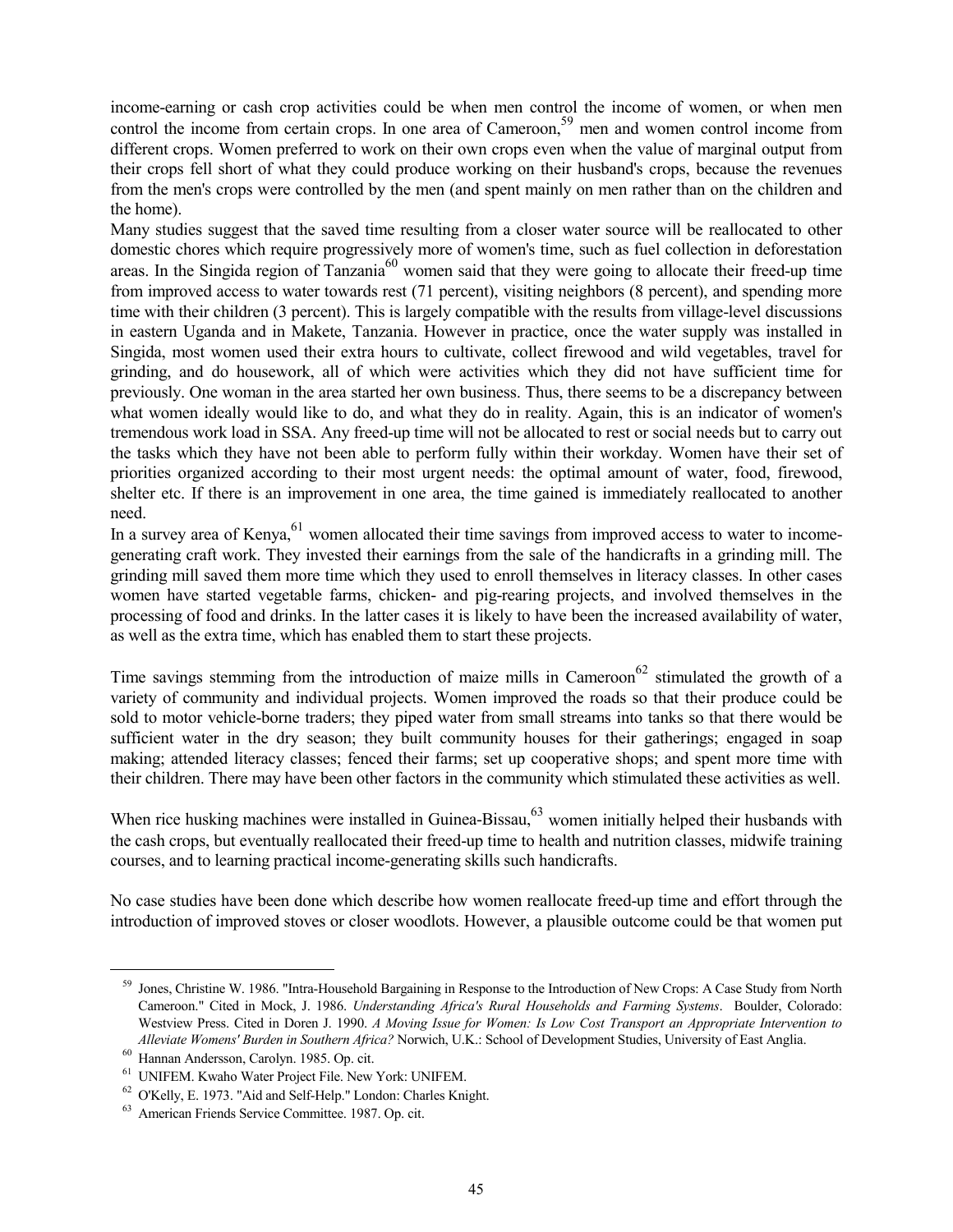more time into food preparation, or cook more meals since there are indicators that the total time allocated to fuel collection and food preparation is constant. $64$ 

In a more urbanized area of Ghana<sup>65</sup> the installation of improved ovens for fish smoking reduced smoking time by one third. Thus, women were able to do three smoking cycles in a day instead of one. Instead of reallocating the time saved to other activities, most women preferred to reinvest their time in the smoking activity and consequently increase their income. The women obviously had a market for their surplus. The improved smoking technology also required less tending and the women were able simultaneously to perform various activities around their homes.

# *3.5 Conclusion*

It is clear that the impact made on the transport patterns of rural women by the provision of improved water supplies, easier access to firewood, fuel-efficient stoves, and closer grinding mills is potentially very high. However, the documented experience of such projects to date is rather mixed, and does not generally allow for the identification of either the total time implications of the project intervention, or the effect specifically on transport patterns. There is more information available on the anticipated impact of projects on women's time use than on the actual impact of project activities on women. This is partially because of the lack of gender segregated pre- and post-intervention data, and an insufficient breakdown of the various components of the activities -travel to and from the mill, queuing, etc. Clearly, this lack of data makes it difficult to estimate a facility's impact on the transport element of the activity.

In surveys, it can also be difficult to trace how freed-up time is reallocated following a non-transport intervention because the time saving is shared amongst all the adult women in a household, and to a minor extent amongst the children as well. The time savings may also be dispersed between many different tasks.<sup>15</sup>

Another difficulty in project appraisal is to establish a priori whether women will be able to control the use of their freed-up time. Care has to be taken so that women's dependence on men does not increase due to a project intervention. For example, there could be a risk involved in encouraging women to invest their freedup time in income-generating activities and agriculture rather than in domestic activities. If men control the income which accrues from these activities, then the exploitation of women would increase. There is a greater possibility that women would use the time and energy saved for agriculture or other productive work if they could keep the extra income, and obtain improved access to extension services and inputs, improved technology, credit, and markets.

Studies on time-saving technologies in agriculture confirm that women reallocate freed-up resources for their domestic responsibilities, such as the collection and storage of firewood - and also to incomegenerating activities such as food and drink processing. This is a logical outcome when women have had to compromise on these activities in order to give priority to food production.<sup>66</sup> On the other hand, in communities where the basic food and subsistence needs are already provided for, and women have access to land and inputs, and to the income from the sale of agricultural surplus, there is a higher likelihood that agricultural production increases when time and energy resources are freed up. Time allocated to domestic

<sup>&</sup>lt;sup>64</sup> Carr, Marilyn and Ruby Sandhu. 1987. Op. cit.<br><sup>65</sup> ILO/Government of the Netherlands. 1985 "Field Report on Post-Adoption Studies. Technologies for Rural Women."

ILO/Neth/80/Eha. Geneva: ILO. 66 Carr, Marilyn and Ruby Sandhu. 1987. Op. cit.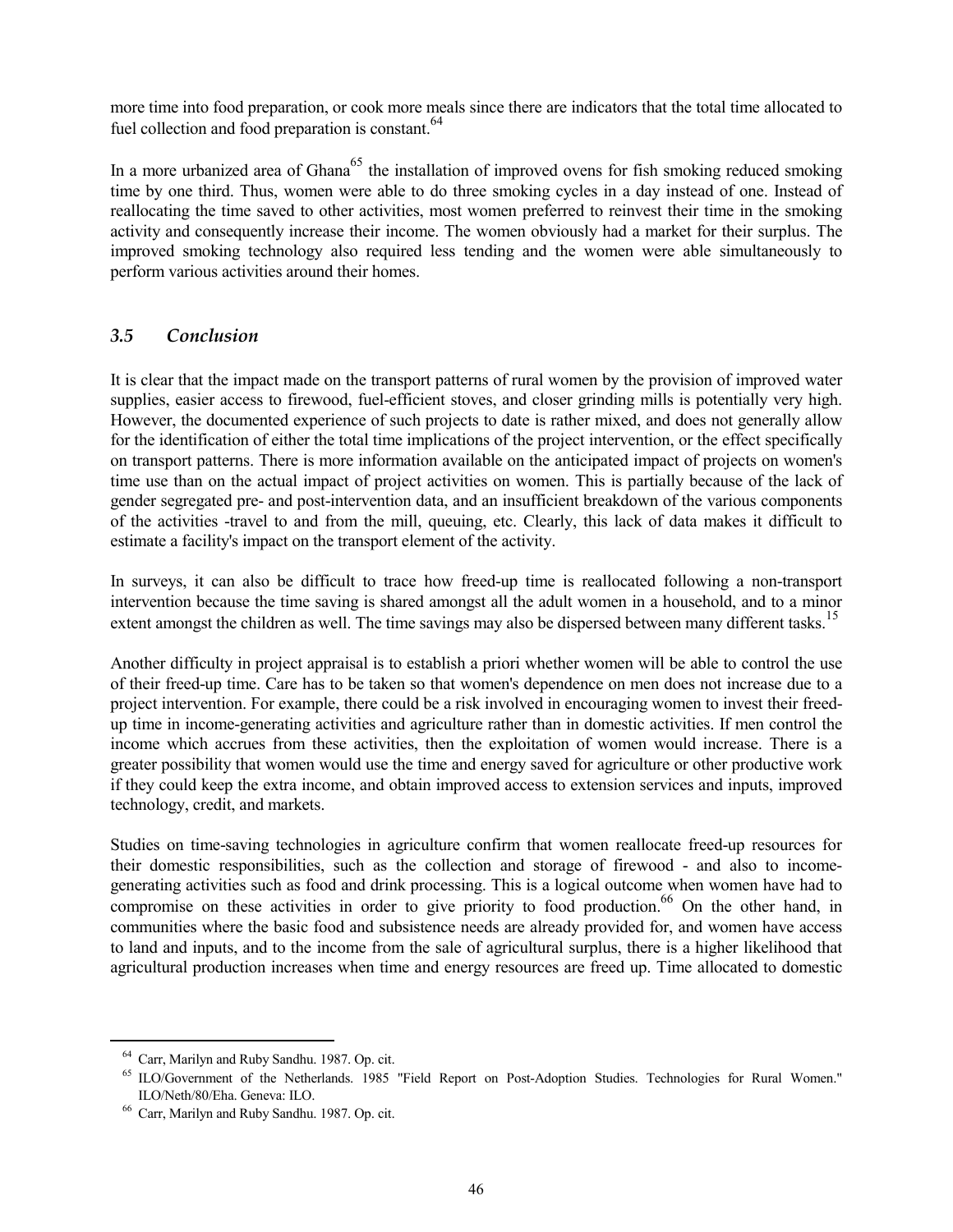needs increases the likelihood of survival for the rural household, and therefore should be labelled as reproductive rather than unproductive.  $67$ 

There are indeed many factors which can prevent anticipated time savings from being realized. However, when women are encouraged to participate actively in the planning, decision-making, and realization of project interventions, rather than having their involvement limited to the provision of unpaid labor, the likelihood of a project being sustainable and having a positive impact on women is higher. Even when women are involved at a meaningful level, it is essential that the opportunity cost of their time inputs be recognized, and that the direct time savings of the project intervention be assessed in relation to this cost. Thus, projects have to be well- planned, in conjunction with the women, in order to ensure that the project has support, that women's efforts are not wasted or ill-invested, and that the improvement will be sustained.

The analysis also suggests the need for:

- (i) Project design focusing on non-transport interventions to define the intended effect on time and effort spent by women on the task, including the transport component of that time and effort.
- (ii) The more discriminating monitoring and evaluation of such interventions, to develop a better understanding of:
	- (a) actual impact on time and effort spent on the task; and
	- (b) how the freed-up time and energy resources are used.

<sup>67</sup> Hannan Andersson, Carolyn. 1985. Op. cit.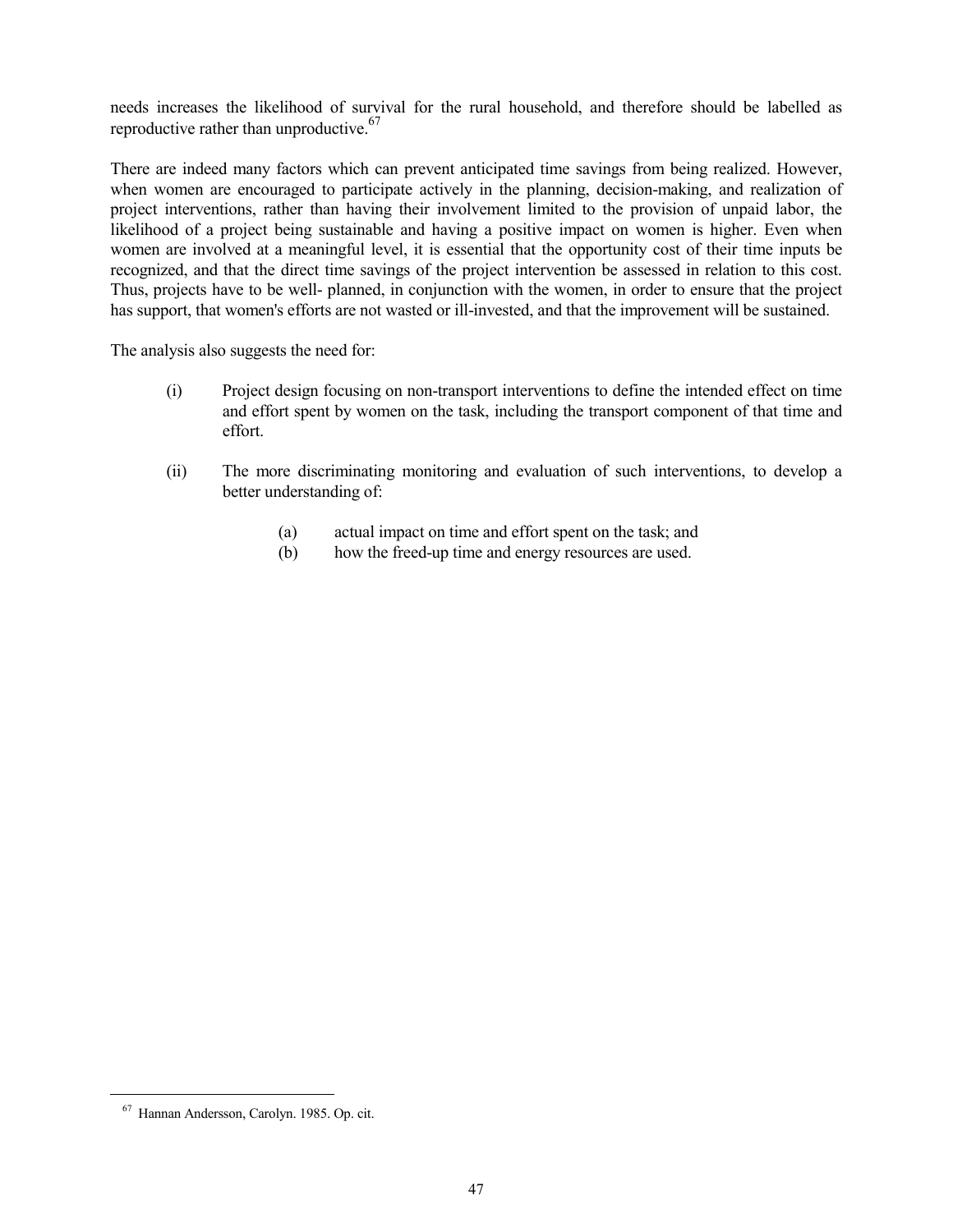# *4. Involvement of Women in Development Projects*

## *4.1 Women and Domestic and Subsistence Projects*

Women have a considerable incentive to work on community-based programs dealing with water supply, social forestry, efficient stoves, and grinding mills because of their prime responsibility for water, wood, and cooking efforts. However in the past, attention to women in these traditionally women's activities has been absent both at the levels of policy-making and practical implementation. Often, while the potentially positive benefits for women are mentioned in planning documents, there is no emphasis on involving women when it comes to project design. Women's involvement has been limited to providing free labor for construction activities, while men have been exposed to training, to new technology and ideas, to new contacts outside the villages, and have, on occasion, received paid positions.

An evaluation report of AID's experience with Women in Development, 1973 - 1985,<sup>16</sup> compared the relative success of women's-only projects, projects with women's components, and mainstream projects which aim to integrate women into their overall activities. It found that mainstream projects which include gender analysis in project design, and allow for gender-sensitive adaptations of project inputs during implementation, were more successful overall in including women in the development process and provided a higher return on the project investment than women-only projects or projects with a women's component. This was partially because women-only projects tend to be small in scope and financial resources, and often have a relatively low priority with local institutions. The most successful women's-only projects were found in mainstream institutions such as ministries of agriculture, labor, and education, or within credit banks, rather than in women's or voluntary organizations. This illustrates the increase in impact that projects can gain when they are adapted to become more responsive to gender needs.

The drawbacks of explicit women's components within larger projects proved to be that they frequently lead to tokenism and a lack of gender adaptation in the full range of project activities. Women's components also tended to deal exclusively with women's domestic roles and overlook their economic functions.

All projects in the AID survey within the water/sanitation and energy sectors were categorized as mainstream. The degree of achievement of project purposes and goals proved to be highly correlated with the match between the gender of project participants and the division of labor in the program area. Thus, project designs which evolved from baseline studies of women's actual pattern of water, fuel and food processing practices were found to be more successful than project designs which rested exclusively on technical considerations. That is, projects which analyzed and adapted to the reality of women's roles in the local situation were more likely to have a positive impact on women, achieve their purposes, and contribute to overall socio-economic development.

Working with rural women is often found to be a slow process, and the women are frequently perceived as backward and conservative. It may take time to get them involved in development activities because they are used to a subordinate position in society. It may also be difficult to communicate with them as the often do not speak the national language. At meetings, the women can be shy and afraid of expressing their opinions. One reason for this is that they have not been involved in development efforts in the past, and lack the experience and confidence needed to speak up in such situations, particularly if men are present. One way of making them understand the importance of their participation and contribution is by involving them at the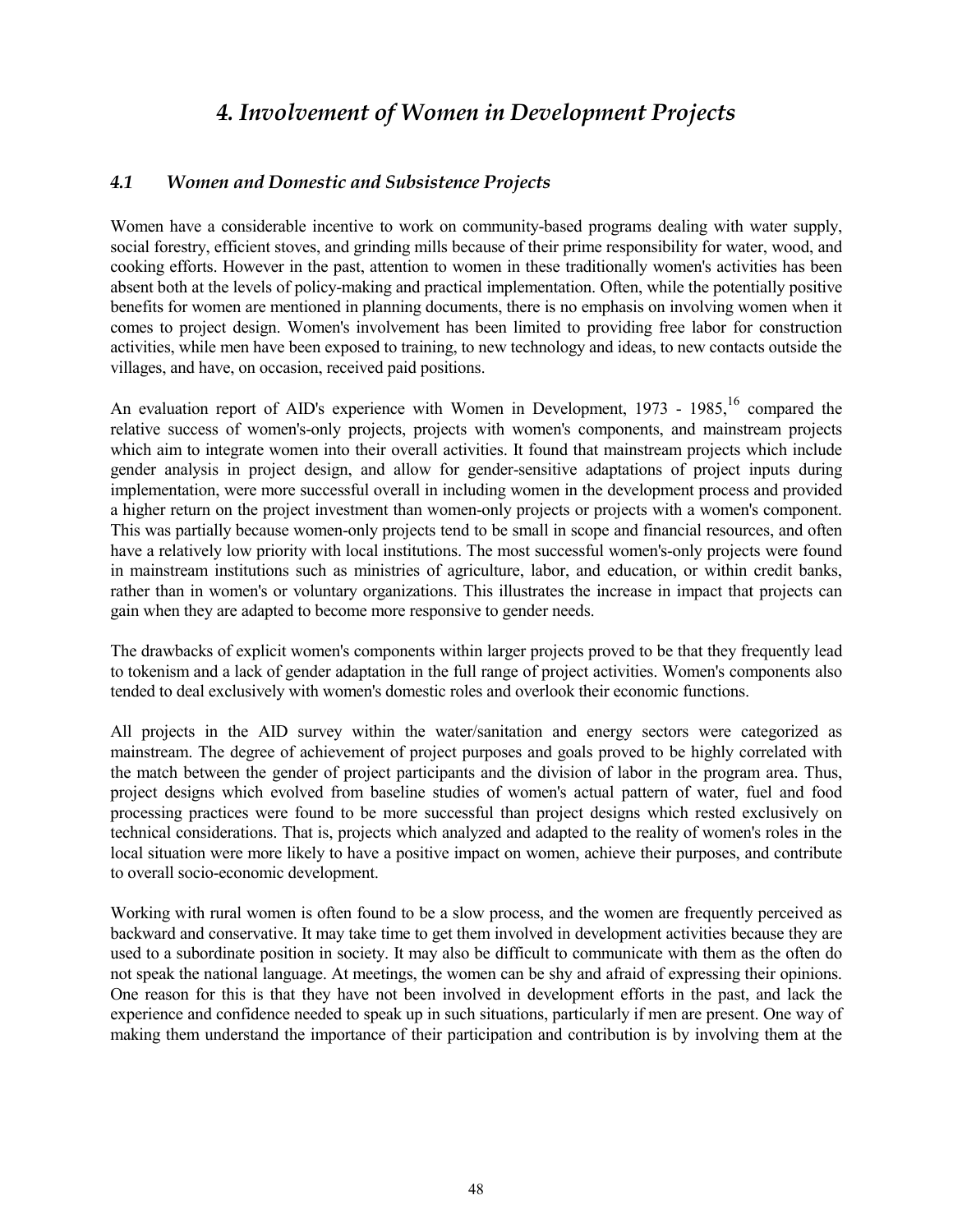initial planning stages of a project so that they can feel that their input is meaningful, and that there is adequate consideration of their needs and priorities.<sup>68</sup>

As mentioned previously, attention to women is crucial not only for reasons of equity, but because the likelihood of project success and sustainability will be significantly enhanced, and because the return on the investment is likely to be higher than when the role of gender is overlooked. It is therefore important to allow the project to progress at a speed that is compatible with the situation of the local women.

However, male opposition has often made women's involvement in development work difficult even when there is a gender-sensitive adaptation of mainstream projects, or a specific women's component in a project. When women are appointed to serve on planning and management committees, men frequently try to exclude them by not informing them of meetings, ignoring their presence at the meetings, or simply prohibiting them from attending. People working on projects on water supply, woodlots, and grinding mills are likely to meet and discuss with village leaders. It is not unusual that there is only one "token" woman, or no woman at all amongst the leaders. In this case, a special effort has to be made to be able to consult with, and involve the women. Their knowledge about domestic needs, existing resources and facilities have to be tapped in order to ensure that interventions are appropriate and will benefit the women. In order for projects to address women's issues, women have to be allowed to participate in a meaningful way on all levels including planning, decision-making, operation and maintenance. That is, women should not be involved in projects only in their traditional roles with regard to aspects of child-care, hygiene, and nutrition, but should also be given access to training as pump attendants, site caretakers, health promoters, nursery workers, stove manufacturers and installers, mill-operators, managers, book-keepers, etc.).

A certain reluctance also may be encountered among men to let women have control over technical "innovations" which are generally considered a male domain. With the introduction of a project or a new technology, men tend to become interested in activities which belong to the realm of women's activities. When this happens, rather than seeing a transfer of responsibility from women to men and a reduction of the burden on women, men have tended to monopolize the resources and become "managers," while women become consumers. As a result, the dependency of women is increased. Women, on the other hand, have a vested interest in water supply, woodlots, grinding mills, etc. and they would contribute to the sustainability of projects in their own interest.<sup>69</sup>

Issues of ownership and control frequently arise in grinding mill projects. Mills are expensive and women's groups need credit in order to buy them. They also need to be trained in the related operation, maintenance and management aspects in order to run the mills properly. However, only if women's control over these aspects is made a specific objective will this come about. For the project to be successful, women need advice and frequent and continuous support from extension officers until they feel confident about their ability to move into, what is for them, a new area of responsibility.

In a grinding program in Southern Ghana<sup>70</sup> women were found to dislike the maintenance, repair, and bookkeeping work of the mill. They would have preferred that a man bought the mill and ran the service for them. This could be because the women were busy with so many other tasks, or that they had not received sufficient training and therefore felt less confident about the work. It should be noted how much easier it is for them to perceive a known scenario of a man selling them a service, rather than envisioning that a woman or a cooperative women's group could provide the same service.

<sup>&</sup>lt;sup>68</sup> Hannan Andersson, Carolyn. 1985. Op. cit.<br><sup>69</sup> Ibid. <sup>70</sup> Carr, Marilyn and Ruby Sandhu. 1987. Op. cit.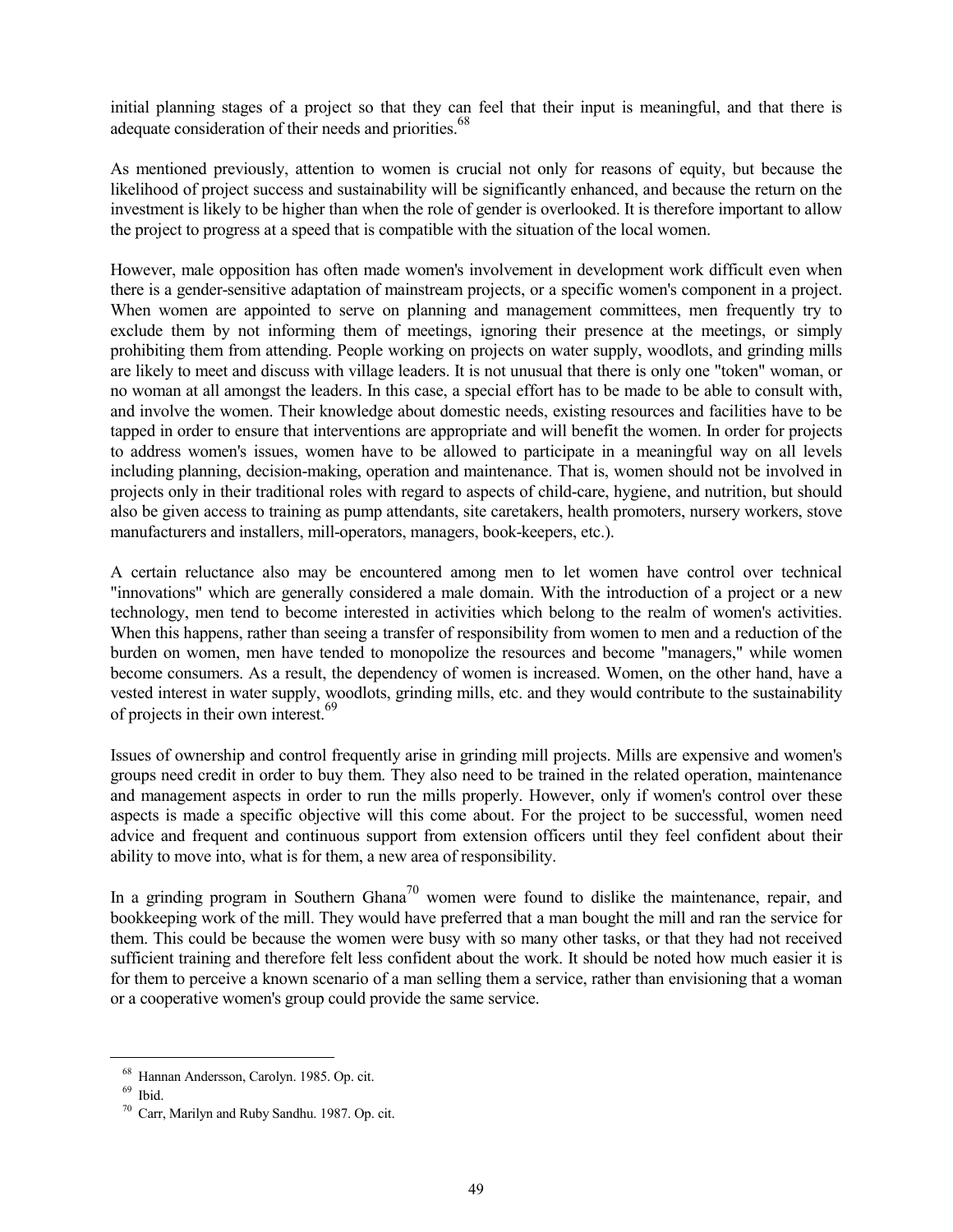Rural development projects have at times been criticized for perpetuating the role of rural women with regard to the division of labor. Rather than encouraging women to challenge their traditional roles, and encouraging men to participate in works traditionally assigned to women, projects could make women accept the existing unequal division of labor by making their tasks a bit easier to perform. On the other hand, given the "self-sacrificing" mentality of rural women and the enormous responsibilities they carry, it could rather be argued that their existing burdens have to be reduced, and the basic needs of their families provided for, before they will allocate scarce resources, such as time and energy, to demand change for themselves.

# *4.2 Ways to Reach the Rural Women*

One way of establishing contact with rural women is through existing women's groups. Village women are used to working in groups and could be reached and mobilized through these groups. Formal groups may have been started as income-generating projects, through an NGO, or as part of a national policy to have a women's group in every village to which all women automatically belong. In each case, project staff ought to estimate what percentage of the women are organized in these groups in order to understand what proportion of the women will be reached through this contact. Moreover, as all officially registered groups may not be active, it is important to assess the specific situation in each project area. In many places, women are also organized in more informal self-help groups for farming purposes or for collection of firewood.<sup>17</sup> Rural women can also be reached through this network. However, care needs to be taken to ensure that not only the most well-to-do and best organized women become involved with the project. There may also be differences between the various groups of women in a village. It is important for the project to steer clear of these conflicts and aim to include all village women. Thus, a special effort has to be made to include typical village women as well as disadvantaged women, who may not belong to any women's association.

In many rural communities, there are traditional women leaders. They can make significant contributions within projects as they are well respected in the communities and women are used to listening to their advice. Although it is generally easier for project staff to communicate with more educated women who are more used to expressing themselves, a specific effort must be made to reach the "non-elite" women of the rural community.

Whether women can receive male advice depends on the culture of the area. In many areas, there are few female extension officers or field staff who can reach the women and encourage them to participate meaningfully in projects. Given this situation it may, at times, be practical to accept less qualified female counterpart or extension officer in order to reach the audience. Another alternative is to train and "sensitize" a male extension officer to work with women.

When development programs in SSA also require women to contribute financially to the project, they are often faced with situations where women go for weeks on end without having any access to cash at all. Women perform most of the work in agriculture, but men make the decisions and control the money. Thus, women have little control over cash income in the family and can be restricted from investing even the smallest amounts in an effort-reducing device or facility. In this situation, a project could consider the provision of credit, and where required, appoint women to paid positions of authority such as pump or tap attendants, maintenance workers, health extension workers in the village, plant nursery workers, stove manufacturers, grinding mill operators, etc. In this way, the women would be able to generate their own money to pay back the loan.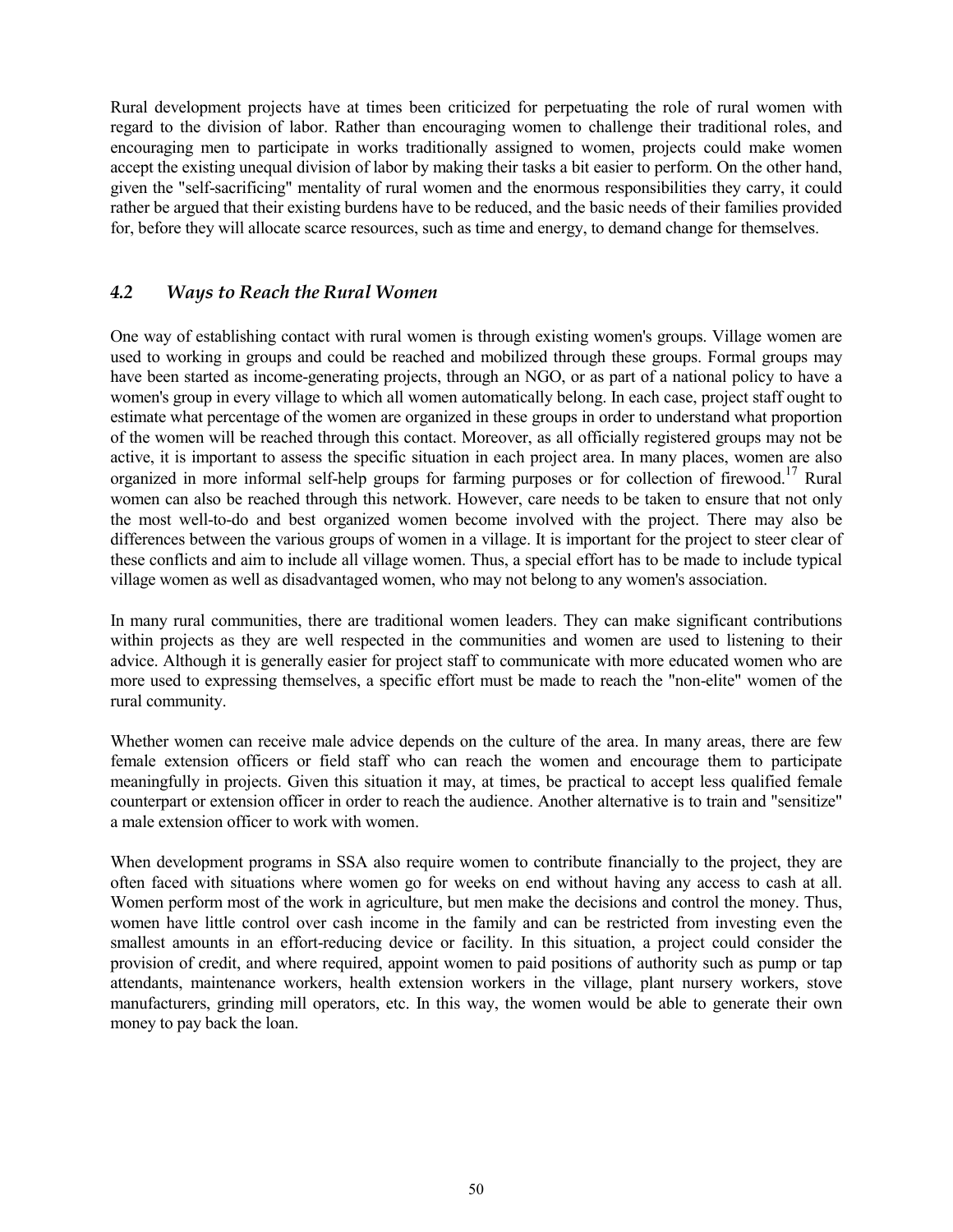# *4.3 Conclusion*

Women's involvement in rural development projects is motivated not only by equity concerns, but because their participation often makes the difference between achieving or not achieving project objectives, particularly with regard to the long-term sustainability of interventions.<sup>18</sup> Various studies of the impact of non-transport interventions on women identify an adequate knowledge base of the situation of the rural women in the specific community to be key to the success of project interventions. Projects need to have a well-defined goal to improve the situation of women and their status through this intervention, and to prioritize the involvement of women. An appropriate choice of technology may also make it easier to win male acceptance of women's participation. This may involve less new and advanced technology and more emphasis on rehabilitation and improvement on existing facilities for which women are already  $responsible.<sup>71</sup>$ 

Research indicates that gender-sensitive adaptation of mainstream projects, concerned with water, firewood and grinding mills, is an effective way of including and promoting women's interests in the development process as well as increasing the return on investments and sustainability. Although country and area circumstances vary, and the development of project - specific plans requires a careful look at the roles of women in each case in order to understand, respect, and build responses to their needs and preferences, certain general considerations ought to be taken into account in development programs which aim to improve the lot of rural women. Some of these considerations are listed here.

- (i) The project area should be surveyed and contact should be made with local women to clarify what their priorities are before the decision is made to start a project. It is important to try also to learn from the experience of other projects which have been active in the area.
- (ii) Consideration should be given to the opportunity cost of women's time, i.e. it is important to be careful not to overload the women with project demands, and to ascertain that the net effect of the project intervention on women's time is positive.
- (iii) Preferably, use should be made of female extension officers with good knowledge of the local situation.
- (iv) It is desirable to work through existing women's groups, although it is also important to aim to avoid too close an association with "exclusive" women's groups, and to try and reach all categories of women.
- (v) Discussions should be held with traditional women leaders and other "key informants" nurses, teachers, religious leaders - in the community in order to learn about the community and, if the project goes ahead, to gain their support.
- (vi) Meetings should be called a few days in advance to ensure that the information not only reaches the "best connected" women, but also women who are not used to participating in gatherings.
- (vii) Meetings should be held at suitable hours for women in order to minimize disruption to their work and to avoid excessive criticism from husbands.

<sup>71</sup> Hannan Andersson, Carolyn. 1985. Op. cit.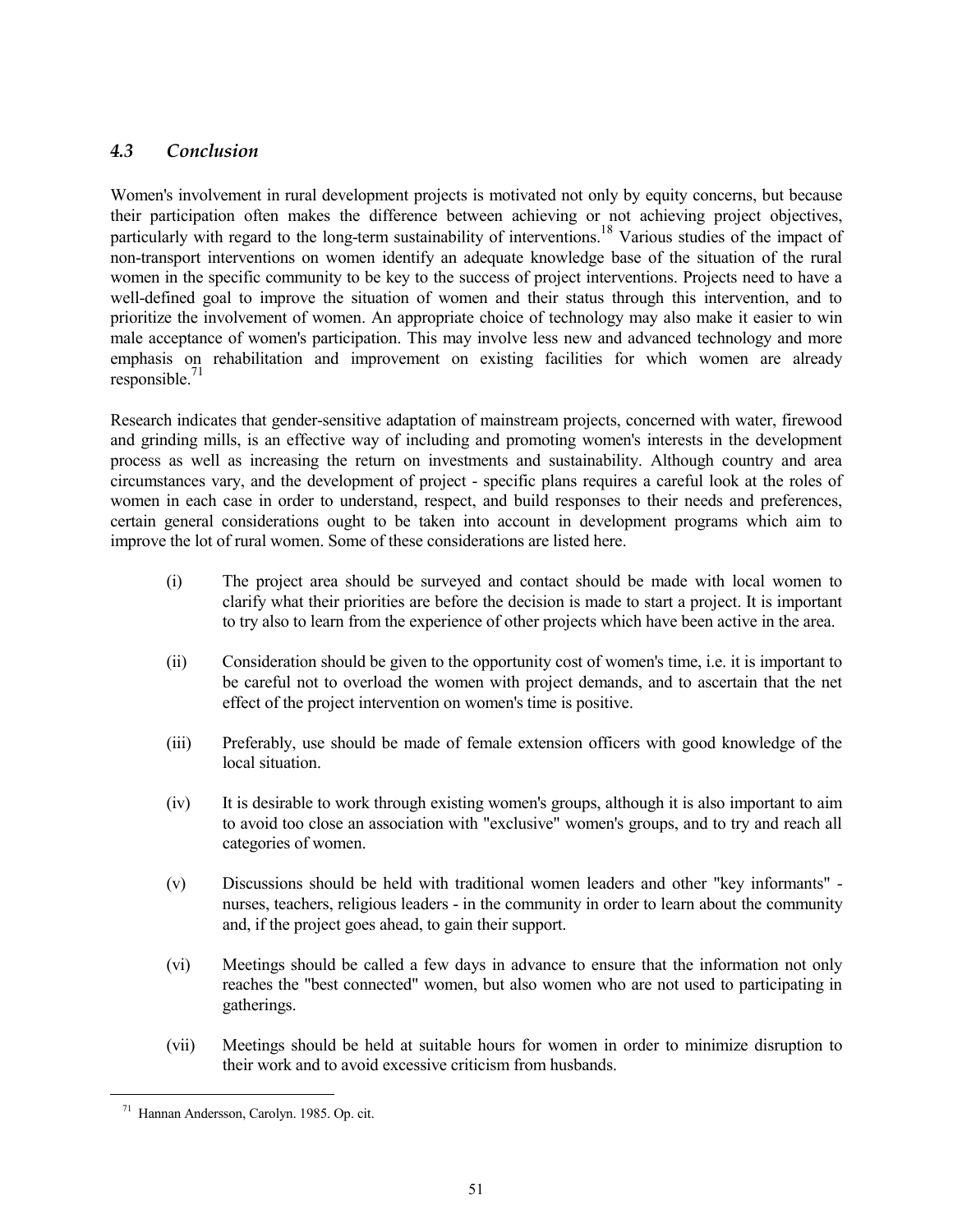- (viii) Meetings should be held in the local language. Ideally, the project counterpart or extension officer should serve as interpreter as she has a more complete understanding of what the purpose of the discussion is or the type of information that is being sought.
- (ix) The discussion should move slowly, and ensure that the women understand what is being discussed, allowing for breaks and clarifications when the women need to talk through the issues among themselves or formulate their opinions on a subject.
- (x) The aim should be to create a feeling of mutual trust and confidence in order to encourage women to express their true opinions.
- (xi) In the event of women not being able to, or being too shy to speak up, a spokeswoman can be chosen to articulate their feelings.
- (xii) Project design should be allowed to progress slowly, but with regular visits and follow-ups. There are many demands on women's time, and the agricultural calendar with its peak periods of labor demand has to be respected.
- (xiii) It is important to involve women in a functional, not token manner, in all committees and training functions of community projects and to support the women where there is male opposition or resentment of their participation.
- (xiv) The selection of participants for seminars, training, and appointments to paid positions of responsibility should aim to involve people who are truly interested in contributing to the project and willing to work hard, and to try and avoid individuals whose main interest in seminars may be merely to get a break from established routines.
- (xv) It is important to make sure that village authorities are well informed about the project activities. If the project includes only women, or has a women's component, village leaders and men should be invited to discussions on occasion in order to keep up an open dialogue and to avoid giving rise to unnecessary suspicion.
- (xvi) Consideration should be given to the possibility of using local women with experience from the project as animators when the activities extend into new areas. It is easier for women who are not familiar with the project to identify with women who are like themselves.

Experience indicates that project-specific interventions alone, such as water supply, woodlots, stoves, or grinding mills - even if successful - will, without supportive measures in other areas, only have a minor effect on the daily realities of women. This is related to the fact that the labor associated with water and firewood collection and grinding are only a part of the problems experienced by women, and they may not always be the most important problems from their perspective. Their greatest problem is rooted in their subordinate position and lack of access to power and resources. In order for rural women to participate fully in the development of their communities there have to be attitudinal and, at times, legislative changes in their societies.<sup>72</sup> However, the opportunity of women's participation in project activities will, hopefully, allow them to eventually free up resources, improve their status in society and demand further change. A first step is to reduce the enormous workload on women in order to release their potential for development.<sup>73</sup> If

<sup>72</sup> Hannan Andersson, Carolyn. 1985. Op. cit. 73 Ibid.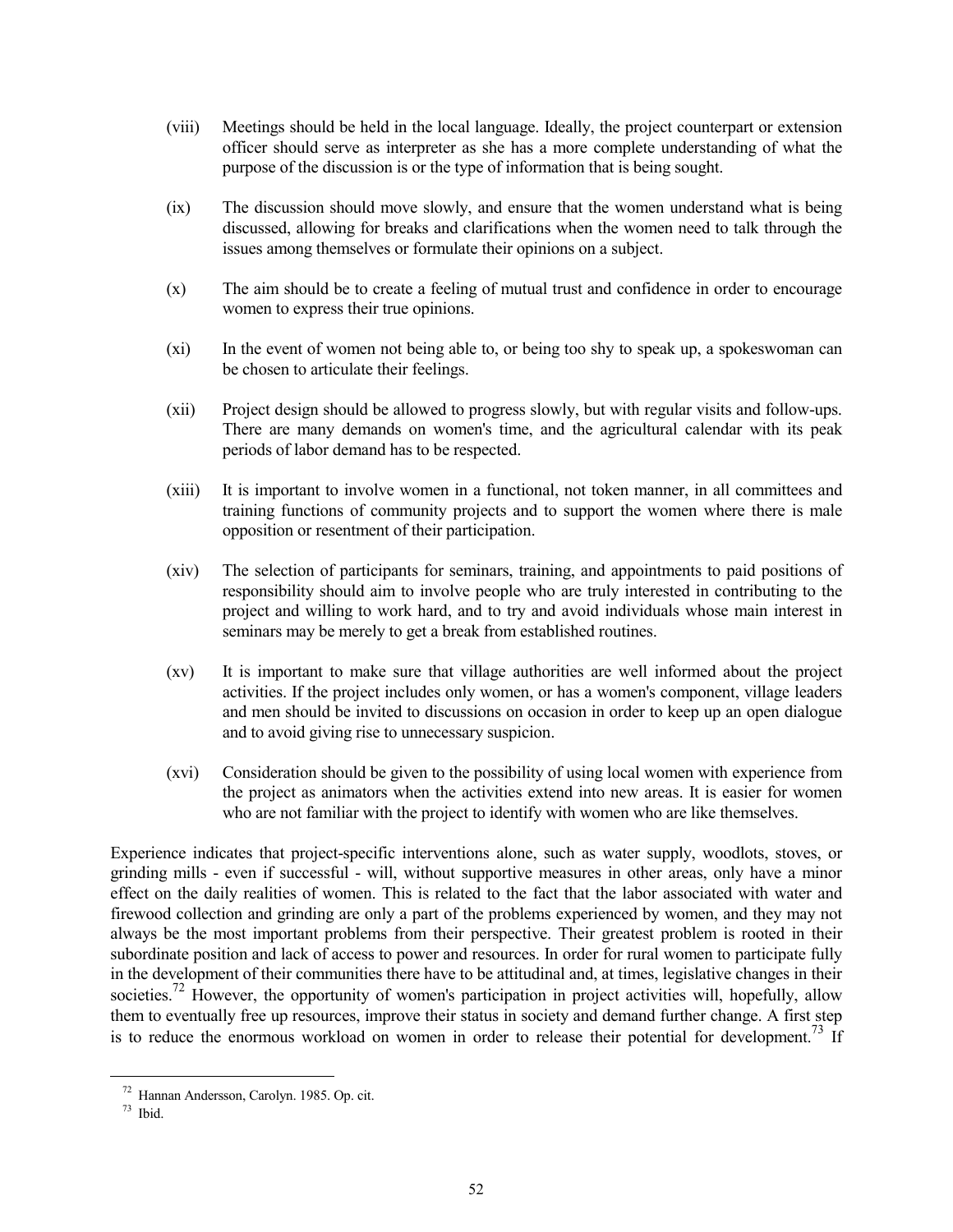women are free to control over their time, they will allocate the resulting time saved for activities that contribute to the welfare of their families.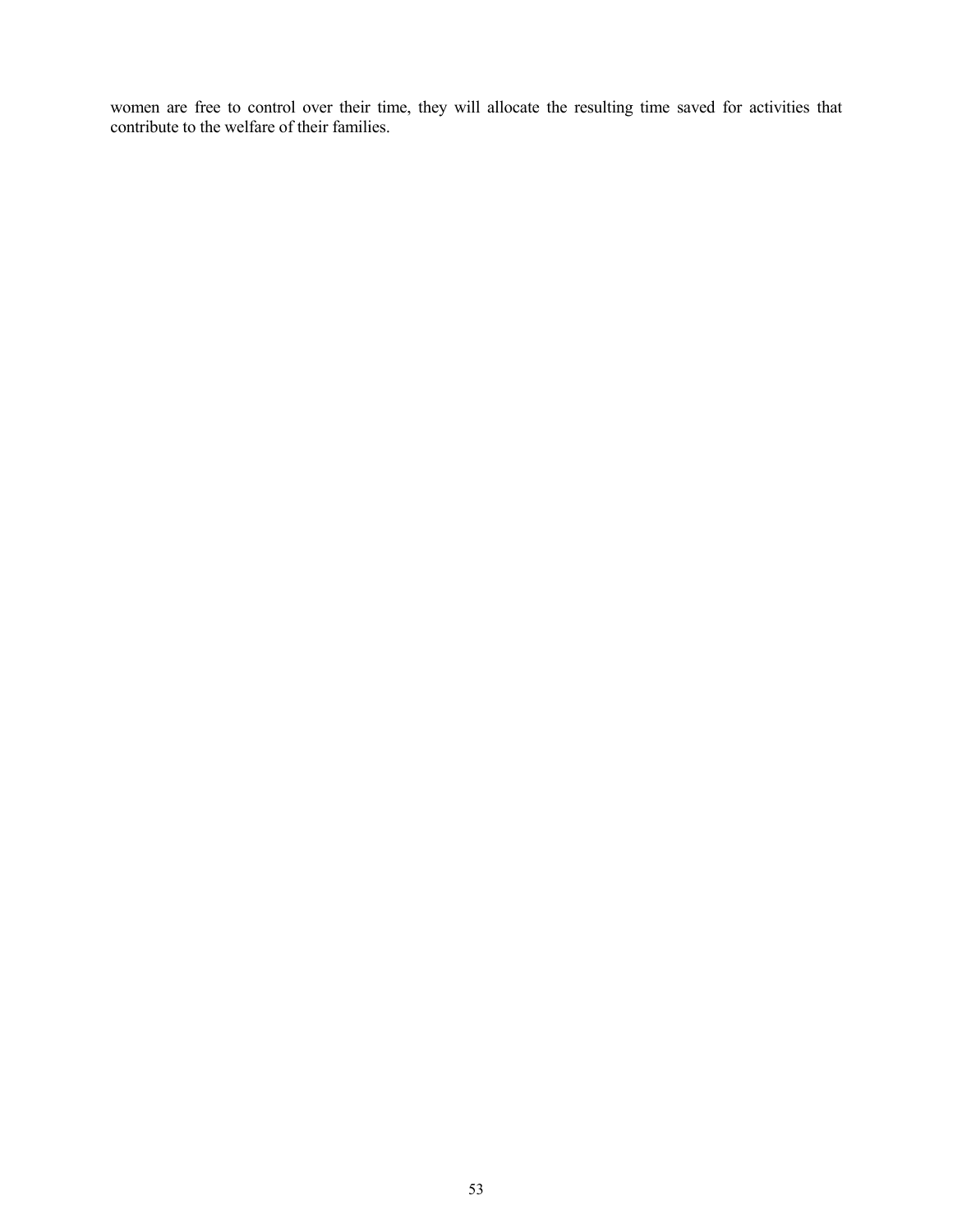# *Supplementary References*

Benoit, Marie and Joy Woolfey. 1990. *Women and Transport in Developing Countries: Bibliography Summary*. Quebec, Canada: CIDA

Cairncross, Sandy and Joanne Kinnear. 1992. "Elasticity of Demand for Water in Khartoum, Sudan." Social Science and Medicine.

Curtis, Val. 1986. *Women and the Transport of Water*. Intermediate Technology Publications.

Evans, Alison. 1991. "Gender Issues in Rural Household Economics." *IDS Bulletin*, 22 (1). Sussex, U.K.: Institute for Development Studies.

Heidemann, Claus and Ursula Barth. *Rural Transport in Developing Countries - A Synopsis of Findings and a Framework for Studies*. Germany: Institut fur Regionalwissenshaft der Universitat Karlsruhe (IfR).

Hoel, Irene. 1989. *Transportation and Women's Needs in Sub-Saharan Africa - a Policy Perspective*. U.K.: University of Sussex.

McCall, M.K. 1985. "The Significance of Distance Constraints in Peasant Farming Systems with Special Reference to Sub-Saharan Africa." *Applied Geography* (5). Enschede, The Netherlands.

Shapiro, David. Undated. "Farm Size and Composition, and Women's Contribution to Agricultural Production: Evidence from Zaire." Mimeograph. Not published.

Wasawo, David. 1990. *Household Energy Situation in Kenya*. Eschborn, Germany: GTZ (GATE) 1.......Barwell, Ian and John Howe. 1987. Study on Potential for Intermediate Means of Transport in Ghana. Two volumes: Main report and Annexes. Washington, D.C.: The World Bank.

2.......Carr, Marilyn and Ruby Sandhu. 1987. Women, Technology, and Rural Productivity - An Analysis of the Impact of Time and Energy-Saving Technology on Women. Rugby, U.K.: Intermediate Technology Consultants.

3.......Carr, Marilyn and Ruby Sandhu. 1987. Op. cit.

4.......Carr, Marilyn and Ruby Sandhu. 1987. Op. cit.

5.......Dufaut, Annie. 1988. "Women Carrying Water: How it Affects Their Health." Waterlines, 6(3).

6.......Cairncross, Sandy. 1987. "Water Use and Health in Mueda, Mozambique". Transactions of the Royal Society of Tropical Medicine and Hygiene (18).

7.......Kauzeni, A.S. and J.H. Konter. 1981. "Institutionalization of a Shallow Wells Program under Tanzanian Administration." In Ingvar Andersson et al., Proceedings of the Workshop on the Institutionalization of the Shallow Wells Program under Tanzanian Administration. Research Paper No. 71. Dar-es-Salaam: Bureau of Research and Land Use Planning (BRALUP).

8.......Hannan Andersson, Carolyn. 1985. Op. cit.

- 9.......Cline-Cole, R.A., H.A.C. Main, and J.E. Nichol. 1990. Op. cit.
- 10.....Chambers, R. and M. Leach. 1990. "Trees as Savings for the Rural Poor." Unasylva (161) 41.
- 11......Cecelski, Elizabeth. 1985. Op. cit.
- 12.......Chambers, R. and M. Leach. 1990. Op. cit.
- 13.......Carr, Marilyn and Ruby Sandhu. 1987. Op. cit.
- 14.......Ashley, Caroline, Helen Appleton and Noel Chavangi. 1992. Op. cit.
- 15....... Carr, Marilyn and Ruby Sandhu. 1987. Op. cit.